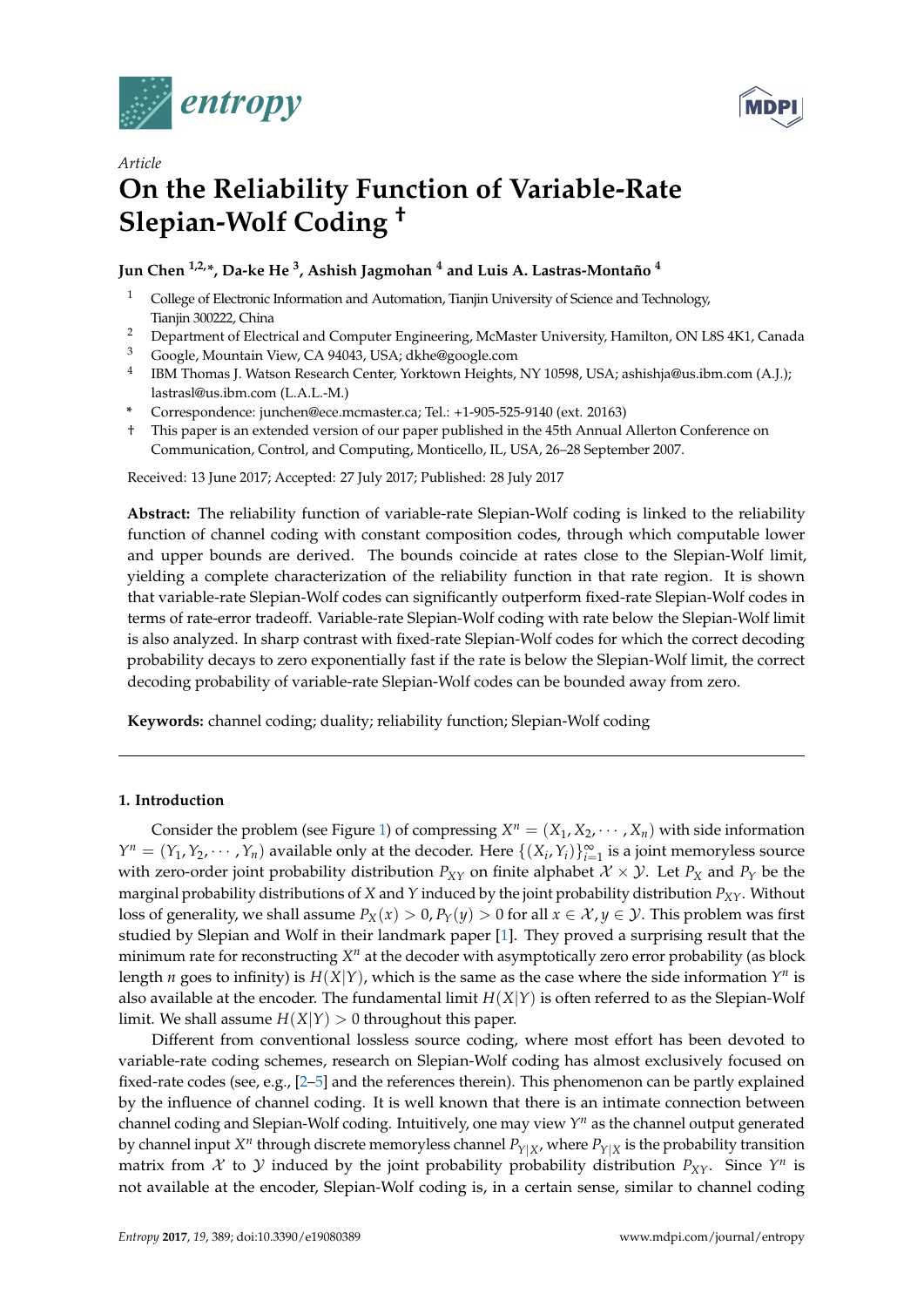<span id="page-1-0"></span>without feedback. In a channel coding system, there is little incentive to use variable-rate coding schemes if no feedback link exists from the receiver to the transmitter. Therefore, it seems justifiable to focus on fixed-rate codes in Slepian-Wolf coding.



**Figure 1.** Slepian-Wolf coding.

This viewpoint turns out to be misleading. We shall show that variable-rate Slepian-Wolf codes can significantly outperform fixed-rate codes in terms of rate-error tradeoff. Specifically, it is revealed that variable-rate Slepian-Wolf codes can beat the sphere-packing bound for fixed-rate Slepian-Wolf codes at rates close to the Slepian-Wolf limit. It is known [\[6\]](#page-29-3) that the correct decoding probability of fixed-rate Slepian-Wolf codes decays to zero exponentially fast if the rate is below the Slepian-Wolf limit. Somewhat surprisingly, the decoding error probability of variable-rate Slepian-Wolf codes can be bounded away from one even when they are operated below the Slepian-Wolf limit, and the performance degrades gracefully as the rate goes to zero. Therefore, variable-rate Slepian-Wolf coding is considerably more robust.

The rest of this paper is organized as follows. In Section [2,](#page-1-1) we review the existing bounds on the reliability function of fixed-rate Slepian-Wolf coding, and point out the intimate connections with their counterparts in channel coding. In Section [3,](#page-9-0) we characterize the reliability function of variable-rate Slepian-Wolf coding by leveraging the reliability function of channel coding with constant composition codes. Computable lower and upper bounds are derived. The bounds coincide at rates close to the Slepian-Wolf limit. The correct decoding probability of variable-rate Slepian-Wolf coding with rate below the Slepian-Wolf limit is studied in Section [4.](#page-19-0) An illustrative example is given in Section [5.](#page-23-0) We conclude the paper in Section [6.](#page-25-0) Throughout this paper, we assume the logarithm function is to base *e* unless specified otherwise.

## <span id="page-1-1"></span>**2. Fixed-Rate Slepian-Wolf Coding and Channel Coding**

To facilitate the comparisons between the performances of fixed-rate Slepian-Wolf coding and variable-rate coding, we shall briefly review the existing bounds on the reliability function of fixed-rate Slepian-Wolf coding. It turns out that a most instructive way is to first consider their counterparts in channel coding. The reason is two-fold. First, it provides the setup to introduce several important definitions. Second and more important, it will be clear that the reliability function of fixed-rate Slepian-Wolf coding is closely related to that of channel coding; indeed, such a connection will be further explored in the context of variable-rate Slepian-Wolf coding.

For any probability distributions *P*, *Q* on  $\mathcal{X}$  and probability transition matrices  $V, W : \mathcal{X} \to \mathcal{Y}$ , we use  $H(P)$ ,  $I(P, V)$ ,  $D(Q||P)$ , and  $D(W||V|P)$  to denote the standard entropy, mutual information, divergence, and conditional divergence functions; specifically, we have

$$
H(P) = -\sum_{x} P(x) \log P(x),
$$
  

$$
I(P, V) = \sum_{x,y} P(x) V(y|x) \log \frac{V(y|x)}{\sum_{x'} P(x') V(y|x')}
$$

,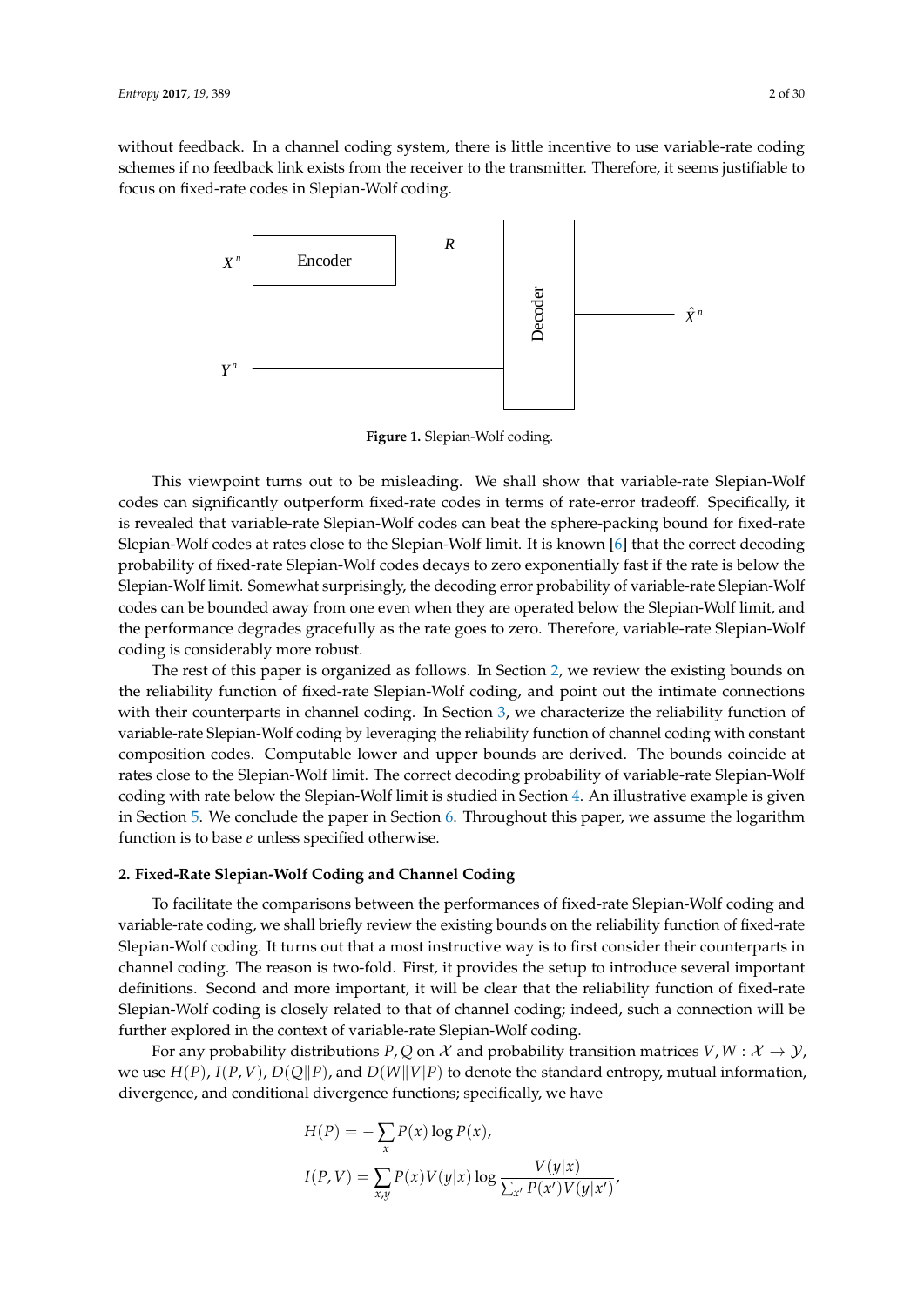$$
D(Q||P) = \sum_{x} Q(x) \log \frac{Q(x)}{P(x)},
$$
  

$$
D(W||V|P) = \sum_{x,y} P(x)W(y|x) \log \frac{W(y|x)}{V(y|x)}.
$$

The main technical tool we need is the method of types. First, we shall quote a few basic definitions from [\[7\]](#page-29-4). Let  $\mathcal{P}(\mathcal{X})$  denote the set of all probability distributions on  $\mathcal{X}$ . The type of a sequence  $x^n \in \mathcal{X}^n$ , denoted as  $P_{x^n}$ , is the empirical probability distribution of  $x^n$ . Let  $\mathcal{P}_n(\mathcal{X})$  denote the set consisting of the possible types of sequences  $x^n \in \mathcal{X}^n$ . For any  $P \in \mathcal{P}_n(\mathcal{X})$ , the type class  $\mathcal{T}_n(P)$  is the set of sequences in  $\mathcal{X}^n$  of type *P*. We will make frequent use of the following elementary results:

$$
|\mathcal{P}_n(\mathcal{X})| \le (n+1)^{|\mathcal{X}|},\tag{1}
$$

$$
\frac{1}{(n+1)|\mathcal{X}|}e^{nH(P)} \leq |\mathcal{T}_n(P)| \leq e^{nH(P)}, \quad P \in \mathcal{P}_n(\mathcal{X}),
$$
\n(2)

$$
\prod_{i=1}^{n} P(x_i) = e^{-n[D(Q||P) + H(Q)]}, \quad x^n \in \mathcal{T}_n(Q), Q \in \mathcal{P}_n(\mathcal{X}), P \in \mathcal{P}(\mathcal{X}).
$$
\n(3)

A block code  $C_n$  is an ordered collection of sequences in  $\mathcal{X}^n$ . We allow  $C_n$  to contain identical sequences. Moreover, for any set  $A \subseteq \mathcal{X}^n$ , we say that  $\mathcal{C}_n \subseteq A$  if  $x^n \in \mathcal{A}$  for all  $x^n \in \mathcal{C}_n$ . Note that  $C_n \subseteq A$  does not imply  $|C_n| \leq |A|$ . The rate of  $C_n$  is defined as

<span id="page-2-3"></span><span id="page-2-2"></span><span id="page-2-1"></span>
$$
R(\mathcal{C}_n)=\frac{1}{n}\log|\mathcal{C}_n|.
$$

Given a channel  $W_{Y|X}: \mathcal{X} \to \mathcal{Y}$ , a block code  $\mathcal{C}_n \subseteq \mathcal{X}^n$ , and channel output  $Y^n \in \mathcal{Y}^n$ , the output of the optimal *maximum likelihood* (ML) decoder is

$$
\widehat{X}^n = \arg\min_{x^n \in C_n} -\sum_{i=1}^n \log W_{Y|X}(Y_i|x_i),
$$

where the ties are broken in an arbitrary manner. The average decoding error probability of block code  $C_n$  over channel  $W_{Y|X}$  is defined as

$$
P_e(C_n, W_{Y|X}) = \frac{1}{|\mathcal{C}_n|} \sum_{x^n \in \mathcal{C}_n} \Pr{\{\widehat{X}^n \neq x^n | x^n \text{ is transmitted}\}}.
$$

The maximum decoding error probability of block code  $C_n$  over channel  $W_{Y|X}$  is defined as

$$
P_{e,\max}(\mathcal{C}_n,W_{Y|X})=\max_{x^n\in\mathcal{C}_n}\Pr{\{\widehat{X}^n\neq x^n|x^n\text{ is transmitted}\}}.
$$

The average correct decoding probability of block code  $C_n$  over channel  $W_{Y|X}$  is defined as

$$
P_c(\mathcal{C}_n, W_{Y|X}) = 1 - P_e(\mathcal{C}_n, W_{Y|X}).
$$

**Definition 1.** *Given a channel*  $W_{Y|X}: \mathcal{X} \to \mathcal{Y}$ *, we say that an error exponent*  $E \ge 0$  *is achievable with block codes at rate R if for any*  $\delta > 0$ , there exists a sequence of block codes  $\{C_n\}$  such that

<span id="page-2-0"></span>
$$
\liminf_{n \to \infty} R(C_n) \ge R - \delta,
$$
  
\n
$$
\limsup_{n \to \infty} -\frac{1}{n} \log P_e(C_n, W_{Y|X}) \ge E - \delta.
$$
\n(4)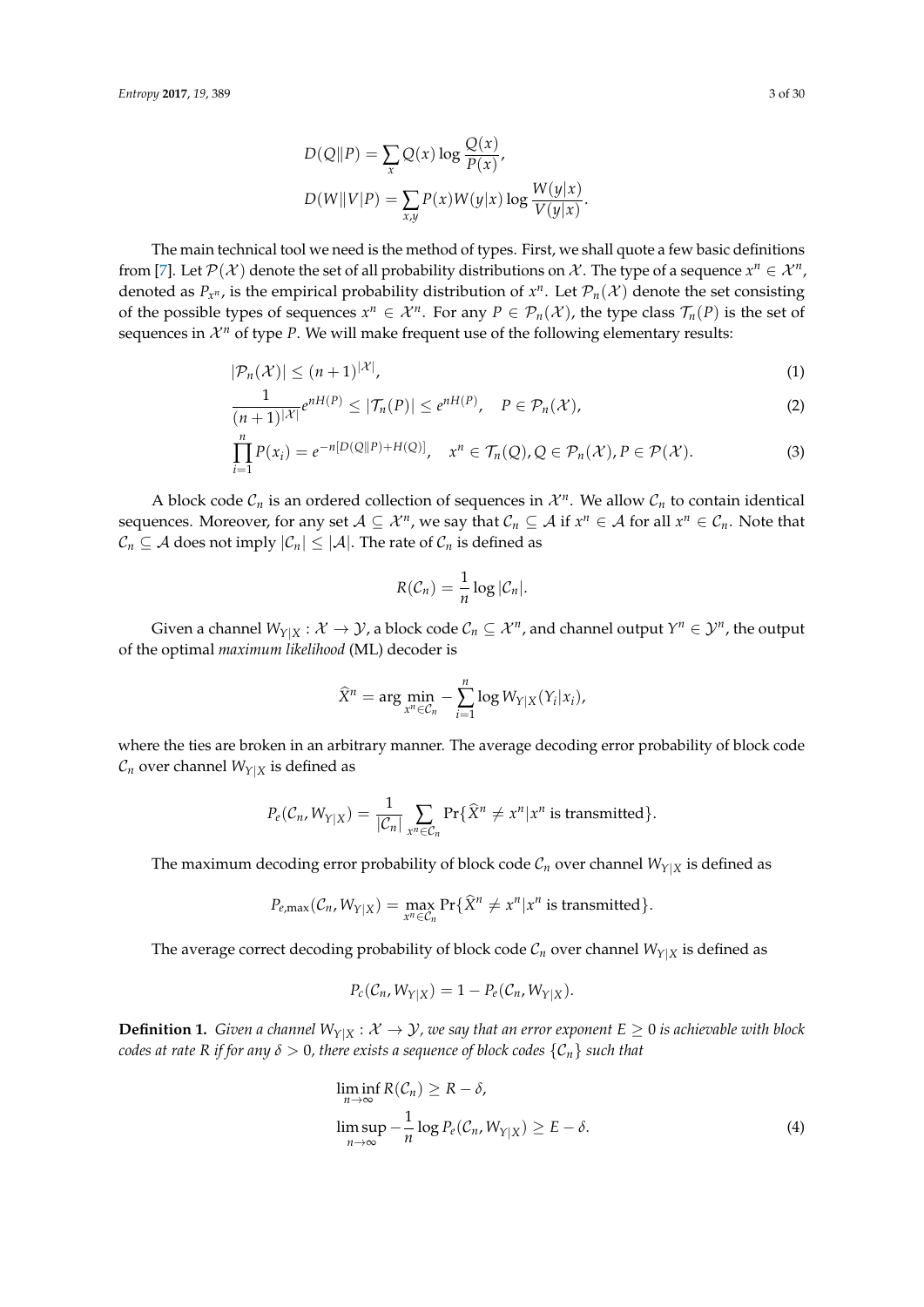*The largest achievable error exponent at rate R is denoted by*  $E(W_{Y|X}, R)$ *. The function*  $E(W_{Y|X}, \cdot)$  *is referred to as the reliability function of channel*  $W_{Y|X}$ *.* 

*Similarly, we say that a correct decoding exponent*  $E^c \geq 0$  *is achievable with block channel codes at rate R if for any*  $\delta > 0$ , there exists a sequence of block codes  $\{C_n\}$  such that

$$
\liminf_{n \to \infty} R(C_n) \ge R - \delta,
$$
  

$$
\liminf_{n \to \infty} -\frac{1}{n} \log P_c(C_n, W_{Y|X}) \le E^c + \delta.
$$

*The smallest achievable correct decoding exponent at rate R is denoted by E c* (*WY*|*X*, *R*)*. It will be seen that*  $E^c(W_{Y|X},R)$  is positive if and only if  $R>C(W_{Y|X})$ , where  $C(W_{Y|X})\triangleq \max_{Q_X}I(Q_X,W_{Y|X})$  is the capacity *of channel WY*|*X. Therefore, we shall refer to the function E c* (*WY*|*X*, ·) *as the reliability function of channel WY*|*<sup>X</sup> above the capacity.*

**Remark 1.** *Given any block code*  $C_n$  *of average decoding error probability*  $P_e(C_n, W_{Y|X})$ *, we can expurgate the worst half of the codewords so that the maximum decoding error probability of the resulting code is bounded* above by  $2P_e(C_n, W_{Y|X})$ . Therefore, the reliability function  $E(W_{Y|X}, \cdot)$  is unaffected if we replace  $P_e(C_n, W_{Y|X})$ *by*  $P_{e,\text{max}}(\mathcal{C}_n, W_{Y|X})$  *in* [\(4\)](#page-2-0).

<span id="page-3-1"></span>**Definition 2.** *Given a probability distribution*  $Q_X \in \mathcal{P}(\mathcal{X})$  *and a channel*  $W_{Y|X} : \mathcal{X} \to \mathcal{Y}$ *, we say that an error exponent*  $E \geq 0$  *is achievable at rate*  $R$  *with constant composition codes of type approximately*  $Q_X$  *if for any*  $\delta > 0$ , there exists a sequence of block codes  $\{C_n\}$  with  $C_n \subseteq \mathcal{T}_n(P_n)$  for some  $P_n \in \mathcal{P}_n(\mathcal{X})$  such that

$$
\lim_{n \to \infty} ||P_n - Q_X|| = 0,
$$
  
\n
$$
\liminf_{n \to \infty} R(C_n) \ge R - \delta,
$$
  
\n
$$
\limsup_{n \to \infty} -\frac{1}{n} \log P_e(C_n, W_{Y|X}) \ge E - \delta,
$$

*where*  $\|\cdot\|$  *is the*  $l_1$  *norm.* 

*The largest achievable error exponent at rate R for constant composition codes of type approximately Q<sup>X</sup> is denoted by*  $E(Q_X, W_{Y|X}, R)$ . The function  $E(Q_X, W_{Y|X}, \cdot)$  is referred to as the reliability function of channel  $W_{Y|X}$  for constant composition codes of type approximately  $Q_X$ .

*Similarly, we say that a correct decoding exponent*  $E^c \geq 0$  *is achievable at rate R with constant composition codes of type approximately*  $Q_X$  *if for any*  $\delta > 0$ , there exists a sequence of block codes  $\{C_n\}$  with  $C_n \subseteq \mathcal{T}_n(P_n)$ *for some*  $P_n \in \mathcal{P}_n(\mathcal{X})$  *such that* 

<span id="page-3-0"></span>
$$
\lim_{n \to \infty} ||P_n - Q_X|| = 0,
$$
  
\n
$$
\liminf_{n \to \infty} R(C_n) \ge R - \delta,
$$
  
\n
$$
\liminf_{n \to \infty} -\frac{1}{n} \log P_c(C_n, W_{Y|X}) \le E^c + \delta.
$$
\n(5)

*The smallest achievable correct decoding exponent at rate R for constant composition codes of type* approximately  $Q_X$  is denoted by  $E^c(Q_X, W_{Y|X}, R)$ .

**Remark 2.** The reliability function  $E(Q_X, W_{Y|X}, \cdot)$  is unaffected if we replace  $P_e(C_n, W_{Y|X})$  by  $P_{e,\text{max}}(\mathcal{C}_n, W_{Y|X})$  *in* [\(5\)](#page-3-0)*.*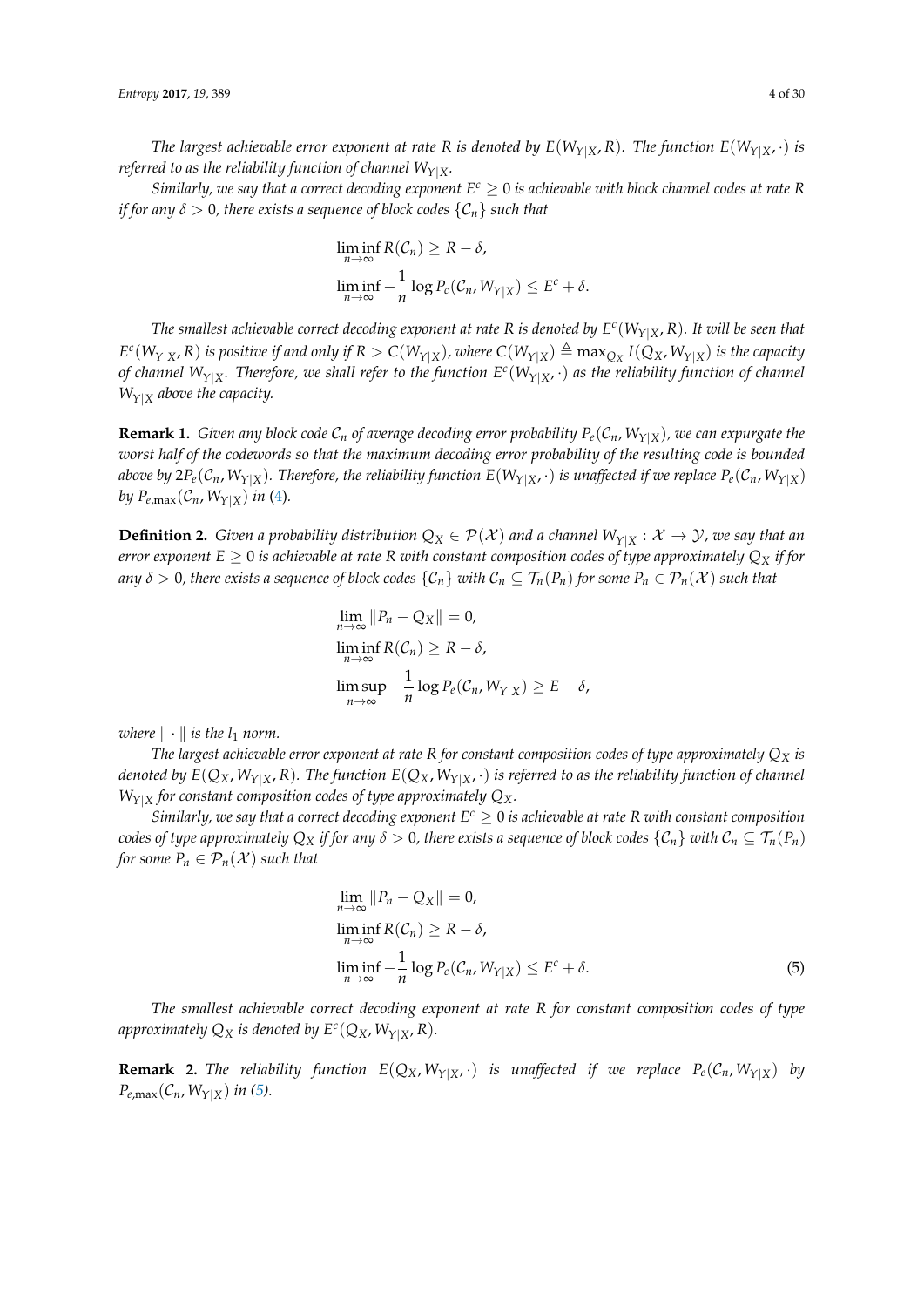Let  $|t|^+$  = max $\{0, t\}$  and  $d_{W_{Y|X}}(x, \widetilde{x}) = -\log \sum_{y} \sqrt{W_{Y|X}(y|x)W_{Y|X}(y|\widetilde{x})}$ . Define

$$
E_{ex}(Q_X, W_{Y|X}, R) = \min_{Q_{\widetilde{X}|X}: Q_X = Q_{\widetilde{X}} \cdot I(Q_X, Q_{\widetilde{X}|X}) \le R} \left[ \mathbb{E}_{Q_{X\widetilde{X}}} d_{W_{Y|X}}(X, \widetilde{X}) + I(Q_X, Q_{\widetilde{X}|X}) - R \right],
$$
 (6)

$$
E_{rc}(Q_X, W_{Y|X}, R) = \min_{V_{Y|X}} \left[ D(V_{Y|X} || W_{Y|X} | Q_X) + |I(Q_X, V_{Y|X}) - R|^+ \right],
$$
\n(7)

$$
E_{sp}(Q_X, W_{Y|X}, R) = \min_{V_{Y|X}: I(Q_X, V_{Y|X}) \le R} D(V_{Y|X} || W_{Y|X} || Q_X),
$$
\n(8)

where in [\(6\)](#page-4-0),  $Q_{\tilde{X}}$  and  $Q_{X\tilde{X}}$  are respectively the marginal probability distribution of  $\tilde{X}$  and the joint probability distribution of *X* and *X* induced by  $Q_X$  and  $Q_{\widetilde{X}|X}$ .

Let  $R_{ex}^{\infty}(Q_X, W_{Y|X})$  be the smallest  $R \ge 0$  with  $E_{ex}(Q_X, W_{Y|X}, R) < \infty$ . We have

<span id="page-4-5"></span><span id="page-4-0"></span>
$$
R_{ex}^{\infty}(Q_X, W_{Y|X}) = \min_{Q_{\widetilde{X}|X}: Q_X = Q_{\widetilde{X}}, \mathbb{E}_{Q_{X\widetilde{X}}} d_{W_{Y|X}}(X, \widetilde{X}) < \infty} I(Q_X, Q_{\widetilde{X}|X}).
$$
\n(9)

It is known ([\[7\]](#page-29-4), Exercise 5.18) that  $E_{ex}(Q_X, W_{Y|X}, R)$  is a decreasing convex function of *R* for  $R \geq R_{ex}^{\infty}(Q_X, W_{Y|X})$ ; moreover, the minimum in [\(9\)](#page-4-1) is achieved at  $Q_{X\widetilde{X}}$  if and only if

<span id="page-4-1"></span>
$$
Q_{X\widetilde{X}}(x,\widetilde{x}) = \begin{cases} cQ(x)Q(\widetilde{x}) & \text{if } d_{W_{Y|X}}(x,\widetilde{x}) < \infty, \\ 0 & \text{otherwise,} \end{cases}
$$

where the probability distribution *Q* and the constant *c* are uniquely determined by the condition  $Q_X = Q_{\tilde{X}}$ .

It is shown in ([\[8\]](#page-29-5), Lemma 3) that, for some  $R^*(Q_X, W_{Y|X}) \in [0, I(Q_X, W_{Y|X})]$ , we have

$$
\max \Big\{ E_{ex}(Q_X, W_{Y|X}, R), E_{rc}(Q_X, P_{Y|X}, R) \Big\} = \begin{cases} E_{ex}(Q_X, W_{Y|X}, R) & \text{if } R \le R^*(Q_X, W_{Y|X}), \\ E_{rc}(Q_X, W_{Y|X}, R) & \text{if } R > R^*(Q_X, W_{Y|X}). \end{cases}
$$
(10)

It is also known ([\[7\]](#page-29-4), Corollary 5.4) that

$$
E_{rc}(Q_X, W_{Y|X}, R) = \begin{cases} E_{sp}(Q_X, W_{Y|X}, R) & \text{if } R \ge R_{cr}(Q_X, W_{Y|X}), \\ E_{sp}(Q_X, W_{Y|X}, R_{cr}) + R_{cr} - R & \text{if } 0 \le R \le R_{cr}(Q_X, W_{Y|X}), \end{cases}
$$
(11)

where  $R_{cr} \triangleq R_{cr}(Q_X, W_{Y|X})$  is the smallest *R* at which the convex curve  $E_{sp}(Q_X, W_{Y|X}, R)$  meets its supporting line of slope −1. It is obvious that  $R_{cr}(Q_X, W_{Y|X}) \leq I(Q_X, W_{Y|X})$ .

<span id="page-4-3"></span>**Proposition 1.**  $R_{cr}(Q_X, W_{Y|X}) = I(Q_X, W_{Y|X})$  *if and only if the value of* 

<span id="page-4-4"></span><span id="page-4-2"></span>
$$
\frac{W_{Y|X}(y|x)}{\sum_{x'} Q_X(x')W_{Y|X}(y|x')}
$$

*does not depend on y for all x, y such that*  $Q_X(x)W_{Y|X}(y|x) > 0$ *.* 

**Proof.** See [A](#page-25-1)ppendix A □

 $\text{Define } R_{sp}^{\infty}(Q_X, W_{Y|X}) = \inf\{R > 0: E_{sp}(Q_X, W_{Y|X}, R) < \infty\}.$  It is known ([\[7\]](#page-29-4), Exercise 5.3) that

$$
R_{sp}^{\infty}(Q_X, W_{Y|X}) = \min I(Q_X, V_{Y|X}), \qquad (12)
$$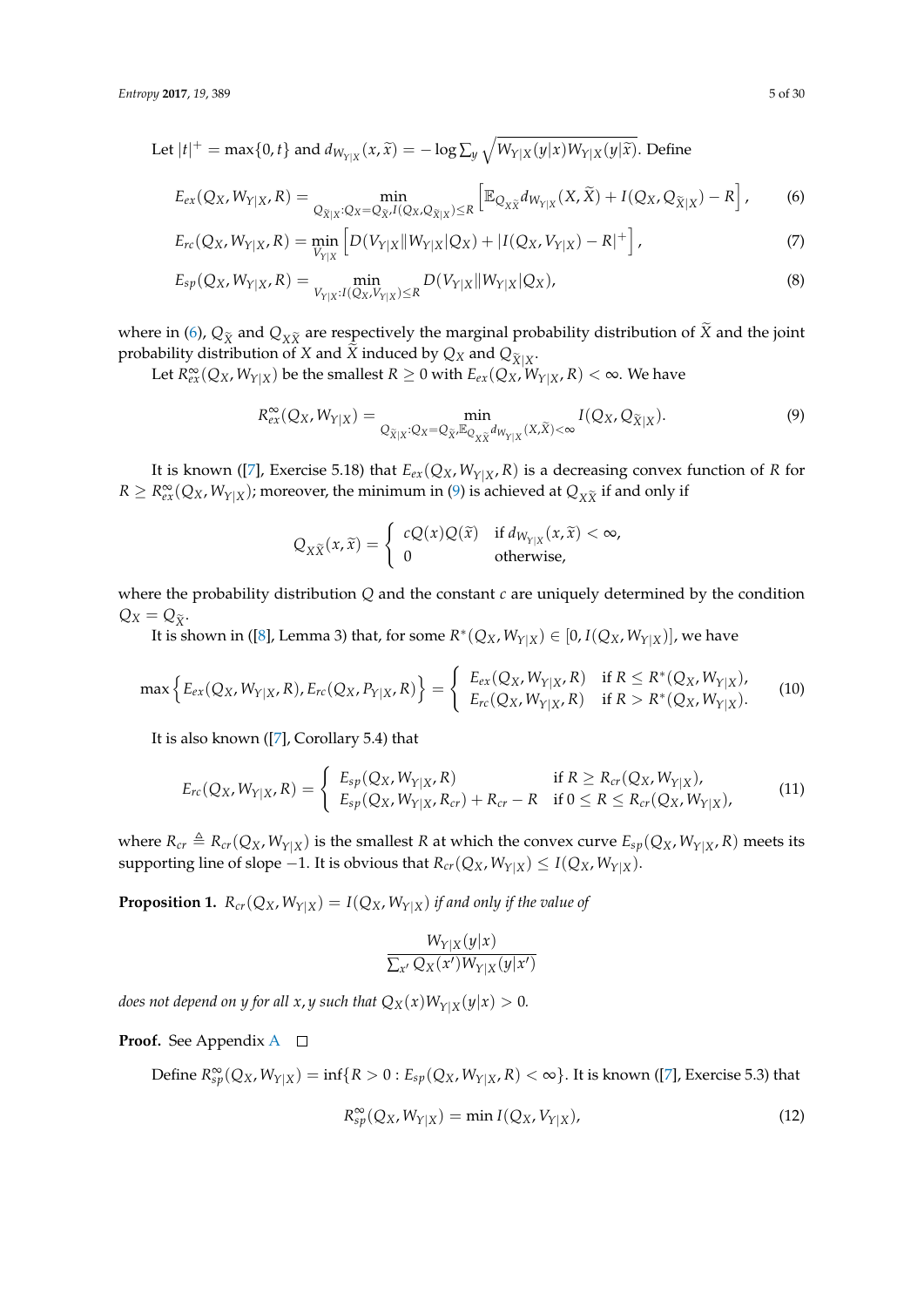where the minimum is taken over those  $V_{Y|X}$ 's for which  $V_{Y|X}(y|x) = 0$  whenever  $W_{Y|X}(y|x) = 0$ ; in particular,  $R^{\infty}_{sp}(Q_X,W_{Y|X})>0$  if and only if for every  $y\in\mathcal{Y}$  there exists an  $x\in\mathcal{X}$  with  $Q_X(x)>0$ and  $W_{Y|X}(y|x) = 0$ .

<span id="page-5-0"></span>**Proposition 2.** *The minimum in* ([12](#page-4-2)) *is achieved at*  $V_{Y|X} = W_{Y|X}$  *if and only if the value of* 

$$
\frac{W_{Y|X}(y|x)}{\sum_{x'} Q_X(x')W_{Y|X}(y|x')}
$$

*does not depend on y for all x, y such that*  $Q_X(x)W_{Y|X}(y|x) > 0$ *.* 

**Proof.** The proof is similar to that of Proposition [1.](#page-4-3) The details are omitted.  $\Box$ 

One can readily prove the following result by combining Propositions [1](#page-4-3) and [2.](#page-5-0)

**Proposition 3.** *The following statements are equivalent:*

- 1.  $R_{cr}(Q_X, P_{Y|X}) = I(Q_X, W_{Y|X});$
- 2.  $R_{sp}^{\infty}(Q_X, P_{Y|X}) = I(Q_X, W_{Y|X});$
- *3. the value of*

$$
\frac{W_{Y|X}(y|x)}{\sum_{x'} Q_X(x')W_{Y|X}(y|x')}
$$

*does not depend on y for all x, y such that*  $Q_X(x)W_{Y|X}(y|x) > 0$ .

## <span id="page-5-1"></span>**Proposition 4.**

- 1.  $E(Q_X, W_{Y|X}, R) \ge \max\{E_{ex}(Q_X, W_{Y|X}, R), E_{rc}(Q_X, W_{Y|X}, R)\};$
- 2.  $E(Q_X, P_{Y|X}, R) \le E_{sp}(Q_X, W_{Y|X}, R)$  with the possible exception of  $R = R^\infty_{sp}(Q_X, W_{Y|X})$  at which point *the inequality not necessarily holds;*
- 3.  $E^c(Q_X, W_{Y|X}, R) = \min_{V_{Y|X}} [D(V_{Y|X} || W_{Y|X} || Q_X) + |R I(Q_X; V_{Y|X})|^+].$

**Remark 3.**  $E_{ex}(Q_X, W_{Y|X}, R)$ ,  $E_{rc}(Q_X, W_{Y|X}, R)$ , and  $E_{sp}(Q_X, W_{Y|X}, R)$  are respectively the expurgated *exponent, the random coding exponent, and the sphere packing exponent of channel*  $W_{Y|X}$  *for constant composition codes of type approximately QX. The results in Proposition [4](#page-5-1) are well known [\[7](#page-29-4)[,9\]](#page-29-6). However, bounding the decoding error probability of constant composition codes often serves as an intermediate step in characterizing the reliability function for general block codes; as a consequence, the reliability function for* constant composition codes is rarely explicitly defined. Moreover,  $E_{ex}(Q_X, W_{Y|X}, R)$ ,  $E_{rc}(Q_X, W_{Y|X}, R)$ , and  $E_{sp}(Q_X, W_{Y|X}, R)$  are commonly used to bound the decoding error probability of constant composition codes *for a fixed block length n; therefore, it is implicitly assumed that*  $Q_X$  *is taken from*  $\mathcal{P}_n(\mathcal{X})$  (see, e.g., [\[7\]](#page-29-4)). *In contrast, we consider a sequence of constant composition codes with block length increasing to infinity and type converging to*  $Q_X$  *for some*  $Q_X \in \mathcal{P}(\mathcal{X})$  *(see Definition [2\)](#page-3-1). A continuity argument is required for passing*  $Q_X$  *from*  $P_n(X)$  *to*  $P(X)$ *. For completeness, we supply the proof in Appendix [B.](#page-26-0) Note that different from*  $E(Q_X, W_{Y|X}, \cdot)$  *, the function*  $E^c(Q_X, W_{Y|X}, \cdot)$  *has been completely characterized.* 

## <span id="page-5-2"></span>**Proposition 5.**

- 1.  $E(W_{Y|X}, R) = \sup_{Q_X} E(Q_X, W_{Y|X}, R)$
- 2.  $E^c(W_{Y|X}, R) = \inf_{Q_X} E^c(Q_X, W_{Y|X}, R).$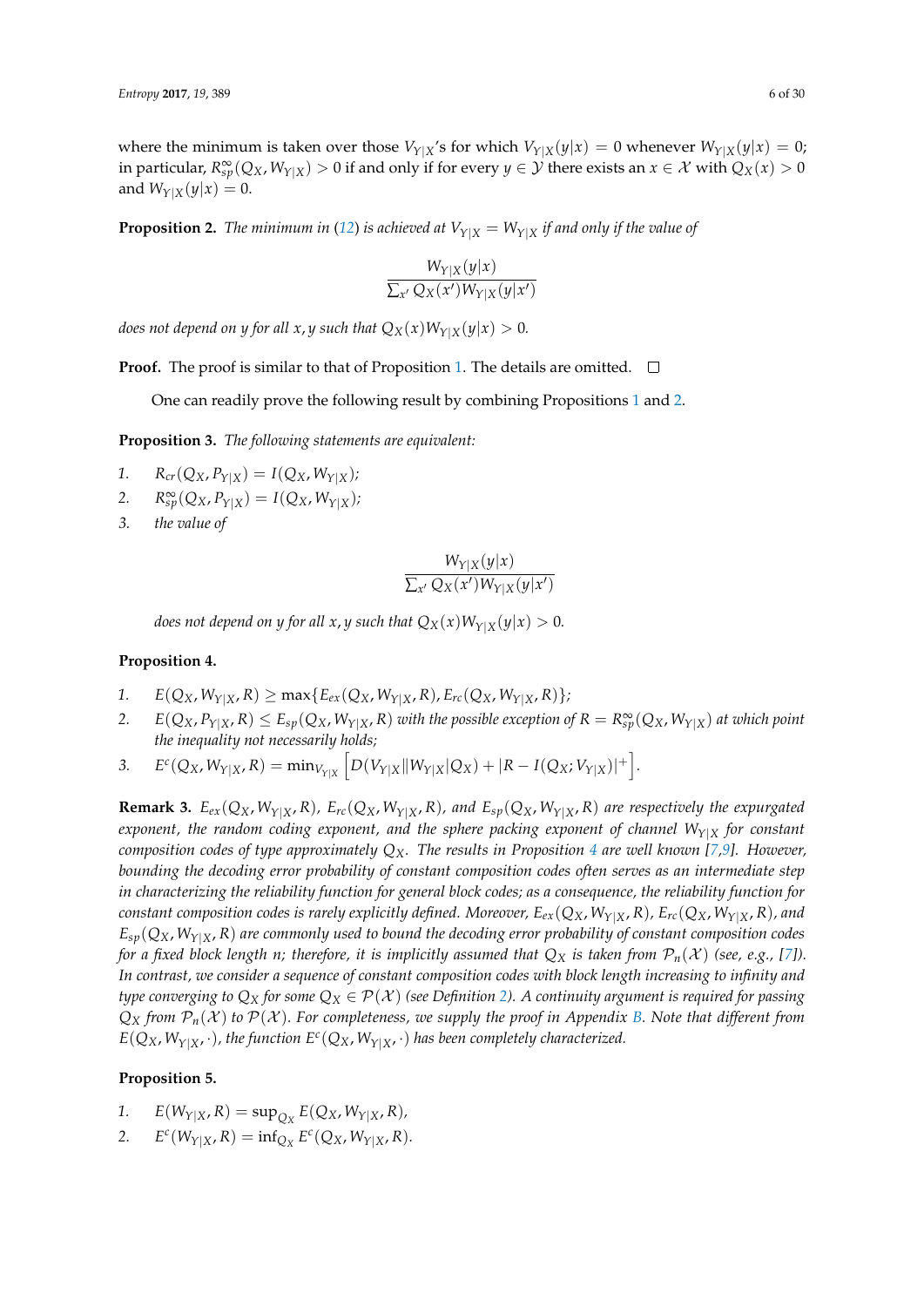**Remark 4.** In view of the fact that  $E^c(Q_X, W_{Y|X}, R)$  is a continuous function of  $Q_X$  defined on a compact set, *we can replace "*inf*" with "*min*" in the above equation, i.e.,*

<span id="page-6-4"></span>
$$
E^{c}(W_{Y|X}, R) = \min_{Q_X} E^{c}(Q_X, W_{Y|X}, R). \tag{13}
$$

**Proof.** It is obvious that  $E(W_{Y|X}, R) \ge \sup_{Q_X} E(Q_X, W_{Y|X}, R)$ ; the other direction follows from the fact that every block code  $C_n$  contains a constant composition code  $C'_n$  with  $P_{e,\max}(C'_n,W_{Y|X}) \leq$  $P_{e,\max}(\mathcal{C}_n,W_{Y|X})$  and  $R(\mathcal{C}'_n) \geq R(\mathcal{C}_n)-|\mathcal{X}| \frac{\log(n+1)}{n}$ . Similarly, it is clear that  $E^c(W_{Y|X},R) \leq$  $\inf_{Q_X} E^c(Q_X, W_{Y|X}, R)$ ; the other direction follows from the fact that given any block code  $C_n$ , one can construct a constant composition code  $C'_n$  with  $P_c(C'_n, W_{Y|X}) \leq (n+1)^{|X|}P_c(C_n, W_{Y|X})$  and  $R(\mathcal{C}'_n) = R(\mathcal{C}_n)$  [\[9\]](#page-29-6).

The expurgated exponent, random coding exponent, and sphere packing exponent of channel  $W_{Y|X}$  for general block codes are defined as follows:

1. expurgated exponent

<span id="page-6-1"></span>
$$
E_{ex}(W_{Y|X}, R) = \max_{Q_X} E_{ex}(Q_X, W_{Y|X}, R),
$$
\n(14)

2. random coding exponent

<span id="page-6-2"></span>
$$
E_{rc}(W_{Y|X}, R) = \max_{Q_X} E_{rc}(Q_X, W_{Y|X}, R),
$$
\n(15)

3. sphere packing exponent

<span id="page-6-3"></span>
$$
E_{sp}(W_{Y|X}, R) = \max_{Q_X} E_{sp}(Q_X, W_{Y|X}, R).
$$
 (16)

Let  $R_{sp}^{\infty}(W_{Y|X})$  be the smallest *R* to the right of which  $E_{sp}(W_{Y|X}, R)$  is finite. It is known ([\[7\]](#page-29-4), Exercise 5.3) and [\[10\]](#page-29-7) that

$$
R_{sp}^{\infty}(W_{Y|X}) = \max_{Q_X} R_{sp}^{\infty}(Q_X, W_{Y|X})
$$
  
= 
$$
- \log \left[ \min_{Q_X} \max_{y} \sum_{x \in \mathcal{X}: W_{Y|X}(y|x) > 0} Q_X(x) \right].
$$

By Propositions [4](#page-5-1) and [5,](#page-5-2) we recover the following well-known result [\[7](#page-29-4)[,10\]](#page-29-7):

$$
\max\{E_{ex}(W_{Y|X}, R), E_{rc}(W_{Y|X}, R)\} \le E(W_{Y|X}, R) \le E_{sp}(W_{Y|X}, R) \tag{17}
$$

with the possible exception of  $R = R_{sp}^{\infty}(W_{Y|X})$  at which point the second inequality in [\(17\)](#page-6-0) not necessarily holds.

Now we proceed to review the results on the reliability function of fixed-rate Slepian-Wolf coding. A fixed-rate Slepian-Wolf code  $\phi_n(\cdot)$  is a mapping from  $\mathcal{X}^n$  to a set  $\mathcal{A}_n$ . The rate of  $\phi_n(\cdot)$  is defined as

<span id="page-6-0"></span>
$$
R(\phi_n)=\frac{1}{n}\log |\mathcal{A}_n|.
$$

Given  $\phi_n(X^n)$  and  $Y^n$ , the output of the optimal *maximum a posteriori* (MAP) decoder is

$$
\widehat{X}^n = \arg \min_{x^n : \phi_n(x^n) = \phi_n(X^n)} - \sum_{i=1}^n \log P_{X|Y}(x_i|Y_i)
$$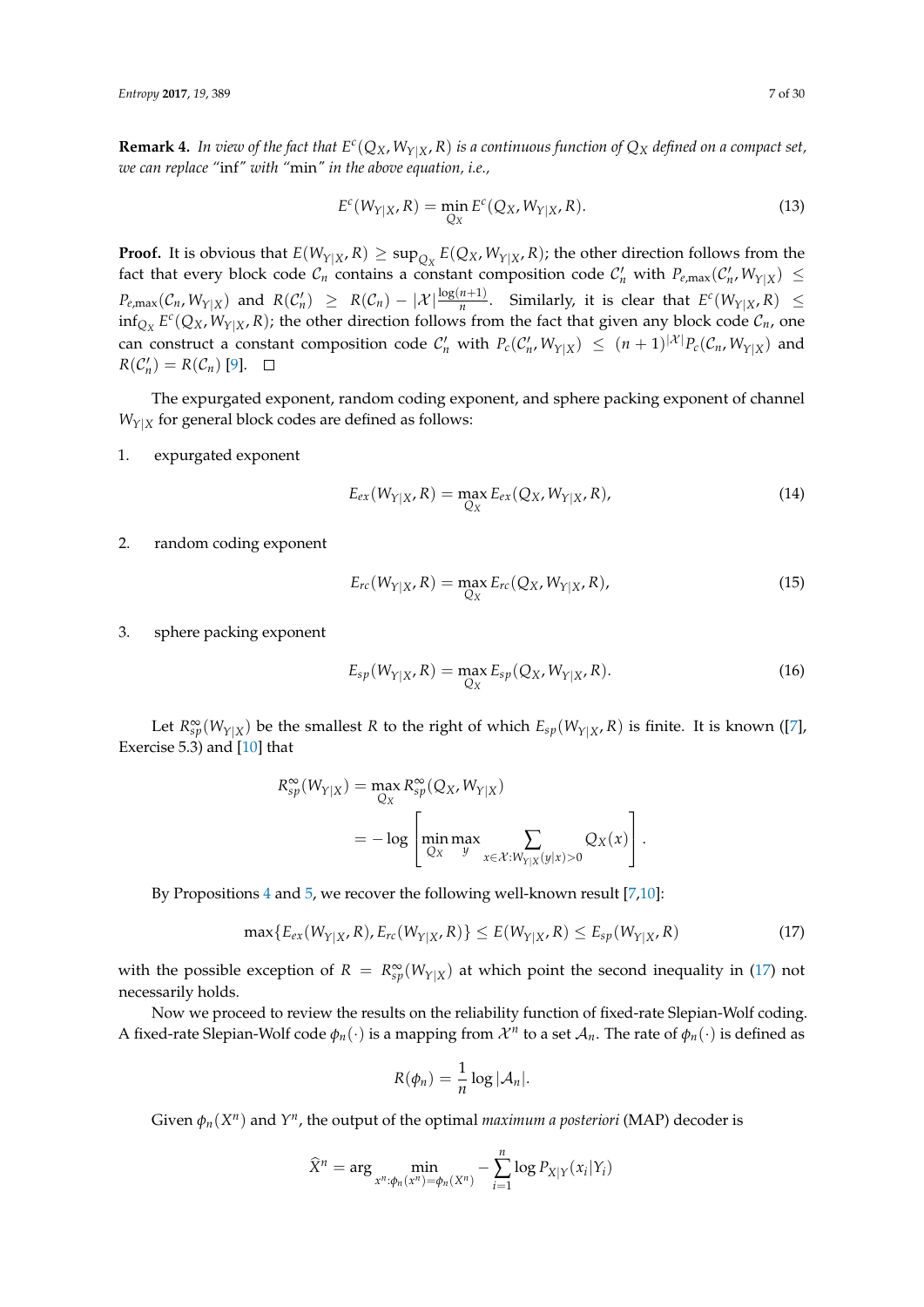$$
= \arg \min_{x^n : \phi_n(x^n) = \phi_n(X^n)} - \sum_{i=1}^n \log P_{XY}(x_i, Y_i),
$$

where the ties are broken in an arbitrary manner. The decoding error probability of Slepian-Wolf code  $\phi_n(\cdot)$  is defined as

$$
P_e(\phi_n, P_{XY}) = \Pr{\{\hat{X}^n \neq X^n\}}.
$$

The correct decoding probability of Slepian-Wolf code *φn*(·) is defined as

$$
P_c(\phi_n, P_{XY}) = 1 - P_e(\phi_n, P_{XY}).
$$

**Definition 3.** *Given a joint probability distribution*  $P_{XY}$ *, we say that an error exponent*  $E \ge 0$  *is achievable with fixed-rate Slepian-Wolf codes at rate R if for any δ* > 0*, there exists a sequence of fixed-rate Slepian-Wolf codes* {*φn*} *such that*

$$
\limsup_{n \to \infty} R(\phi_n) \le R + \delta,
$$
  

$$
\limsup_{n \to \infty} -\frac{1}{n} \log P_e(\phi_n, P_{XY}) \ge E - \delta.
$$

*The largest achievable error exponent at rate R is denoted by*  $E_f(P_{XY}, R)$ *<i>. The function*  $E_f(P_{XY}, \cdot)$  *is referred to as the reliability function of fixed-rate Slepian-Wolf coding.*

*Similarly, we say that a correct decoding exponent*  $E^c \geq 0$  *is achievable with fixed-rate Slepian-Wolf codes at rate R if for any δ* > 0*, there exists a sequence of fixed-rate Slepian-Wolf codes* {*φn*} *such that*

<span id="page-7-0"></span>
$$
\limsup_{n \to \infty} R(\phi_n) \le R + \delta,
$$
  

$$
\liminf_{n \to \infty} -\frac{1}{n} \log P_c(\phi_n, P_{XY}) \le E^c + \delta.
$$

*The smallest achievable correct decoding exponent at rate R is denoted by E c f* (*PXY*, *R*)*. It will be seen that*  $E_f^c(P_{XY},R)$  is positive if and only if  $R < H(X|Y).$  Therefore, we shall refer to the function  $E_f^c(P_{XY},\cdot)$  as the *reliability function of fixed-rate Slepian-Wolf coding below the Slepian-Wolf limit.*

The expurgated exponent, random coding scheme, and sphere packing exponent of fixed-rate Slepian-Wolf coding are defined as follows:

1. expurgated exponent

$$
E_{f,ex}(P_{XY},R) = \min_{Q_X} \left[ D(Q_X \| P_X) + E_{ex}(Q_X, P_{Y|X}, H(Q_X) - R) \right],
$$
 (18)

## 2. random coding exponent

<span id="page-7-1"></span>
$$
E_{f,rc}(P_{XY},R) = \min_{Q_X} \left[ D(Q_X || P_X) + E_{rc}(Q_X, P_{Y|X}, H(Q_X) - R) \right],
$$
 (19)

#### 3. sphere packing exponent

<span id="page-7-2"></span>
$$
E_{f,sp}(P_{XY},R) = \min_{Q_X} \left[ D(Q_X \| P_X) + E_{sp}(Q_X, P_{Y|X}, H(Q_X) - R) \right].
$$
 (20)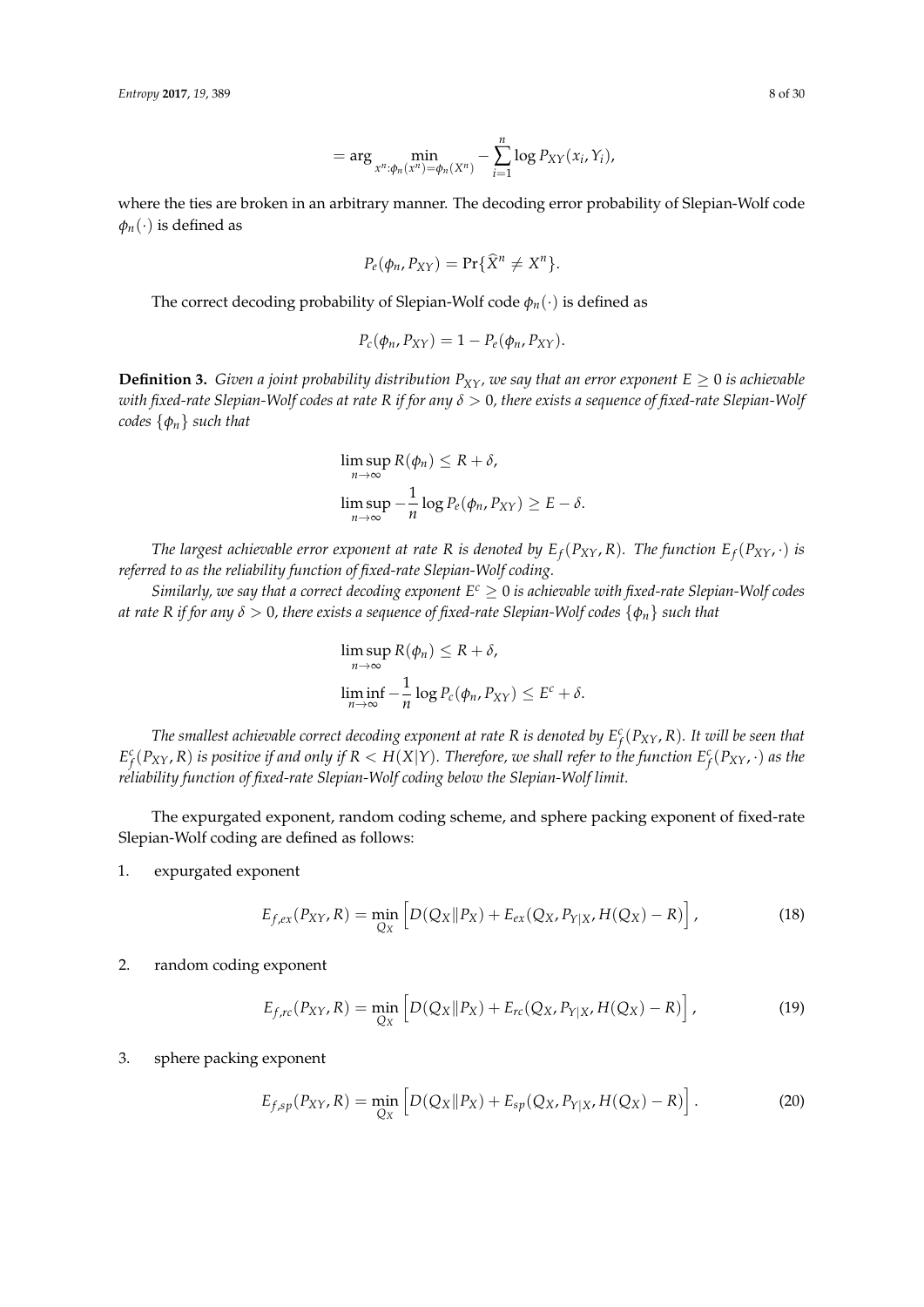*Entropy* **2017**, *19*, 389 9 of 30

Equivalently, the random coding exponent and sphere packing exponent of fixed-rate Slepian-Wolf coding can be written as [\[11\]](#page-29-8):

$$
E_{f,rc}(P_{XY}, R) = \max_{0 \le \rho \le 1} \left\{ -\log \sum_{y} \left[ \sum_{x} P_{XY}(x, y)^{\frac{1}{1+\rho}} \right]^{1+\rho} + \rho R \right\},
$$
  

$$
E_{f,sp}(P_{XY}, R) = \sup_{\rho > 0} \left\{ -\log \sum_{y} \left[ \sum_{x} P_{XY}(x, y)^{\frac{1}{1+\rho}} \right]^{1+\rho} + \rho R \right\}.
$$

To see the connection between the random coding exponent and the sphere packing exponent, we shall write them in the following parametric forms [\[11\]](#page-29-8):

$$
R = H(X^{(\rho)}|Y^{(\rho)}),
$$
  
\n
$$
E_{f,sp}(P_{XY}, R) = D(P_{X^{(\rho)}Y^{(\rho)}}||P_{XY}),
$$

(*ρ*)

and

$$
E_{f,rc}(P_{XY},R) = \begin{cases} D(P_{X^{(\rho)}Y^{(\rho)}}||P_{XY}) & \text{if } H(X|Y) \le R \le H(X_{\rho}|Y_{\rho})\big|_{\rho=1},\\ -\log \sum_{y} \left[\sum_{x} \sqrt{P_{XY}(x,y)}\right]^{2} + R & \text{if } R > H(X^{(\rho)}|Y^{(\rho)})\big|_{\rho=1}, \end{cases}
$$

where the joint distribution of  $(X^{(\rho)}, Y^{(\rho)})$  is  $P_{X^{(\rho)}Y^{(\rho)}}$ , which is specified by

$$
P_{Y^{(\rho)}}(y) = \frac{P_Y(y) \left[ \sum_x P_{X|Y}(x|y)^{\frac{1}{1+\rho}} \right]^{1+\rho}}{\sum_{y'} P_Y(y') \left[ \sum_x P_{X|Y}(x|y')^{\frac{1}{1+\rho}} \right]^{1+\rho}}, \quad y \in \mathcal{Y},
$$
\n(21)

$$
P_{X^{(\rho)}|Y^{(\rho)}}(x|y) = \frac{P_{X|Y}(x|y)^{\frac{1}{1+\rho}}}{\sum_{x'} P_{X|Y}(x'|y)^{\frac{1}{1+\rho}}}, \quad x \in \mathcal{X}, y \in \mathcal{Y}.
$$
 (22)

<span id="page-8-2"></span><span id="page-8-1"></span><span id="page-8-0"></span>.

Define the critical rate

$$
R_{f,cr}(P_{XY}) = H(X^{(\rho)}|Y^{(\rho)})\Big|_{\rho=1}
$$

Note that  $E_{rc}(P_{XY},R)$  and  $E_{sp}(P_{XY},R)$  coincide when  $R \in [H(X|Y),R_{f,cr}(P_{XY})]$ . Let  $R^{\infty}_{f,sp}(P_{XY})$  $\sup\{R: E_{f,sp}(P_{XY}, R) < \infty\}$ . It is shown in [\[12\]](#page-29-9) that

$$
R^{\infty}_{f,sp}(P_{XY}) = \max_{y} \log |\{x \in \mathcal{X} : P_{X|Y}(x|y) > 0\}|.
$$

It is well known [\[8](#page-29-5)[,11](#page-29-8)[,13\]](#page-29-10) that the reliability function  $E_f(P_{XY},\cdot)$  is upper-bounded by  $E_{f,sp}(P_{XY},\cdot)$ and lower-bounded by  $E_{f,rc}(P_{XY},\cdot)$  and  $E_{f,ex}(P_{XY},\cdot)$ , i.e.,

$$
\max\{E_{f,rc}(P_{XY},R), E_{f,ex}(P_{XY},R)\} \le E_f(P_{XY},R) \le E_{f,sp}(P_{XY},R)
$$
\n(23)

with the possible exception of  $R = R^{\infty}_{f,sp}(P_{XY})$  at which point the second inequality in [\(23\)](#page-8-0) not necessarily holds. Note that  $E_f(P_{XY}, R)$  is completely characterized for  $R \in [H(X|Y), R_{f,cr}(P_{XY})]$ .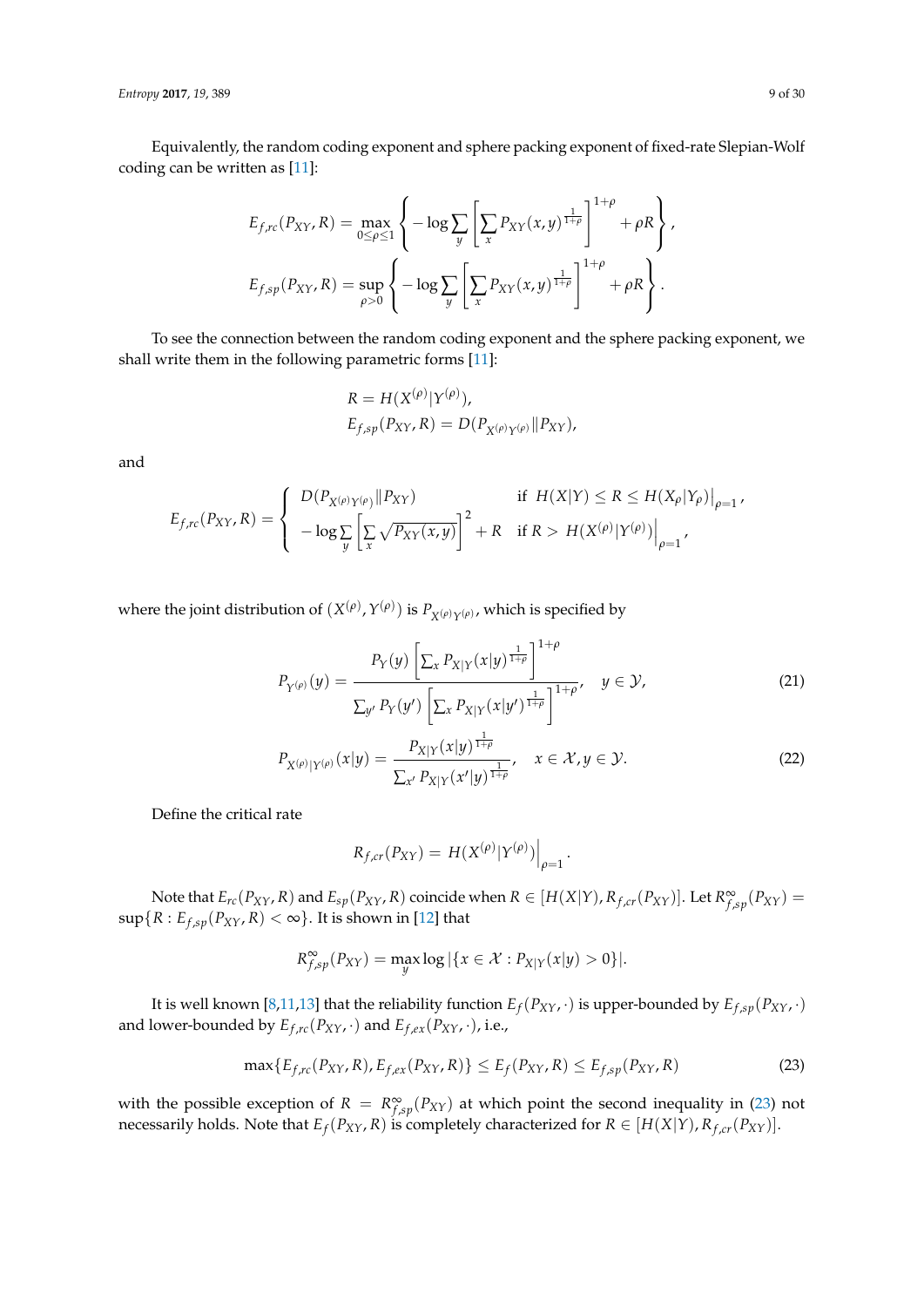Unlike  $E_f(P_{XY},\cdot)$ , the function  $E_f^c(P_{XY},\cdot)$  has been characterized for all *R*. Specifically, it is shown in [\[6,](#page-29-3)[14\]](#page-29-11) that

<span id="page-9-1"></span>
$$
E_f^c(P_{XY}, R) = \min_{Q_X} \left[ D(Q_X \| P_X) + E^c(Q_X, P_{Y|X}, H(Q_X) - R) \right].
$$
 (24)

Comparing  $(14)$  with  $(18)$ ,  $(15)$  with  $(19)$ ,  $(16)$  with  $(20)$ , and  $(13)$  with  $(24)$ , one can easily see that there exists an intimate connection between fixed-rate Slepian-Wolf coding for source distribution *PXY* and channel coding for channel  $P_{Y|X}$ . This connection can be roughly interpreted as the manifestation of the following facts [\[15\]](#page-29-12).

- 1. Given, for each type  $Q_X \in \mathcal{P}_n(\mathcal{X})$ , a constant composition code  $\mathcal{C}_n(Q_X) \subseteq \mathcal{T}_n(Q_X)$  with  $R(\mathcal{C}_n(Q_X))\approx H(Q_X)-R$  and  $P_{e,\max}(\mathcal{C}_n(Q_X),P_{Y|X})\approx e^{-nE(Q_X)}$ , one can use  $\mathcal{C}_n(Q_X)$  to partition type class  $\mathcal{T}_n(Q_X)$  into approximately  $e^{nR}$  disjoint subsets such that each subset is a constant composition code of type  $Q_X$  with the maximum decoding error probability over channel  $P_{Y|X}$ approximately equal to or less than that of  $C_n(Q_X)$ . Note that these partitions, one for each type class, yield a fixed-rate Slepian-Wolf code of rate approximately *R* with Pr{ $\hat{X}^n \neq X^n | X^n \in$  $\mathcal{T}_n(Q_X)$   $\geq e^{-nE(Q_X)}$ . Since Pr{*X<sup>n</sup>*  $\in \mathcal{T}_n(Q_X)$   $\geq e^{-nD(Q_X||P_X)}$  (cf. [\(2\)](#page-2-1) and [\(3\)](#page-2-2)), it follows that  $\Pr{\{\hat{X}^n \neq X^n, X^n \in \mathcal{T}_n(Q_X)\}} \lessapprox e^{-n[D(Q_X||P_X)+E(Q_X)]}$ . The overall decoding error probability  $Pr{\{\hat{X}^n \neq X^n\}}$  of the resulting Slepian-Wolf code can be upper-bounded, on the exponential scale, by  $e^{-n[D(Q_X^*||P_X)+E(Q_X^*)]}$ , where  $Q_X^* = \arg\min_{Q_X} D(Q_X||P_X) + E(Q_X)$ . In contrast, one has the freedom to choose *Q<sup>X</sup>* in channel coding, which explains why maximization (instead of minimization) is used in  $(14)$ – $(16)$ .
- 2. Given a fixed-rate Slepian-Wolf code  $\phi_n(\cdot)$  with  $R(\phi_n) \approx R$  and  $P_e(\phi_n, P_{XY}) \approx e^{-nE}$ , one can, for each type  $Q_X \in \mathcal{P}_n(\mathcal{X})$ , lift out a constant composition code  $\mathcal{C}_n(Q_X) \subseteq \mathcal{T}_n(Q_X)$  with  $R(\mathcal{C}_n(Q_X)) \gtrapprox H(Q_X) - R$  and  $P_e(\mathcal{C}_n(Q_X), P_{Y|X}) \lessapprox e^{-n[E-D(Q_X||P_X)]}$ .
- 3. The correct decoding exponents for channel coding and fixed-rate Slepian-Wolf coding can be interpreted in a similar way. Note that in channel coding, to maximize the correct decoding probability one has to minimize the correct decoding exponent; this is why in [\(13\)](#page-6-4) minimization (instead of maximization) is used.

Therefore, it should be clear that to characterize the reliability functions for channel coding and fixed-rate Slepian-Wolf coding, it suffices to focus on constant composition codes. It will be shown in the next section that a similar reduction holds for variable-rate Slepian-Wolf coding. Indeed, the reliability function for constant component codes plays a predominant role in determining the fundamental rate-error tradeoff in variable-rate Slepian-Wolf coding.

#### <span id="page-9-0"></span>**3. Variable-Rate Slepian-Wolf Coding: Above the Slepian-Wolf Limit**

A variable-rate Slepian-Wolf code  $\varphi_n(\cdot)$  is a mapping from  $\mathcal{X}^n$  to a binary prefix code  $\mathcal{B}_n$ . Let  $l(\phi_n(x^n))$  denote the length of binary string  $\phi_n(x^n)$ . The rate of variable-rate Slepian-Wolf code  $\phi_n(\cdot)$  is defined as

$$
R(\varphi_n, P_{XY}) = \frac{1}{n \log_2 e} \mathbb{E}[l(\varphi_n(X^n))].
$$

It is worth noting that  $R(\varphi_n, P_{XY})$  depends on  $P_{XY}$  only through  $P_X$ .

Given  $\varphi_n(X^n)$  and  $Y^n$ , the output of the optimal *maximum a posteriori* (MAP) decoder is

$$
\widehat{X}^n = \arg \min_{x^n : \varphi_n(x^n) = \varphi_n(X^n)} - \sum_{i=1}^n \log P_{X|Y}(x_i|Y_i)
$$

$$
= \arg \min_{x^n : \varphi_n(x^n) = \varphi_n(X^n)} - \sum_{i=1}^n \log P_{XY}(x_i, Y_i),
$$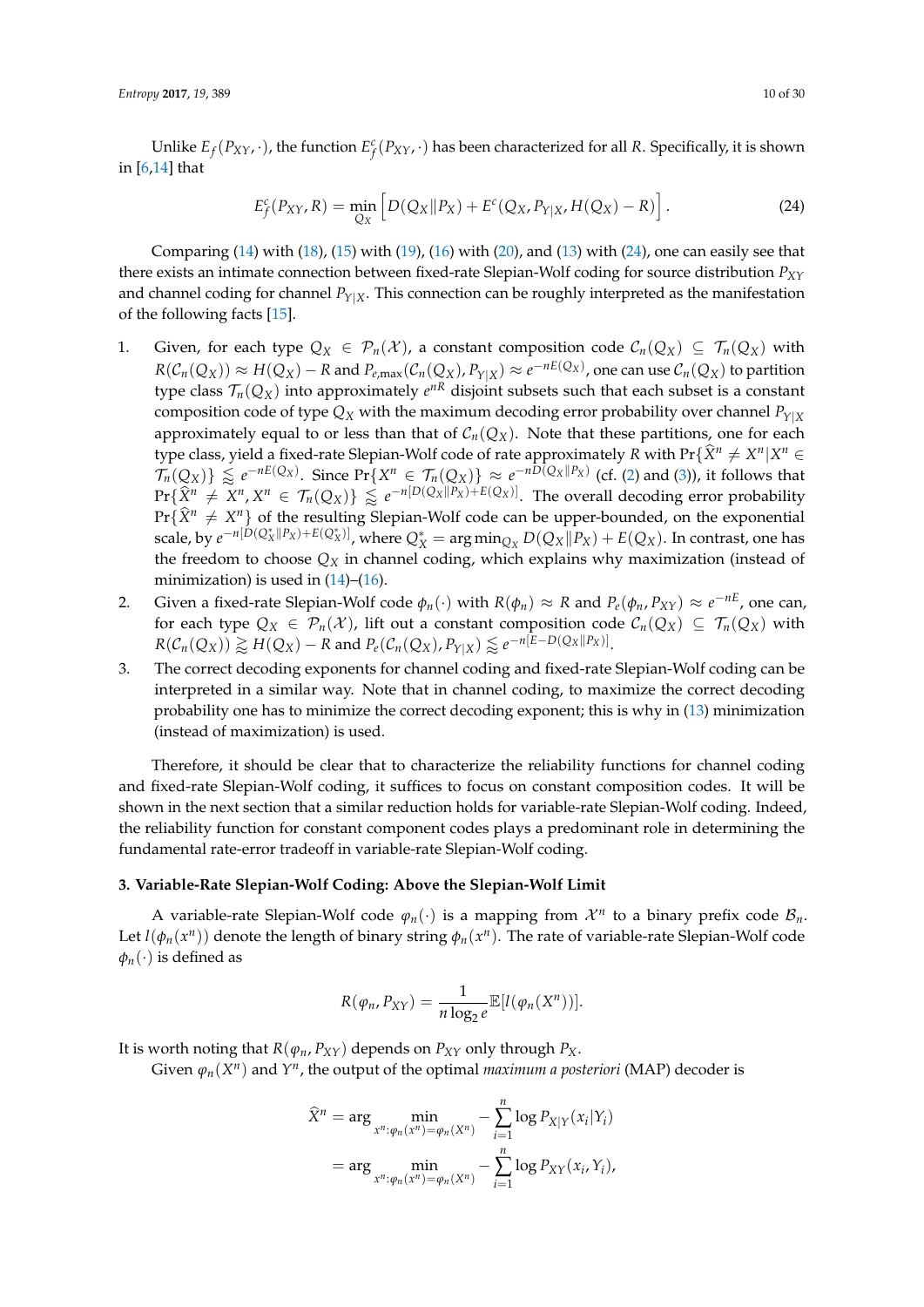where the ties are broken in an arbitrary manner. The decoding error probability of variable-rate Slepian-Wolf code  $\varphi_n(\cdot)$  is defined as

$$
P_e(\varphi_n, P_{XY}) = \Pr{\{\hat{X}^n \neq X^n\}}.
$$

The correct decoding probability of Slepian-Wolf code *ϕn*(·) is defined as

$$
P_c(\phi_n, P_{XY}) = 1 - P_e(\phi_n, P_{XY}).
$$

<span id="page-10-0"></span>**Definition 4.** *Given a joint probability distribution*  $P_{XY}$ *, we say that an error exponent*  $E \ge 0$  *is achievable with variable-rate Slepian-Wolf codes at rate R if for any δ* > 0*, there exists a sequence of variable-rate Slepian-Wolf codes* {*ϕn*} *such that*

$$
\limsup_{n \to \infty} R(\varphi_n, P_{XY}) \le R + \delta,
$$
  

$$
\limsup_{n \to \infty} -\frac{1}{n} \log P_e(\varphi_n, P_{XY}) \ge E - \delta.
$$

*The largest achievable error exponent at rate R is denoted by*  $E_v(P_{XY}, R)$ *. The function*  $E_v(P_{XY}, \cdot)$  *is referred to as the reliability function of variable-rate Slepian-Wolf coding.*

The power of variable-rate Slepian-Wolf coding results from its flexibility in rate allocation. Since there are only polynomial number of types for any given  $n$  (cf.  $(1)$ ), the encoder can convey the type information to the decoder using negligible amount of rate when *n* is large enough. Therefore, without loss of much generality, we can assume that the type of  $X^n$  is known to the decoder. Under this assumption, an optimal fixed-rate Slepian-Wolf encoder of rate *R* should partition  $\mathcal{T}_n(P)$  into  $\min\{|\mathcal{T}_n(P)|, e^{nR}\}$  disjoint subsets for each  $P\in\mathcal{P}_n.$  It can be seen that the rate allocated to  $\mathcal{T}_n(P)$  is always *R* if  $|\mathcal{T}_n(P)| \ge e^{nR}$ . In general, the type  $Q^*_X$  that dominates the error probability of fixed-rate Slepian-Wolf coding is different from *PX*. In contrast, for variable-rate Slepian-Wolf coding, we can losslessly compress the sequences of types that are bounded away *P<sup>X</sup>* by allocating enough rate to those type classes (but its contribution to the overall rate is still negligible since the probability of those type classes are extremely small), and therefore, effectively eliminate the dominant error event in fixed-rate Slepian-Wolf coding. As a consequence, the types that can cause decoding error in variable-rate Slepian-Wolf coding must be very close to *PX*. This is the main intuition underlying the proof of the following theorem. A similar argument has been used in the context of variable-rate Slepian-Wolf coding under mismatched decoding [\[16\]](#page-29-13).

<span id="page-10-1"></span>**Theorem 1.**  $E_v(P_{XY}, R) = E(P_X, P_{Y|X}, H(P_X) - R)$ .

**Proof.** The proof is divided into two parts. Firstly, we shall show that  $E_v(P_{XY}, R) \geq$  $E(P_X, P_{Y|X}, H(P_X) - R)$ . The main idea is that one can use a constant composition code  $C_n$  of type approximately  $P_X$  and rate approximately  $H(P_X) - R$  to construct a variable-rate Slepian-Wolf code  $\varphi_{n'}(\cdot)$  with  $n' \approx n$ ,  $R(\varphi_{n'}, P_{XY}) \approx R$ , and  $P_e(\varphi_{n'}, P_{XY}) \le P_{e, \max}(\mathcal{C}_n, P_{Y|X})$ .

By Definition [2,](#page-3-1) for any  $\delta > 0$ , there exists a sequence of constant composition codes  $\{C_n\}$  with  $C_n \subseteq \mathcal{T}_n(P_n)$  for some  $P_n \in \mathcal{P}_n(\mathcal{X})$  such that

$$
\lim_{n \to \infty} ||P_n - P_X|| = 0,
$$
  
\n
$$
\liminf_{n \to \infty} R(C_n) \ge H(P_X) - R - \delta,
$$
  
\n
$$
\limsup_{n \to \infty} -\frac{1}{n} \log P_{e,\max}(C_n, P_{Y|X}) \ge E(P_X, P_{Y|X}, H(P_X) - R) - \delta.
$$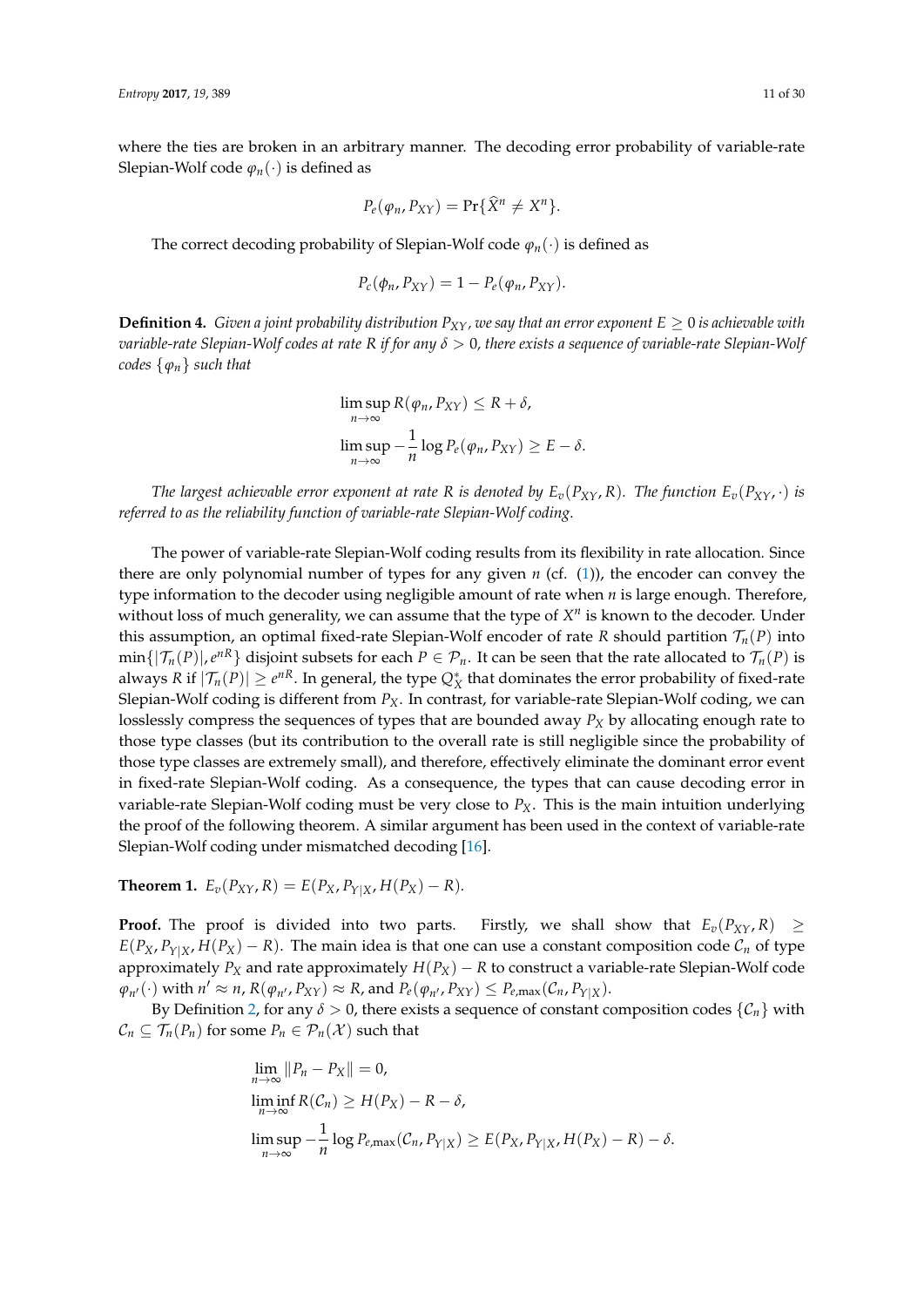Since  $P_X(x) > 0$  for all  $x \in \mathcal{X}$ , we have

$$
\max_{P \in \mathcal{P}_n(\mathcal{X}) \cap \mathcal{E}(\delta)} \max_{x} \frac{P_n(x)}{P(x)} \le (1+\delta)^2
$$

for all sufficiently *n*, where

$$
\mathcal{E}(\delta) = \left\{ P \in \mathcal{P}(\mathcal{X}) : \max_{x} \frac{P_X(x)}{P(x)} \leq 1 + \delta, H(P) \leq H(P_X) + \delta, D(P||P_X) \leq \delta \right\}.
$$

Let  $k_n = \lceil (1 + \delta)^2 n \rceil$ . When *n* is large enough, we can, for each  $P \in \mathcal{P}_{k_n}(\mathcal{X}) \cap \mathcal{E}(\delta)$ , construct a constant composition code  $C'_{k_n}(P)$  of length  $k_n$  and type  $P$  by appending a fixed sequence in  $\mathcal{X}^{k_n-n}$  to each codeword in  $C_n$ . It is easy to see that

$$
|\mathcal{C}_{k_n}'(P)| = |\mathcal{C}_n|,
$$
  
\n
$$
P_{e,\max}(\mathcal{C}_{k_n}'(P), P_{Y|X}) = P_{e,\max}(\mathcal{C}_n, P_{Y|X})
$$
\n(26)

for all  $P \in \mathcal{P}_{k_n}(\mathcal{X}) \cap \mathcal{E}(\delta)$ . One can readily show by invoking the covering lemma in [\[17\]](#page-29-14) that for each  $P \in \mathcal{P}_{k_n}(\mathcal{X}) \cap \mathcal{E}(\delta)$ , there exist  $L(k_n)$  permutations  $\pi_1, \cdots, \pi_{L(k_n)}$  of the integers  $1, \cdots, k_n$  such that

<span id="page-11-1"></span><span id="page-11-0"></span>
$$
\bigcup_{i=1}^{L(k_n)} \pi_i(C'_{k_n}(P)) = \mathcal{T}_{k_n}(P),
$$

where

$$
L(k_n) \triangleq \max_{P \in \mathcal{P}_{k_n}(X) \cap \mathcal{E}(\delta)} \left[ |\mathcal{C}_{k_n}'(P)|^{-1} |\mathcal{T}_{k_n}(P)| \log |\mathcal{T}_{k_n}(P)| + 1 \right].
$$

In view of  $(25)$ , we can rewrite  $L(k_n)$  as

$$
L(k_n) = \max_{P \in \mathcal{P}_{k_n}(X) \cap \mathcal{E}(\delta)} \left[ |\mathcal{C}_n|^{-1} |\mathcal{T}_{k_n}(P)| \log |\mathcal{T}_{k_n}(P)| + 1 \right].
$$

Note that

$$
P_{e,\max}(\pi_i(\mathcal{C}_{k_n}'(P)), P_{Y|X}) = P_{e,\max}(\mathcal{C}_{k_n}'(P), P_{Y|X}), \quad i = 1, 2, \cdots, L(k_n).
$$
 (27)

Given  $\pi_1(C'_{k_n}(P))$ ,  $\dots$  ,  $\pi_{L(k_n)}(C'_{k_n}(P))$ , we can partition  $\mathcal{T}_{k_n}(P)$  into  $L(k_n)$  disjoint subsets:

<span id="page-11-2"></span>
$$
\mathcal{T}_{k_n}(P,1) = \pi_1(\mathcal{C}'_{k_n}(P)),
$$
\n
$$
\mathcal{T}_{k_n}(P,i) = \pi_i(\mathcal{C}'_{k_n}(P)) \setminus \bigcup_{j=1}^{i-1} \pi_i(\mathcal{C}'_{k_n}(P)), \quad i = 2, \cdots, L(k_n).
$$

It is clear that

$$
P_{e,\max}(\mathcal{T}_{k_n}(P,i), P_{Y|X}) \le P_{e,\max}(\pi_i(\mathcal{C}'_{k_n}(P)), P_{Y|X}), \quad i = 1, 2, \cdots, L(k_n).
$$
 (28)

Now construct a sequence of variable-rate Slepian-Wolf codes {*φk<sup>n</sup>* (·)} as follows.

- 1. The encoder sends the type of  $x^{k_n}$  to the decoder, where each type is uniquely represented by a binary sequence of length  $m_1(k_n)$ .
- 2. If  $x^{k_n} \in \mathcal{T}_{k_n}(P)$  for some  $P \notin \mathcal{E}(\delta)$ , the encoder sends  $x^{k_n}$  losslessly to the decoder, where each  $x^{k_n} \in \mathcal{T}_{k_n}(P)$  is uniquely represented by a binary sequence of length  $m_2(k_n)$ .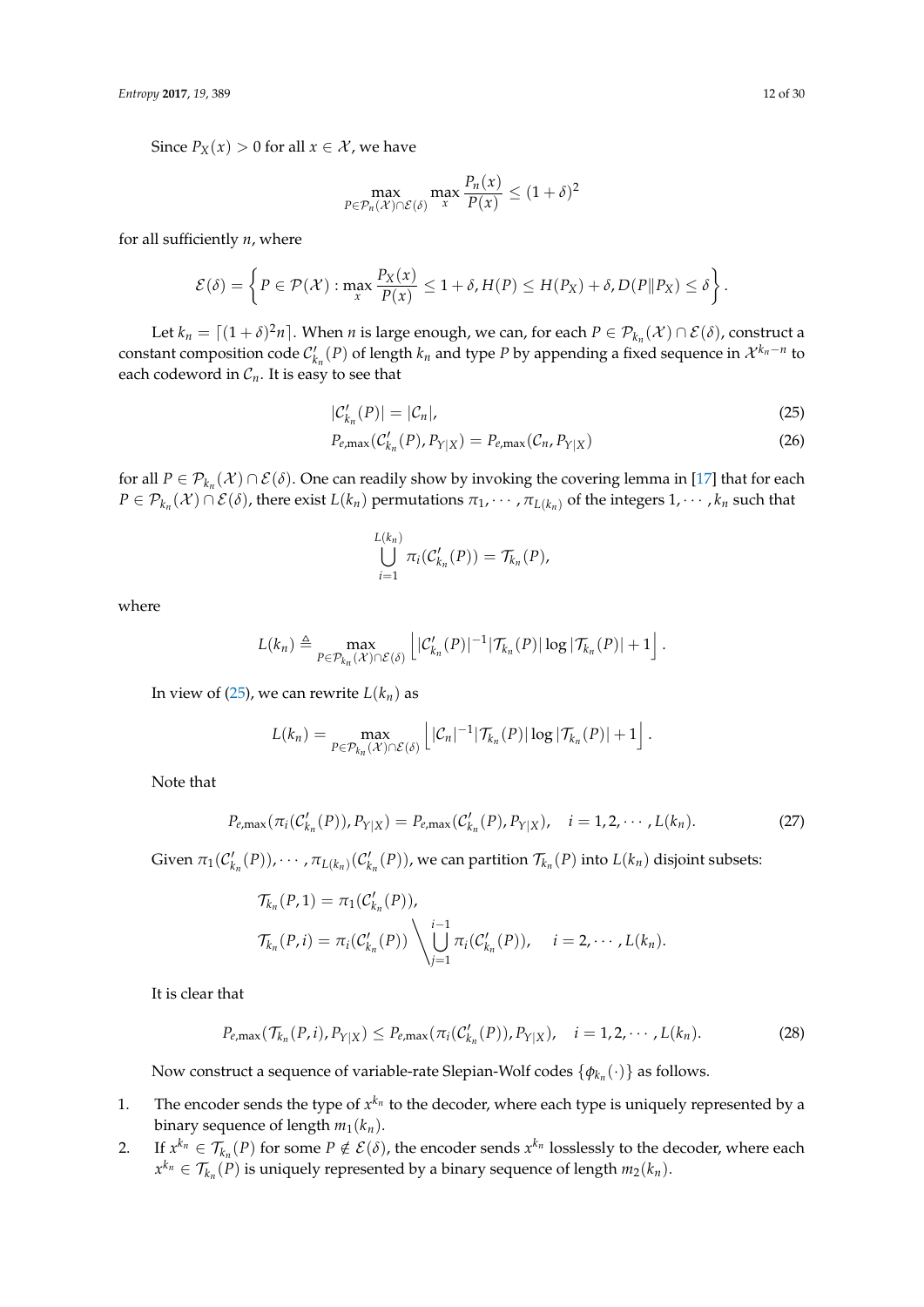3. If  $x^{k_n} \in \mathcal{T}_{k_n}(P)$  for some  $P \in \mathcal{E}(\delta)$ , the encoder finds the set  $\pi_{i^*}(\mathcal{C}'_{k_n}(P))$  that contains  $x^{k_n}$  and sends the index *i*<sup>\*</sup> to the decoder, where each index in  $\{1, 2, \cdots, L(\hat{k_n})\}$  is uniquely represented by a binary sequence of length  $m_3(k_n)$ .

Specifically, we choose

$$
m_1(k_n) = \lceil \log_2 |\mathcal{P}_{k_n}(\mathcal{X})| \rceil,
$$
  
\n
$$
m_2(k_n) = \max_{P \in \mathcal{P}_{k_n}(\mathcal{X})} \lceil \log_2 |\mathcal{T}_{k_n}(P)| \rceil,
$$
  
\n
$$
m_3(k_n) = \lceil \log_2 L(k_n) \rceil.
$$

Note that

$$
R(\varphi_{k_n}, P_{XY}) = \frac{m_1(k_n) + (1-\theta)m_2(k_n) + \theta m_3(k_n)}{k_n \log_2 e},
$$

where

$$
\theta = \sum_{P \in \mathcal{P}_{k_n}(\mathcal{X}) \cap \mathcal{E}(\delta)} \Pr\{X^{k_n} \in \mathcal{T}_{k_n}(P)\}.
$$

It is easy to verify (cf.  $(1)$ – $(3)$ ) that

<span id="page-12-0"></span>
$$
m_1(k_n) \leq |\mathcal{X}| \log_2(k_n + 1) + 1,
$$
  
\n
$$
m_2(k_n) \leq k_n \log_2 |\mathcal{X}| + 1,
$$
  
\n
$$
1 - \theta \leq (k_n + 1)^{|\mathcal{X}|} e^{-k_n \delta}.
$$

Therefore, we have

$$
\limsup_{n \to \infty} R(\phi_{k_n}, P_{XY}) = \limsup_{n \to \infty} \frac{m_3(k_n)}{k_n \log_2 e}
$$
  
\n
$$
\leq \max_{P \in \mathcal{E}(\delta)} H(P) - \frac{1}{(1+\delta)^2} \liminf_{n \to \infty} R(C_n)
$$
  
\n
$$
\leq H(P_X) + \delta - \frac{H(P_X) - R - \delta}{(1+\delta)^2}.
$$
 (29)

By [\(26\)](#page-11-1)–[\(28\)](#page-11-2) and the construction of  $\varphi_{k_n}(\cdot)$ , it is clear that

$$
P_e(\varphi_{k_n}, P_{XY}) = \sum_{P \in \mathcal{P}_{k_n}(X) \cap \mathcal{E}(\delta)} \sum_{i=1}^{L(k_n)} \Pr\{X^{k_n} \in \mathcal{T}_{k_n}(P, i)\} \Pr\{\hat{X}^n \neq X^n | X^{k_n} \in \mathcal{T}_{k_n}(P, i)\}
$$
  
\n
$$
\leq \sum_{P \in \mathcal{P}_{k_n}(X) \cap \mathcal{E}(\delta)} \sum_{i=1}^{L(k_n)} \Pr\{X^{k_n} \in \mathcal{T}_{k_n}(P, i)\} P_{e,\max}(\mathcal{T}_{k_n}(P, i), P_{Y|X})
$$
  
\n
$$
\leq \sum_{P \in \mathcal{P}_{k_n}(X) \cap \mathcal{E}(\delta)} \sum_{i=1}^{L(k_n)} \Pr\{X^{k_n} \in \mathcal{T}_{k_n}(P, i)\} P_{e,\max}(\pi_i(C'_{k_n}(P)), P_{Y|X})
$$
  
\n
$$
= \sum_{P \in \mathcal{P}_{k_n}(X) \cap \mathcal{E}(\delta)} \sum_{i=1}^{L(k_n)} \Pr\{X^{k_n} \in \mathcal{T}_{k_n}(P, i)\} P_{e,\max}(C_n, P_{Y|X})
$$
  
\n
$$
\leq P_{e,\max}(C_n, P_{Y|X}),
$$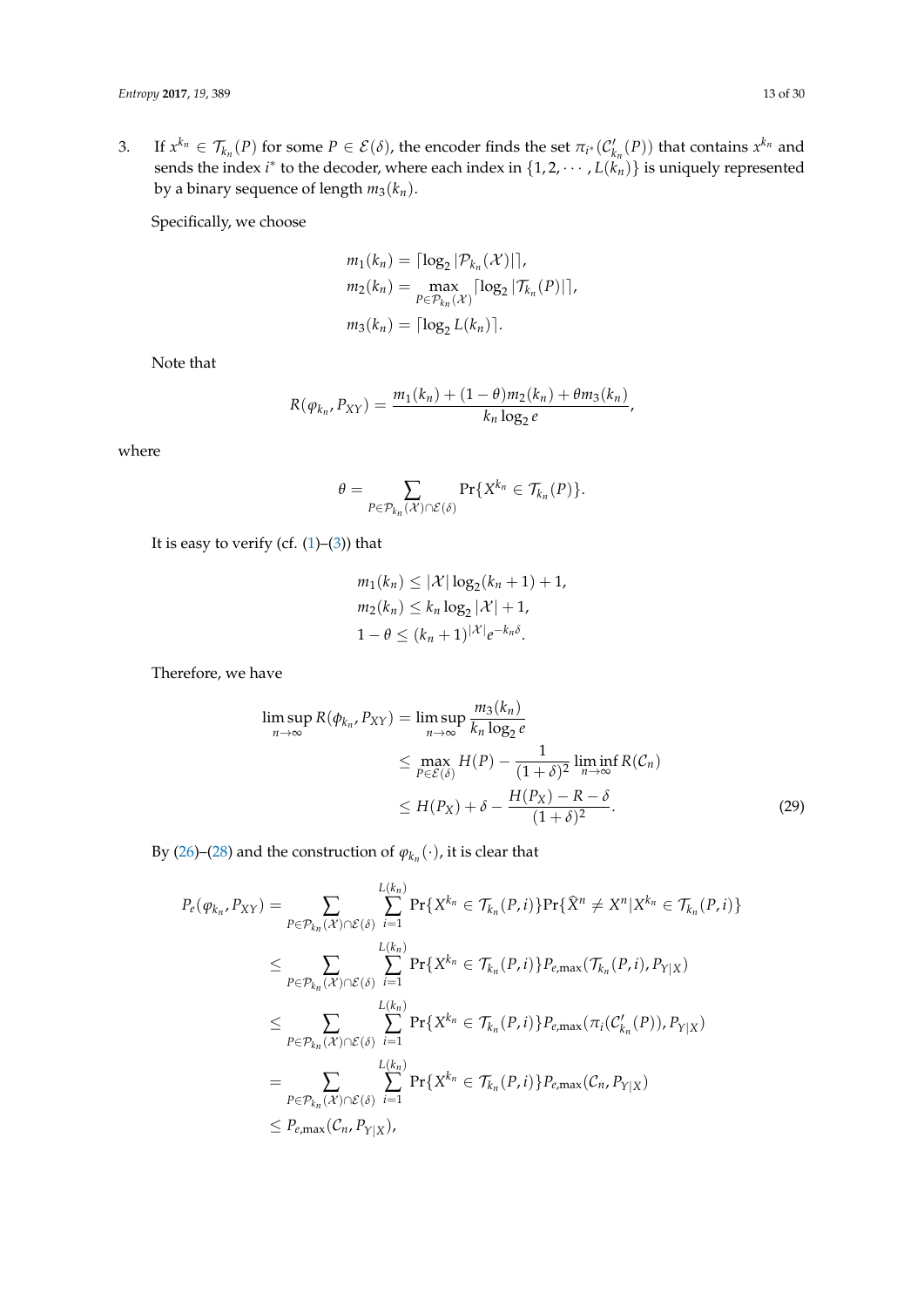*Entropy* **2017**, *19*, 389 14 of 30

which implies

<span id="page-13-0"></span>
$$
\limsup_{n \to \infty} -\frac{1}{k_n} \log P_e(\varphi_{k_n}, P_{XY}) \ge \limsup_{n \to \infty} -\frac{1}{k_n} \log P_{e,\max}(\mathcal{C}_n, P_{Y|X})
$$
\n
$$
\ge \frac{E(P_X, P_{Y|X}, H(P_X) - R) - \delta}{(1 + \delta)^2}.
$$
\n(30)

In view of [\(29\)](#page-12-0), [\(30\)](#page-13-0), and the fact that  $\delta > 0$  is arbitrary, we must have  $E_v(P_{XY}, R) \ge$  $E(P_X, P_{Y|X}, H(P_X) - R)$  (cf. Definition [4\)](#page-10-0).

Now we proceed to show that  $E_v(P_{XY}, R) \le E(P_X, P_{Y|X}, H(P_X) - R)$ . The main idea is that one can extract a constant composition code of type approximately  $P_X$  and rate approximately  $H(X) - R$ or greater from a given variable-rate Slepian-Wolf code *ϕn*(·) of rate approximately *R* such that the average decoding error probability of this constant composition code over channel *PY*|*<sup>X</sup>* is bounded from above by  $\gamma P_e(\varphi_n, P_{XY})$ , where  $\gamma$  is a constant that does not depend on *n*.

By Definition [4,](#page-10-0) for any  $\delta > 0$ , there exists a sequence of variable-rate Slepian-Wolf codes  $\{\varphi_n\}$ such that

<span id="page-13-3"></span>
$$
\limsup_{n \to \infty} R(\varphi_n, P_{XY}) \le R + \delta,\tag{31}
$$

<span id="page-13-5"></span>
$$
\limsup_{n \to \infty} -\frac{1}{n} \log P_e(\varphi_n, P_{XY}) \ge E_v(P_{XY}, R) - \delta.
$$
\n(32)

Suppose  $\varphi_n(\cdot)$  induces a partition of  $\mathcal{T}_n(P)$ ,  $P \in \mathcal{P}_n(\mathcal{X})$ , into  $N_n(P)$  disjoint subsets  $\mathcal{T}_n(P,1),\cdots,\mathcal{T}_n(P,N_n(P)).$  Here the partition is defined as follows:  $\varphi_n(x^n) = \varphi_n(\tilde{x}^n)$  if  $x^n, \tilde{x}^n \in \mathcal{T}(P,1)$ .  $\mathcal{T}_n(P,i)$  for some *i*, and  $\varphi_n(x^n) \neq \varphi_n(\tilde{x}^n)$  if  $x^n \in \mathcal{T}_n(P,i)$ ,  $\tilde{x}^n \in \mathcal{T}_n(P,j)$  for  $i \neq j$ . Let

$$
r(\mathcal{T}_n(P)) = \frac{1}{n \log_2 e} \mathbb{E}[l(\varphi_n(X^n)) | X^n \in \mathcal{T}_n(P)], \quad P \in \mathcal{P}_n(\mathcal{X}).
$$

It follows from the source coding theorem that

$$
r(\mathcal{T}_n(P)) \ge \frac{1}{n} \sum_{i=1}^{N_n(P)} \frac{|\mathcal{T}_n(P, i)|}{|\mathcal{T}_n(P)|} \log \frac{|\mathcal{T}_n(P)|}{|\mathcal{T}_n(P, i)|}.
$$
 (33)

Define

$$
\mathcal{F}_n(\delta) = \left\{ (P,i) : \frac{1}{n} \log \frac{|\mathcal{T}_n(P)|}{|\mathcal{T}_n(P,i)|} \le R + 2\delta, P \in \mathcal{P}_n(\mathcal{X}), i = 1, 2, \cdots, N_n(P) \right\},
$$
\n
$$
\mathcal{F}_n^c(\delta) = \left\{ (P,i) \notin \mathcal{F}_n(\delta) : P \in \mathcal{P}_n(\mathcal{X}), i = 1, 2, \cdots, N_n(P) \right\},
$$
\n
$$
\mathcal{G}_n(\gamma) = \left\{ (P,i) : \Pr\{\hat{X}^n \neq X^n | X^n \in \mathcal{T}_n(P,i)\} \le \gamma P_e(\varphi_n, P_{XY}), P \in \mathcal{P}_n(\mathcal{X}), i = 1, 2, \cdots, N_n(P) \right\},
$$
\n
$$
\mathcal{G}_n^c(\gamma) = \left\{ (P,i) \notin \mathcal{G}_n(\gamma) : P \in \mathcal{P}_n(\mathcal{X}), i = 1, 2, \cdots, N_n(P) \right\},
$$

where

<span id="page-13-4"></span><span id="page-13-2"></span><span id="page-13-1"></span>
$$
\gamma > \frac{R + 2\delta}{\delta}.\tag{34}
$$

Note that

$$
R(\varphi_n, P_{XY}) = \sum_{P \in \mathcal{P}_n(\mathcal{X})} \Pr\{X^n \in \mathcal{T}_n(P)\} r(\mathcal{T}_n(P))
$$
  
 
$$
\geq \frac{1}{n} \sum_{P \in \mathcal{P}_n(\mathcal{X})} \sum_{i=1}^{N_n(P)} \Pr\{X^n \in \mathcal{T}_n(P, i)\} \log \frac{|\mathcal{T}_n(P)|}{|\mathcal{T}_n(P, i)|}
$$
(35)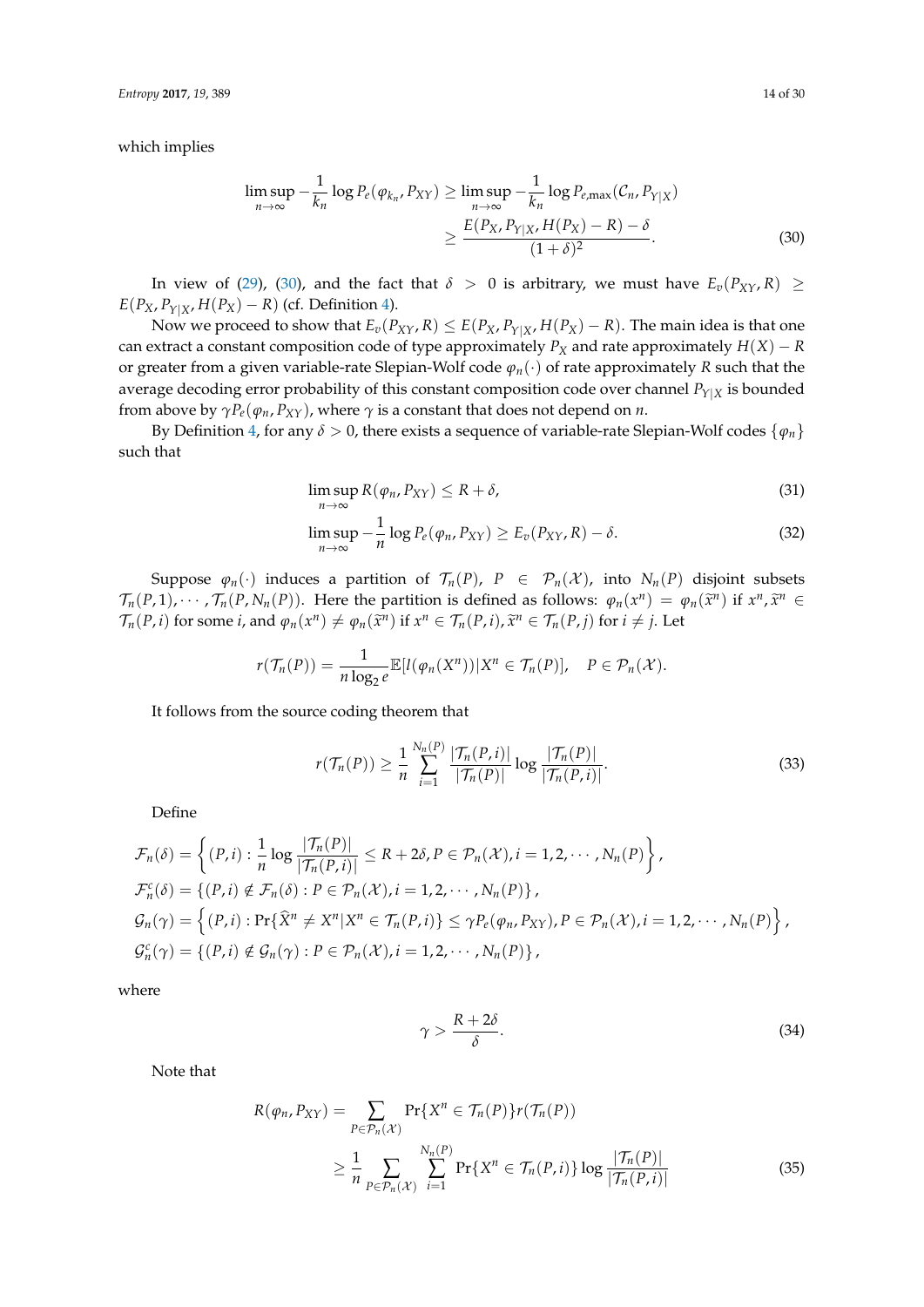$$
\geq \frac{1}{n} \sum_{(P,i)\in\mathcal{F}_n^c(\delta)} \Pr\{X^n \in \mathcal{T}_n(P,i)\} \log \frac{|\mathcal{T}_n(P)|}{|\mathcal{T}_n(P,i)|}
$$
\n
$$
\geq (R+2\delta) \sum_{(P,i)\in\mathcal{F}_n^c(\delta)} \Pr\{X^n \in \mathcal{T}_n(P,i)\},\tag{36}
$$

where  $(35)$  is due to  $(33)$ . Combing  $(31)$  and  $(36)$  yields

$$
\limsup_{n \to \infty} \sum_{(P,i) \in \mathcal{F}_n^c(\delta)} \Pr\{X^n \in \mathcal{T}_n(P,i)\} \le \frac{R+\delta}{R+2\delta}.
$$
\n(37)

Moreover, we have

$$
\sum_{(P,i)\in\mathcal{G}_n^c(\gamma)} \Pr\{X^n \in \mathcal{T}_n(P,i)\} \le \frac{1}{\gamma}
$$
\n(38)

since otherwise

$$
P_e(\varphi_n, P_{XY}) = \sum_{P \in \mathcal{P}_n(\mathcal{X})} \sum_{i=1}^{N_n(P)} \Pr\{X^n \in \mathcal{T}_n(P, i)\} \Pr\{\widehat{X}^n \neq X^n | X^n \in \mathcal{T}_n(P, i)\}
$$
  
\n
$$
\geq \sum_{(P,i) \in \mathcal{G}_n^c(\gamma)} \Pr\{X^n \in \mathcal{T}_n(P, i)\} \Pr\{\widehat{X}^n \neq X^n | X^n \in \mathcal{T}_n(P, i)\}
$$
  
\n
$$
> \gamma P_e(\varphi_n, P_{XY}) \sum_{(P,i) \in \mathcal{G}_n^c(\gamma)} \Pr\{X^n \in \mathcal{T}_n(P, i)\}
$$
  
\n
$$
\geq P_e(\varphi_n, P_{XY}),
$$

which is absurd.

Define

$$
S_n(\delta) = \left\{ P \in \mathcal{P}_n(\mathcal{X}) : H(P) \ge H(P_X) - \delta, \max_x \frac{P(x)}{P_X(x)} \le 1 + \delta \right\},
$$
  
\n
$$
S_n^c(\delta) = \mathcal{P}_n(\mathcal{X}) \setminus S_n(\delta),
$$
  
\n
$$
\mathcal{D}_n(\delta, \gamma) = \left\{ (P, i) : (P, i) \in \mathcal{F}_n(\delta) \cap \mathcal{G}_n(\gamma), P \in S_n(\delta) \right\},
$$
  
\n
$$
\mathcal{D}_n^c(\delta, \gamma) = \left\{ (P, i) \notin \mathcal{D}_n(\delta, \gamma) : P \in \mathcal{P}_n(\mathcal{X}), i = 1, 2, \cdots, N_n(P) \right\}.
$$

It follows from the weak law of large numbers that

<span id="page-14-2"></span>
$$
\lim_{n \to \infty} \sum_{P \in \mathcal{S}_n^c(\delta)} \Pr\{X^n \in \mathcal{T}_n(P)\} = 0.
$$
\n(39)

We have

$$
\liminf_{n \to \infty} \sum_{(P,i) \in \mathcal{D}_n(\delta,\gamma)} \Pr\{X^n \in \mathcal{T}_n(P,i)\}
$$
\n
$$
= \liminf_{n \to \infty} \left\{ 1 - \sum_{(P,i) \in \mathcal{D}_n^c(\delta,\gamma)} \Pr\{X^n \in \mathcal{T}_n(P,i)\} \right\}
$$
\n
$$
\geq \liminf_{n \to \infty} \left\{ 1 - \sum_{(P,i) \in \mathcal{F}_n^c(\delta)} \Pr\{X^n \in \mathcal{T}_n(P,i)\} - \sum_{(P,i) \in \mathcal{G}_n^c(\gamma)} \Pr\{X^n \in \mathcal{T}_n(P)\} \right\}
$$
\n
$$
- \sum_{P \in \mathcal{S}_n^c(\delta)} \Pr\{X^n \in \mathcal{T}_n(P)\} \right\}
$$

<span id="page-14-1"></span><span id="page-14-0"></span>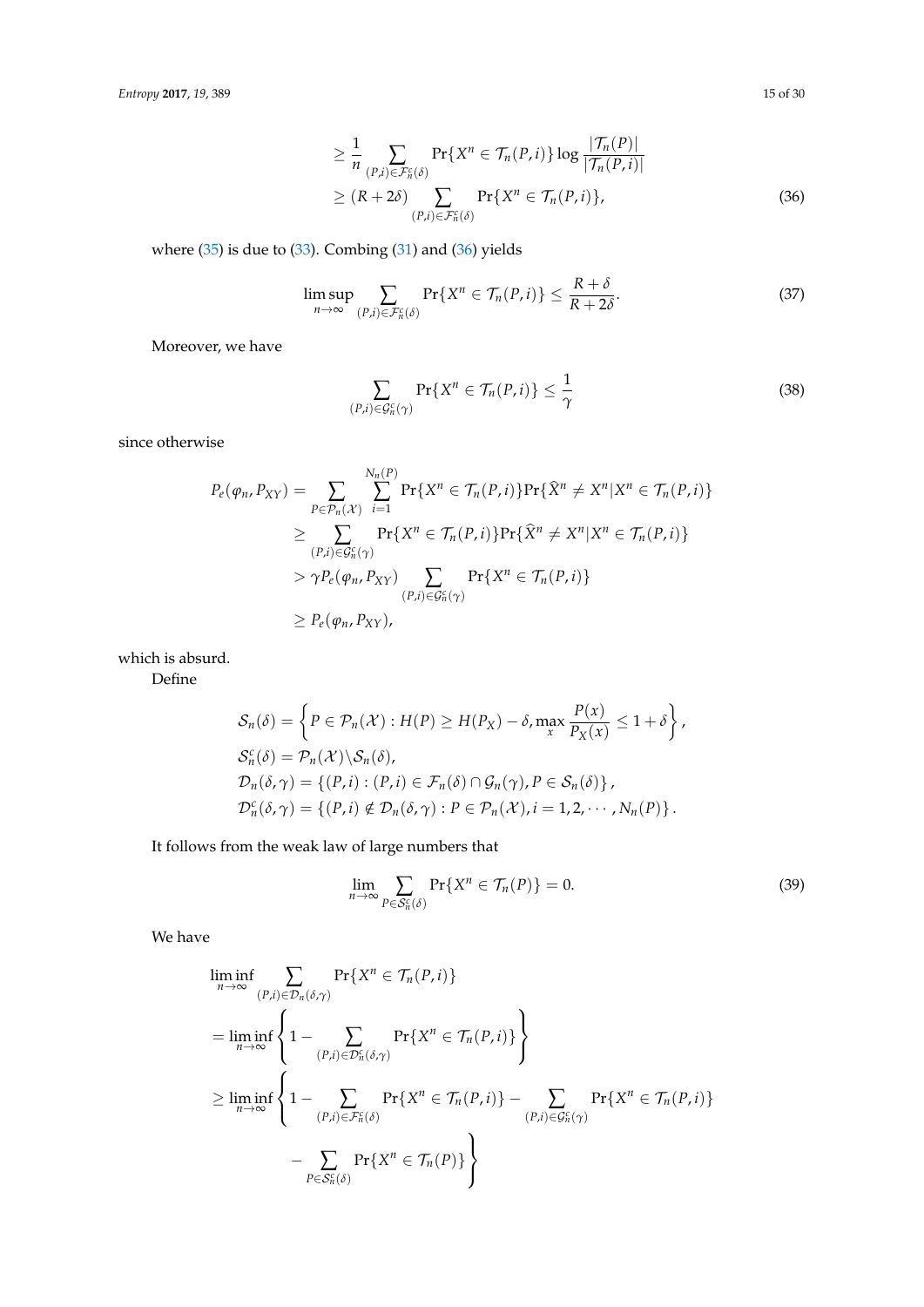$$
\geq 1 - \frac{R + \delta}{R + 2\delta} - \frac{1}{\gamma} \tag{40}
$$

$$
>0,\tag{41}
$$

where [\(40\)](#page-15-0) is due to [\(37\)](#page-14-1)–[\(39\)](#page-14-2), and [\(41\)](#page-15-1) is due to [\(34\)](#page-13-4). Therefore,  $\mathcal{D}_n(\delta, \gamma)$  is non-empty for all sufficiently large *n*. Pick an arbitrary  $(P_n^*, i^*)$  from  $\mathcal{D}_n(\delta, \gamma)$  for each sufficiently large *n*. We can construct a constant composition code  $C_{m_n}$  of length  $m_n = [(1 + \delta)n]$  and type  $P_{m_n}$  for some  $P_{m_n} \in \mathcal{P}_{m_n}(\mathcal{X})$  by concatenating a fixed sequence in  $\mathcal{X}^{m_n-n}$  to each sequence in  $\mathcal{T}_n(P_n^*, i^*)$  such that

<span id="page-15-3"></span><span id="page-15-2"></span><span id="page-15-1"></span><span id="page-15-0"></span>
$$
\lim_{n \to \infty} \|P_{m_n} - P_X\| = 0.
$$
\n(42)

Note that

$$
\liminf_{n \to \infty} R(\mathcal{C}_{m_n}) = \liminf_{n \to \infty} \frac{1}{m_n} \log |\mathcal{T}_n(P_n^*, i^*)|
$$
\n
$$
\geq \liminf_{n \to \infty} \frac{m_n}{m_n} \left[ \frac{1}{n} \log |\mathcal{T}_n(P_n^*)| - R - 2\delta \right]
$$
\n
$$
\geq \frac{H(P_X) - R - 3\delta}{1 + \delta}.
$$
\n(43)

Moreover, since

$$
P_e(\mathcal{C}_{m_n}, P_{Y|X}) = \Pr{\{\widehat{X}^n \neq X^n | X^n \in \mathcal{T}_n(P_n^*, i^*)\}} \leq \gamma P_e(\varphi_n, P_{XY}),
$$

it follows from [\(32\)](#page-13-5) that

$$
\limsup_{n\to\infty}-\frac{1}{m_n}\log P_e(\mathcal{C}_{m_n},P_{Y|X})\geq \frac{E_v(P_{XY},R)-\delta}{1+\delta}.
$$
\n(44)

In view of [\(42\)](#page-15-2)–[\(44\)](#page-15-3) and the fact that  $\delta > 0$  is arbitrary, we must have  $E_v(P_{XY}, R) \leq$ *E*( $P_X$ ,  $P_{Y|X}$ , *H*( $P_X$ ) − *R*) (cf. Definition [2\)](#page-3-1). The proof is complete.  $□$ 

The following result is an immediate consequence of Theorem [1](#page-10-1) and Proposition [4.](#page-5-1)

**Corollary 1.** *Define*

$$
E_{v,ex}(P_{XY}, R) = E_{ex}(P_X, P_{Y|X}, H(P_X) - R),
$$
  
\n
$$
E_{v,rc}(P_{XY}, R) = E_{rc}(P_X, P_{Y|X}, H(P_X) - R),
$$
  
\n
$$
E_{v,sp}(P_{XY}, R) = E_{sp}(P_X, P_{Y|X}, H(P_X) - R).
$$

*We have*

- *1.*  $E_v(P_{XY}, R) \ge \max\{E_{v,ex}(P_{XY}, R), E_{v,rc}(P_{XY}, R)\};$
- 2.  $E_v(P_{XY}, R) \le E_{v, sp}(P_{XY}, R)$  with the possible exception of  $R = H(P_X) R_{sp}^{\infty}(P_X, P_{Y|X})$  at which point *the inequality not necessarily holds.*

## **Remark 5.**

- 1. We have  $E_v(P_{XY}, R) = \infty$  for  $R > H(P_X) R_{ex}^{\infty}(P_X, P_{Y|X})$ , and  $E_v(P_{XY}, R) < \infty$  for  $R < H(P_X) R_{XY}$  $R_{sp}^{\infty}(P_X, P_{Y|X})$ . Therefore,  $H(P_X) - R_{ex}^{\infty}(P_X, P_{Y|X})$  and  $H(P_X) - R_{sp}^{\infty}(P_X, P_{Y|X})$  are respectively the *upper bound and the lower bound on the zero-error rate of variable-rate Slepian-Wolf coding.*
- *2. In view of [\(11\)](#page-4-4), we have*

$$
E_v(P_{XY}, R) = E_{v,sp}(P_{XY}, R) = E_{sp}(P_X, P_{Y|X}, H(P_X) - R)
$$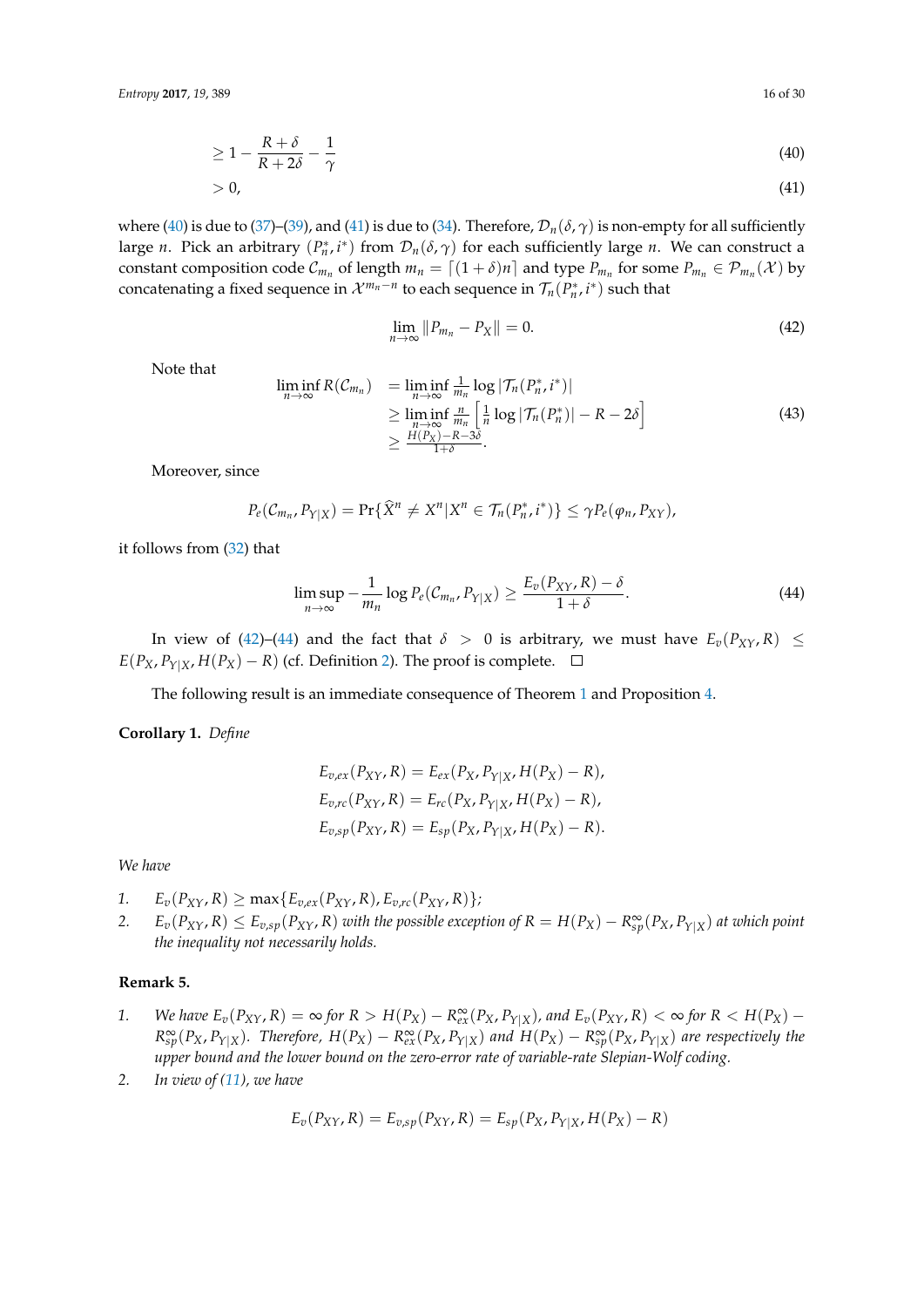*for*  $R \in [H(X|Y), H(P_X) - R_{cr}(P_X, P_{Y|X})]$ . Note that

$$
E_{v,sp}(P_{XY}, R) \geq E_{f,sp}(P_{XY}, R) \geq E_f(P_{XY}, R),
$$

*where the first inequality is strict unless the minimum in [\(20\)](#page-7-2) is achieved at*  $Q_X = P_X$ *, (i.e.,*  $P_{X(\rho)} = P_X$ *,* where  $P_{X^{(\rho)}}$  is the marginal distribution of  $X^{(\rho)}$  induced by  $P_{Y^{(\rho)}}$  and  $P_{X^{(\rho)}|Y^{(\rho)}}$  in [\(21\)](#page-8-1) and [\(22\)](#page-8-2)). *Therefore, variable-rate Slepian-Wolf coding can outperform fixed-rate Slepian-Wolf coding in terms of rate-error tradeoff.*

For  $R > H(P_X) - R_{cr}(P_X, P_{Y|X})$ , it is possible to obtain upper bounds on  $E_v(P_{XY}, R)$  that are tighter than  $E_{v,sp}(P_{XY}, R)$ . Let  $E_{ex}(P_{Y|X}, R)$  and  $E_{sp}(P_{Y|X}, R)$  be respectively the expurgated exponent and the sphere packing exponent of channel  $P_{Y|X}$ . The straight-line exponent  $E_{sl}(P_{Y|X}, R)$  of channel  $P_{Y|X}$  [\[10\]](#page-29-7) is the smallest linear function of *R* which touches the curve  $E_{SP}(P_{Y|X}, R)$  and also satisfies

$$
E_{sl}(P_{Y|X},0)=E_{ex}(P_{Y|X},0),
$$

where  $E_{ex}(P_{Y|X}, 0)$  is assumed to be finite. Let  $R_{sl}(P_{Y|X})$  be the point at which  $E_{sl}(P_{Y|X}, R)$  and  $E_{sp}(P_{Y|X}, R)$  coincide. It is well known [\[10\]](#page-29-7) that  $E(P_{Y|X}, R) \leq E_{sl}(P_{Y|X}, R)$  for  $R \in (0, R_{sl}(P_{Y|X})]$ . Since  $E(P_X, P_{Y|X}, R) \leq E(P_{Y|X}, R)$ , it follows from Theorem [1](#page-10-1) that

$$
E_v(P_{XY}, R) \le E_{sl}(P_{Y|X}, H(P_X) - R)
$$

for *R* ∈ [max{*H*(*P*<sub>*X*</sub>) − *R*<sub>*sl*</sub>(*P*<sub>*Y*|*X*</sub>), 0}, *H*(*P*<sub>*X*</sub>)).

Note that the straight-line exponent holds for arbitrary block codes; one can obtain further improvement at high rates by leveraging bounds tailored to constant composition codes. Let  $E_{ex}^*(Q_X, P_{Y|X}, 0)$  be the concave upper envelope of  $E_{ex}(Q_X, P_{Y|X}, 0)$  considered as a function of  $Q_X$ . In view of ([\[7\]](#page-29-4), Exercise 5.21), we have

$$
E(Q_X, P_{Y|X}, R) \le E_{ex}^*(Q_X, P_{Y|X}, 0)
$$

for any  $Q_X \in \mathcal{P}(\mathcal{X})$  and  $R > 0$ . Now it follows from Theorem [1](#page-10-1) that

$$
E_v(P_{XY}, R) \le E_{ex}^*(P_X, P_{Y|X}, 0)
$$

for  $R < H(P_X)$ .

The following theorem provides the second order expansion of  $E_v(P_{XY}, R)$  at the Slepian-Wolf limit.

**Theorem 2.** Assuming  $R_{cr}(P_X, P_{X|Y}) < I(P_X, P_{Y|X})$  (see Proposition [1](#page-4-3) for the necessary and sufficient *condition), we have*

$$
\lim_{r\downarrow 0} \frac{E_v(P_{XY}, H(X|Y)+r)}{r^2} = \frac{1}{2} \left[ \sum_{x,y} P_{XY}(x,y) \tau^2(x,y) - \sum_x P_X(x) \left( \sum_y \tau(x,y) P_{Y|X}(y|x) \right)^2 \right]^{-1},
$$

*where*  $\tau(x, y) = \log P_Y(y) - \log P_{Y|X}(y|x)$ .

**Remark 6.** If  $R_{cr}(P_X, P_{Y|X}) = I(P_X, P_{Y|X})$ , then we have  $E_{v,rc}(P_{XY}, R) = R - H(X|Y)$  for  $R \geq H(X|Y)$ , *which implies*

$$
\lim_{r\downarrow 0}\frac{E_v(P_{XY},H(X|Y)+r)}{r^2}=\infty.
$$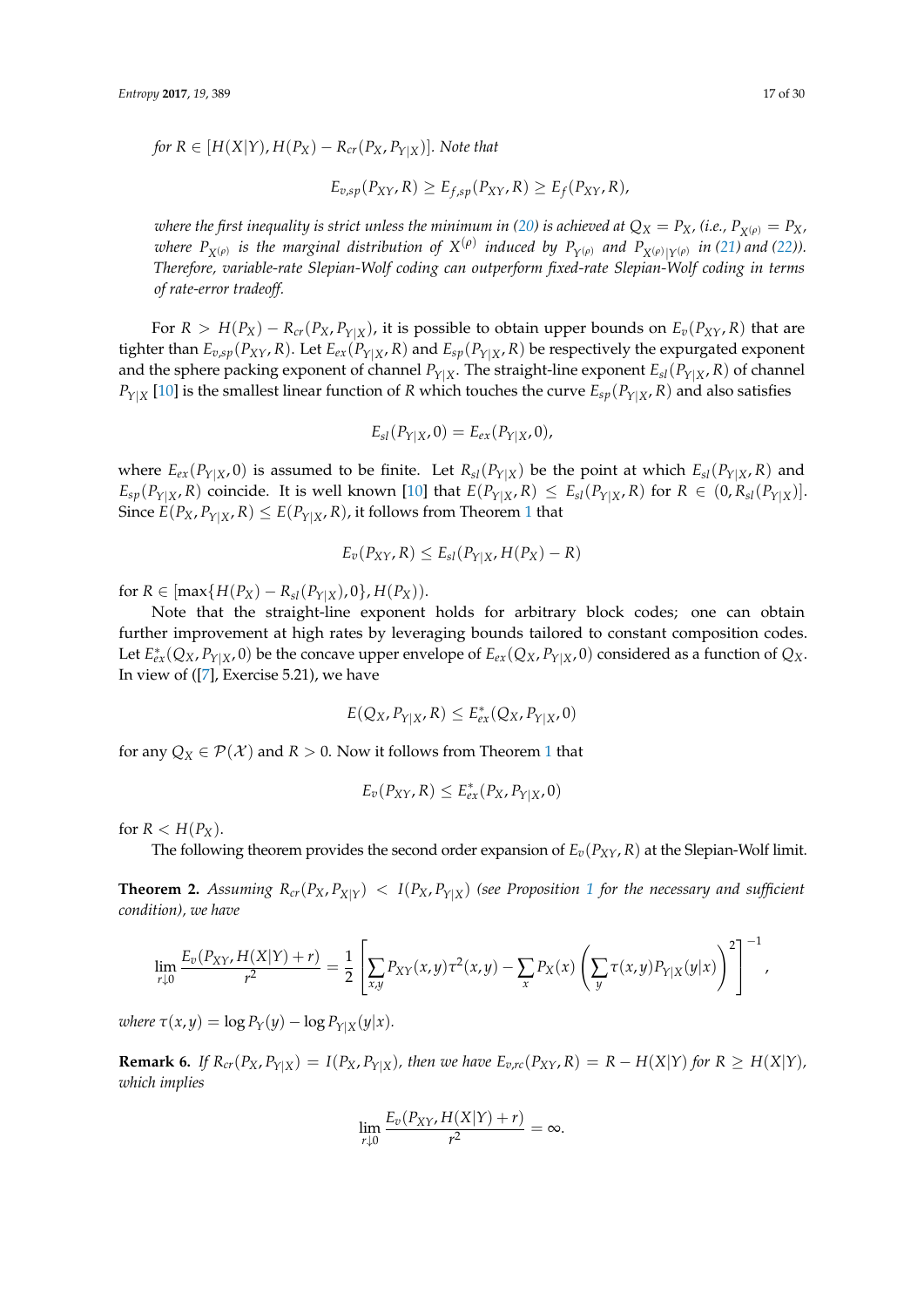It is also worth noting that the second order expansion of  $E_v(P_{XY}, R)$  at the Slepian-Wolf limit yields the redundancy-error tradeoff constant of variable-rate Slepian-Wolf coding derived in [\[18\]](#page-29-15).

**Proof.** Since  $R_{cr}(P_X, P_{X|Y}) < I(P_X; P_{Y|X})$ , it follows that  $H(X|Y) + r \in (H(X|Y), H(P_X) - R_{cr}(P_X, P_{Y|X}))$ when  $r (r > 0)$  is sufficiently close to zero. In this case, we have

$$
\frac{E_v(P_{XY}, H(X|Y) + r)}{r^2} = \frac{E_{sp}(P_X, P_{Y|X}, I(P_X, P_{Y|X}) - r)}{r^2}
$$
  
= 
$$
\min_{Q_{Y|X}: I(P_X, Q_{Y|X}) \leq I(P_X, P_{Y|X}) - r} \frac{D(Q_{Y|X} || P_{Y|X} | P_X)}{r^2}
$$
  
= 
$$
\min_{Q_{Y|X}: I(P_X, Q_{Y|X}) = I(P_X, P_{Y|X}) - r} \frac{D(Q_{Y|X} || P_{Y|X} | P_X)}{r^2},
$$

where the last equality follows from the fact that  $E_{sp}(P_X, P_{Y|X}, R)$  is a strictly decreasing convex function of *R* for  $R \in (R_{sp}^{\infty}(P_X, P_{Y|X}), I(P_X, P_{Y|X})].$ 

Let  $\Delta(x,y) = Q_{Y|X}(y|x) - P_{Y|X}(y|x)$  for  $x \in \mathcal{X}$ ,  $y \in \mathcal{Y}$ . Let  $\Delta(y) = \sum_{x} P_X(x)\Delta(x,y)$  for  $y \in \mathcal{Y}$ . By the Taylor expansion,

$$
I(P_X, Q_{Y|X}) = \sum_{x,y} P_X(x) (P_{Y|X}(y|x) + \Delta(x,y)) \log(P_{Y|X}(y|x) + \Delta(x,y))
$$
  
\n
$$
- \sum_{y} (P_Y(y) + \Delta(y)) \log(P_Y(y) + \Delta(y))
$$
  
\n
$$
= \sum_{x,y} P_X(x) (P_{Y|X}(y|x) + \Delta(x,y)) \left( \log P_{Y|X}(y|x) + \frac{\Delta(x,y)}{P_{Y|X}(y|x)} + o(\Delta(x,y)) \right)
$$
  
\n
$$
- \sum_{y} (P_Y(y) + \Delta(y)) \left( \log P_Y(y) + \frac{\Delta(y)}{P_Y(y)} + o(\Delta(y)) \right)
$$
  
\n
$$
= I(P_X, P_{Y|X}) - \sum_{y} (\Delta(y) + \Delta(y) \log P_Y(y) + o(\Delta_y))
$$
  
\n
$$
+ \sum_{x,y} P_X(x) (\Delta(x,y) + \Delta(x,y) \log P_{Y|X}(y|x) + o(\Delta(x,y)))
$$

and

$$
D(Q_{Y|X}||P_{Y|X}|P_X) = \sum_{x,y} P_X(x) Q_{Y|X}(y|x) \log \frac{Q_{Y|X}(y|x)}{P_{Y|X}(y|x)}
$$
  
\n
$$
= \sum_{x,y} P_X(x) (P_{Y|X}(y|x) + \Delta(x,y)) \log \left(1 + \frac{\Delta(x,y)}{P_{Y|X}(y|x)}\right)
$$
  
\n
$$
= \sum_{x,y} P_X(x) (P_{Y|X}(y|x) + \Delta(x,y)) \left( \frac{\Delta(x,y)}{P_{Y|X}(y|x)} - \frac{\Delta^2(x,y)}{2P_{Y|X}^2(y|x)} + o(\Delta^2(x,y)) \right)
$$
  
\n
$$
= \sum_{x,y} P_X(x) \left( \frac{\Delta^2(x,y)}{2P_{Y|X}(y|x)} + o(\Delta^2(x,y)) \right).
$$

Here  $f(z) = o(z)$  means  $\lim_{z \to 0} \frac{f(z)}{z} = 0$ .

As  $r \downarrow 0$ , we have  $\Delta(y) \to 0$ ,  $\Delta(x, y) \to 0$  for all  $x \in \mathcal{X}, y \in \mathcal{Y}$ . Therefore, by ignoring the high order terms which do not affect the limit, we get

<span id="page-17-0"></span>
$$
\lim_{r \downarrow 0} \frac{E_v(P_{XY}, H(X|Y) + r)}{r^2} = \lim_{r \downarrow 0} \min \sum_{x,y} \frac{P_X(x) \Delta^2(x,y)}{2P_{Y|X}(y|x)r^2},\tag{45}
$$

where the minimization is over  $\Delta(x, y)$  ( $x \in \mathcal{X}, y \in \mathcal{Y}$ ) subject to the constraints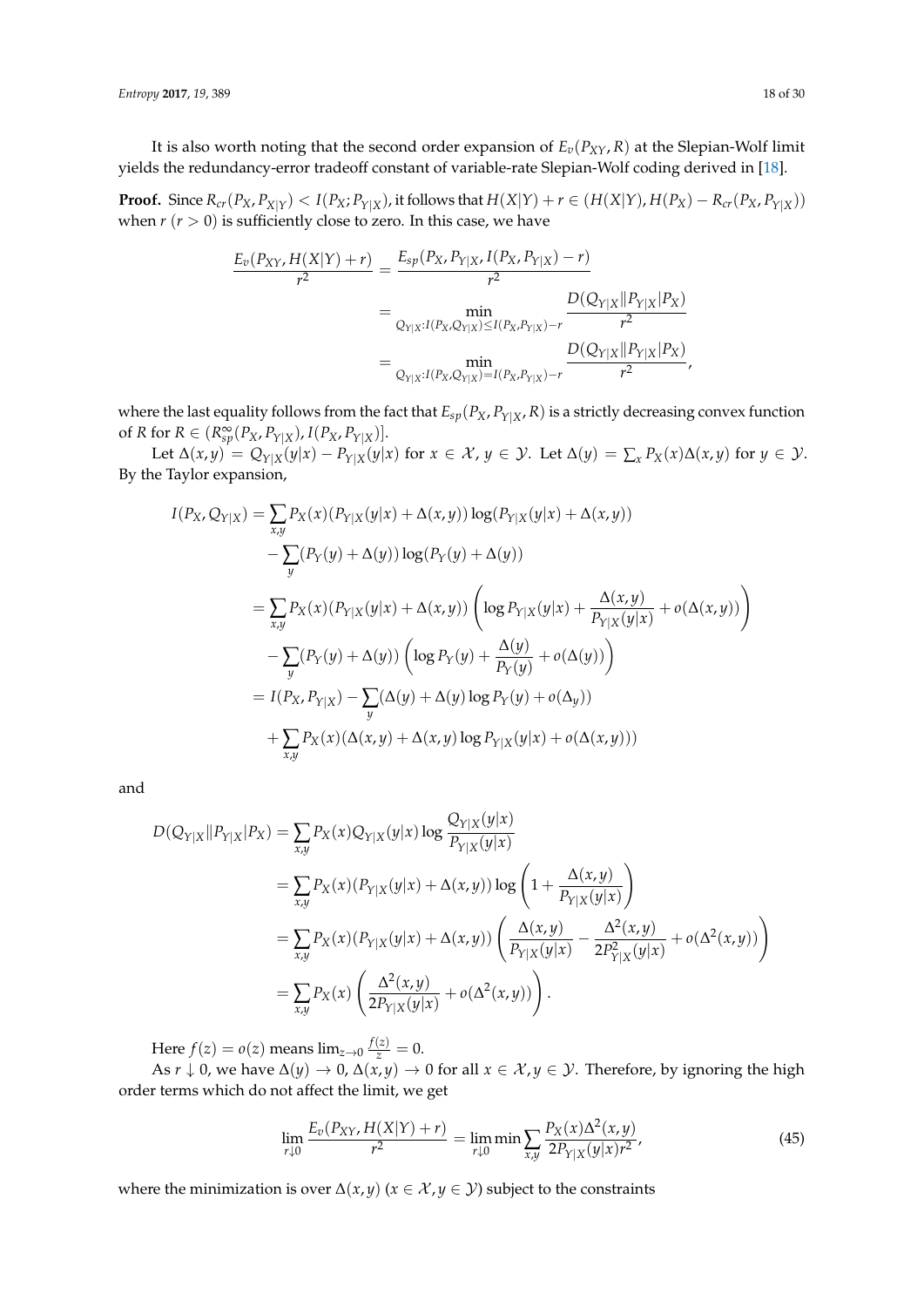- 1.  $\sum_{y} \Delta(x, y) = 0$  for all  $x \in \mathcal{X}$ ,
- 2.  $\sum_{x,y} P_X(x) \tau(x,y) \Delta(x,y) = r.$

Introduce the Lagrange multipliers  $\alpha(x)$  ( $x \in \mathcal{X}$ ) and  $\beta$  for these constraints, and define

$$
G = \sum_{x,y} \frac{P_X(x) \Delta^2(x,y)}{2P_{Y|X}(y|x)} - \sum_{x,y} \alpha(x) \Delta(x,y) - \beta \sum_{x,y} P_X(x) \tau(x,y) \Delta(x,y).
$$

The Karush-Kuhn-Tucker conditions yield

$$
\frac{\partial G}{\partial \Delta(x,y)} = -\alpha(x) - \beta P_X(x)\tau(x,y) + \frac{P_X(x)\Delta(x,y)}{P_{Y|X}(y|x)} = 0, \quad x \in \mathcal{X}, y \in \mathcal{Y}.
$$

Therefore, we have

$$
\Delta(x,y) = \beta \tau(x,y) P_{Y|X}(y|x) + \frac{P_{Y|X}(y|x)}{P_X(x)} \alpha(x). \tag{46}
$$

Substituting [\(46\)](#page-18-0) into constraint 1, we obtain

<span id="page-18-2"></span><span id="page-18-1"></span><span id="page-18-0"></span>
$$
\alpha(x) = -\beta P_X(x) \sum_{y} \tau(x, y) P_{Y|X}(y|x),
$$

which, together with [\(46\)](#page-18-0), yields

$$
\Delta(x,y) = \beta \tau(x,y) P_{Y|X}(y|x) - \beta P_{Y|X}(y|x) \sum_{y'} \tau(x,y') P_{Y|X}(y'|x). \tag{47}
$$

Therefore, we have

$$
\sum_{x,y} \frac{P_X(x)\Delta^2(x,y)}{2P_{Y|X}(y|x)} \n= \frac{\beta^2}{2} \sum_{x,y} P_{XY}(x,y) \left[ \tau(x,y) - \sum_{y'} \tau(x,y') P_{Y|X}(y'|x) \right]^2 \n= \frac{\beta^2}{2} \sum_{x,y} P_{XY}(x,y) \left[ \tau^2(x,y) - 2\tau(x,y) \sum_{y'} \tau(x,y') P_{Y|X}(y'|x) + \left( \sum_{y'} \tau(x,y') P_{Y|X}(y'|x) \right)^2 \right] \n= \frac{\beta^2}{2} \left[ \sum_{x,y} P_{XY}(x,y) \tau^2(x,y) - \sum_{x} P_X(x) \left( \sum_{y} \tau(x,y) P_{Y|X}(y|x) \right)^2 \right].
$$
\n(48)

Constraint 2 and [\(47\)](#page-18-1) together yield

<span id="page-18-3"></span>
$$
\frac{r^2}{\beta^2} = \frac{1}{\beta^2} \left( \sum_{x,y} P_X(x) \tau(x,y) \Delta(x,y) \right)^2 \n= \left[ \sum_{x,y} P_X(x) \tau(x,y) \left( \tau(x,y) P_{Y|X}(y|x) - P_{Y|X}(y|x) \sum_{y'} \tau(x,y') P_{Y|X}(y'|x) \right) \right]^2 \n= \left[ \sum_{x,y} P_{XY}(x,y) \tau^2(x,y) - \sum_{x} P_X(x) \left( \sum_{y} \tau(x,y) P_{Y|X}(y|x) \right)^2 \right]^2.
$$
\n(49)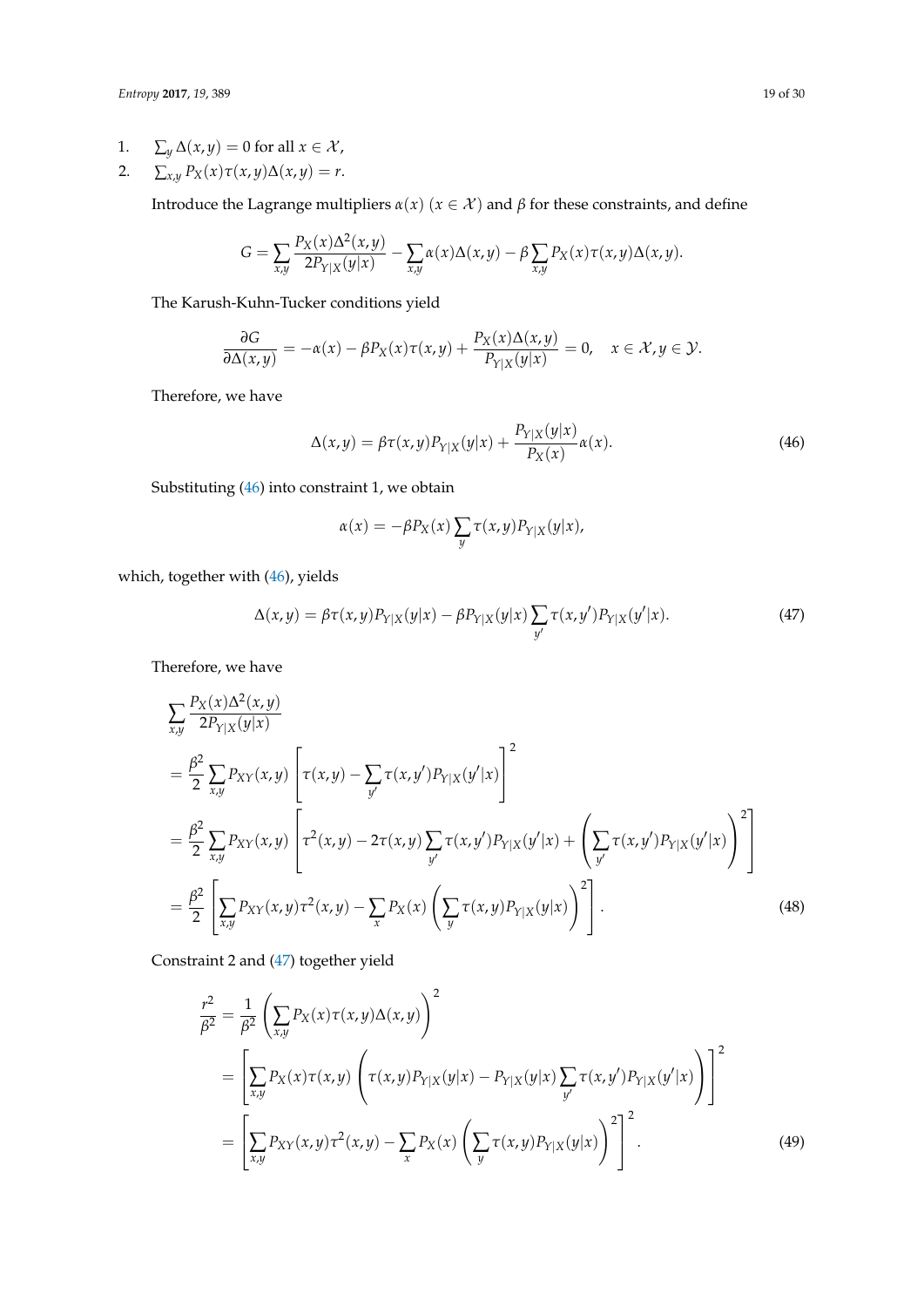The proof is complete by substituting [\(48\)](#page-18-2) and [\(49\)](#page-18-3) back into [\(45\)](#page-17-0).  $\Box$ 

## <span id="page-19-0"></span>**4. Variable-Rate Slepian-Wolf Coding: Below the Slepian-Wolf Limit**

**Definition 5.** *Given a joint probability distribution*  $P_{XY}$ *, we say that a correct decoding exponent*  $E^c \geq 0$  *is achievable with variable-rate Slepian-Wolf codes at rate*  $R$  *if for any*  $\delta > 0$ , there exists a sequence of variable-rate *Slepian-Wolf codes* {*ϕn*} *such that*

$$
\limsup_{n \to \infty} R(\varphi_n, P_{XY}) \le R + \delta,
$$
  

$$
\liminf_{n \to \infty} -\frac{1}{n} \log P_c(\varphi_n, P_{XY}) \le E^c + \delta.
$$

*The smallest achievable correct decoding exponent at rate R is denoted by*  $E_v^c(P_{XY}, R)$ *.* 

In view of Theorem [1,](#page-10-1) it is tempting to conjecture that  $E_v^c(P_{XY}, R) = E^c(P_X, P_{Y|X}, H(P_X) - R)$ . It turns out this is not true. We shall show that  $E_v^c(P_{XY}, R) = 0$  for all *R*. Actually we have a stronger result—the correct decoding probability of variable-rate Slepian-Wolf coding can be bounded away from zero even when  $R < H(X|Y)$ . This is in sharp contrast with fixed-rate Slepian-Wolf coding for which the correct decoding probability decays to zero exponentially fast if the rate is below the Slepian-Wolf limit. To make the statement more precise, we need the following definition.

<span id="page-19-1"></span>**Definition 6.** Given a joint probability distribution  $P_{XY}$ , we say that a correct decoding probability  $P_{c,v}(P_{XY}, R)$ *is achievable with variable-rate Slepian-Wolf codes at rate R if for any δ* > 0*, there exists a sequence of variable-rate Slepian-Wolf codes* {*ϕn*} *such that*

$$
\limsup_{n \to \infty} R(\varphi_n, P_{XY}) \le R + \delta,
$$
  

$$
\limsup_{n \to \infty} P_c(\varphi_n, P_{XY}) \ge P_{c,v}(P_{XY}, R) - \delta.
$$

*The largest achievable correct decoding probability at rate R is denoted by*  $P_{c,v}^{\text{max}}(P_{XY}, R)$ *.* 

**Theorem 3.**  $P_{c,v}^{\max}(P_{XY}, R) = \frac{R}{H(X|Y)}$  for  $R \in (0, H(X|Y)).$ 

**Remark 7.** It is obvious that  $P_{c,v}^{\max}(P_{XY},R) = 1$  for  $R > H(X|Y)$ . Moreover, since  $P_{c,v}^{\max}(P_{XY},R)$  is a *monotonically increasing function of R, it follows that*  $P_{c,v}^{\text{max}}(P_{XY}, 0) = 0$ *.* 

**Proof.** The intuition underlying the proof is as follows. Assume the rate is below the Slepian-Wolf limit, i.e.,  $R < H(X|Y)$ . For each type *P* in the neighborhood of  $P_X$ , the rate allocated to the type class  $\mathcal{T}_n(P)$  should be no less than  $H(X|Y)$  in order to correctly decode the sequences in  $\mathcal{T}_n(P)$ . However, since almost all the probability are captured by the type classes whose types are in the neighborhood of *PX*, there is no enough rate to protect all of them. Note that if the rate is evenly allocated among these type classes, none of them can get enough rate; consequently, the correct decoding probability goes to zero. A good way is to protect only a portion of them to accumulate enough rate. Specifically, we can protect  $\frac{R}{H(X|Y)}$  fraction of these type classes so that the rate allocated to each of them is about  $H(X|Y)$  and leave the remaining type classes unprotected. It turns out this strategy achieves the maximum correct decoding probability as the block length *n* goes to infinity. Somewhat interestingly, although  $E_p^c(P_{XY}, R) \neq E^c(P_X, P_{Y|X}, H(P_X) - R)$ , the function  $E^c(P_X, P_{Y|X}, \cdot)$  does play a fundamental role in establishing the correct result.

The proof is divided into two parts. Firstly, we shall show that  $P_{c,v}^{\max}(P_{XY}, R) \geq \frac{R}{H(X|Y)}$ . For any  $\epsilon > 0$ , define

$$
\mathcal{U}(\epsilon) = \{ P \in \mathcal{P}(\mathcal{X}) : ||P - P_X|| \leq \epsilon \}.
$$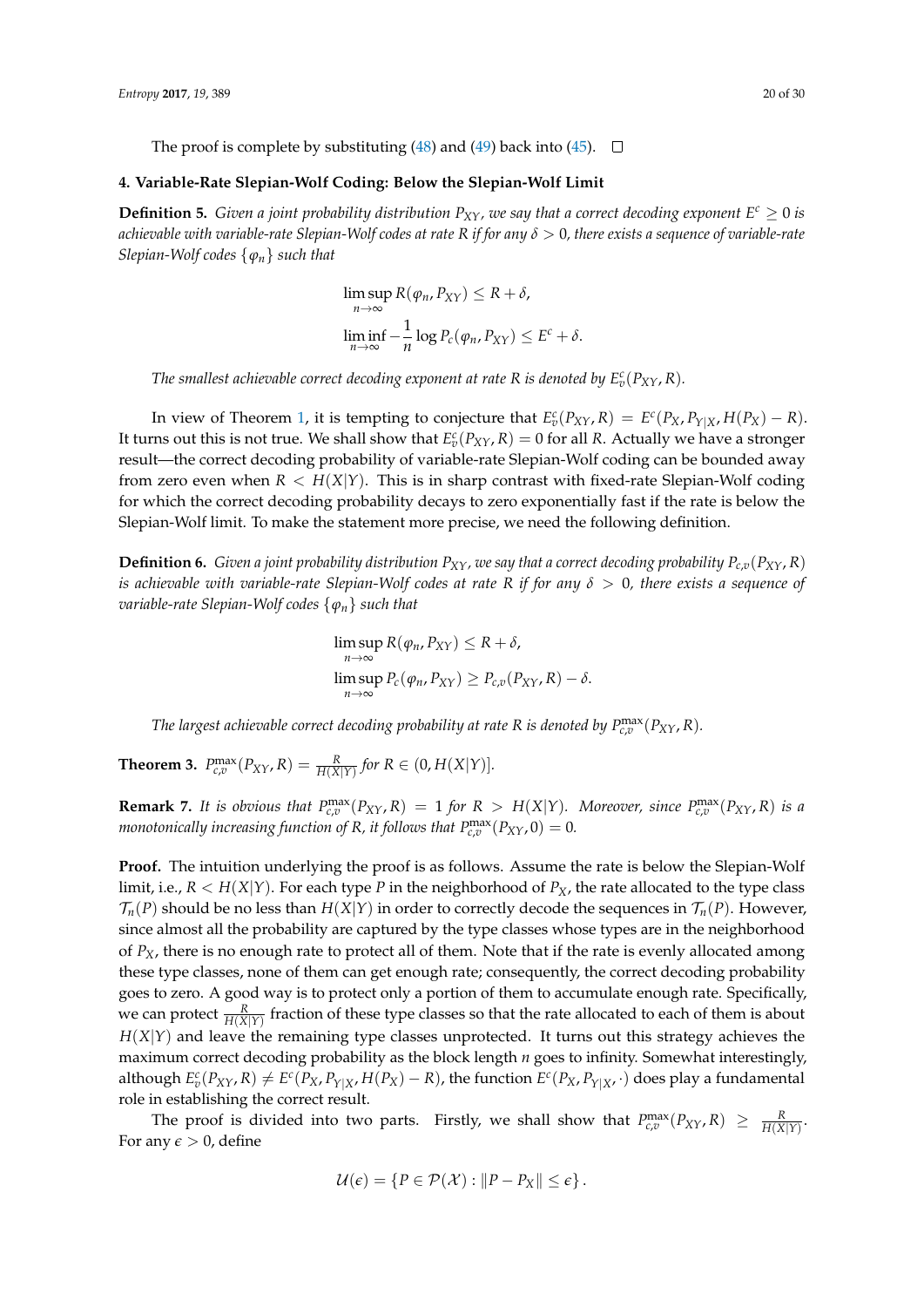Since  $P_X(x) > 0$  for all  $x \in \mathcal{X}$ , we can choose  $\epsilon$  small enough so that

$$
q_{\min}(\epsilon) \triangleq \min_{P \in \mathcal{U}(\epsilon), x \in \mathcal{X}} P(x) > 0.
$$

Using Stirling's approximation

$$
\sqrt{2\pi m}\left(\frac{m}{e}\right)^m e^{\frac{1}{12m+1}} < m! < \sqrt{2\pi m}\left(\frac{m}{e}\right)^m e^{\frac{1}{12m}},
$$

we have, for any  $P \in \mathcal{U}(\epsilon) \cap \mathcal{P}_n(\mathcal{X})$ ,

$$
\Pr(X^n \in \mathcal{T}_n(P)) = \frac{n!}{\prod_x (nP(x))!} \prod_x [P_X(x)]^{nP(x)}
$$
  
\n
$$
\leq \frac{\sqrt{2\pi n}e^{\frac{1}{12n}}}{\prod_x \sqrt{2\pi n}P(x)} e^{-nD(P||P_X)}
$$
  
\n
$$
\leq \frac{\sqrt{2\pi}e^{\frac{1}{12n}}}{\prod_x \sqrt{2\pi P(x)}} n^{-\frac{|X|-1}{2}}
$$
  
\n
$$
\leq \frac{\sqrt{2\pi}e^{\frac{1}{12n}}}{\prod_x \sqrt{2\pi q_{\min}(\epsilon)}} n^{-\frac{|X|-1}{2}},
$$

which implies that  $Pr(X^n \in \mathcal{T}_n(P))$  converges uniformly to zero as  $n \to \infty$  for all  $P \in \mathcal{U}(\epsilon) \cap \mathcal{P}_n(\mathcal{X})$ . Moreover, it follows from the weak law of large numbers that

$$
\lim_{n\to\infty}\sum_{P\in\mathcal{U}(\epsilon)\cap\mathcal{P}_n(\mathcal{X})}\Pr(X^n\in\mathcal{T}_n(P))=1.
$$

Therefore, for any  $\delta > 0$ ,  $R \in (0, H(X|Y)]$ , and sufficiently large *n*, we can find a set  $S_n \subseteq$  $U(\epsilon) \cap P_n(\mathcal{X})$  such that

$$
\frac{R}{H(X|Y)} - \delta \leq \sum_{P \in \mathcal{S}_n} \Pr(X^n \in \mathcal{T}_n(P)) \leq \frac{R}{H(X|Y)}.
$$

Now consider a sequence of variable-rate Slepian-Wolf codes {*ϕn*(·)} specified as follows.

- 1. The encoder sends of type of  $X^n$  to the decoder, where each type is uniquely represented by a binary sequence of length  $\lceil \log_2 |P_n(\mathcal{X})| \rceil$ .
- 2. For each  $P \in S_n$ , the encoder partitions the type class  $\mathcal{T}_n(P)$  into  $L_n$  subsets  $\mathcal{T}_n(P, 1), \mathcal{T}_n(P, 2), \cdots, \mathcal{T}_n(P, L_n)$ . If  $X^n \in \mathcal{T}_n(P)$  for some  $P \in \mathcal{S}_n$ , the encoder finds the subset  $\mathcal{T}_n(P, i^*)$  that contains  $X^n$  and sends the index  $i^*$  to the decoder, where each index in  $\{1, 2, \cdots, L_n\}$ is uniquely represented by a binary sequence of length  $\lceil \log_2 L_n \rceil$ .
- 3. The remaining type classes are left uncoded.

Specifically, we let

$$
L_n = \left\lceil \left( 2(n+1)^{|\mathcal{X}|^2} e^{n(H(X|Y)+\delta)} \right) \right\rceil.
$$

It follows from ([\[8\]](#page-29-5), Theorem 2) that for each  $P \in S_n$ , it is possible to partition the type class  $\mathcal{T}_n(P)$ into  $L_n$  disjoint subsets  $\mathcal{T}_n(P, 1), \mathcal{T}_n(P, 2), \cdots, \mathcal{T}_n(P, L_n)$  so that

$$
-\frac{1}{n}\log \Pr(\widehat{X}^n \neq X^n | X^n \in \mathcal{T}_n(P)) \geq \min_{Q_X \in \mathcal{U}(\epsilon)} \left[ E_{rc}(Q_X, P_{Y|X}, H(Q_X) - H(X|Y) - \delta) - \epsilon \right]
$$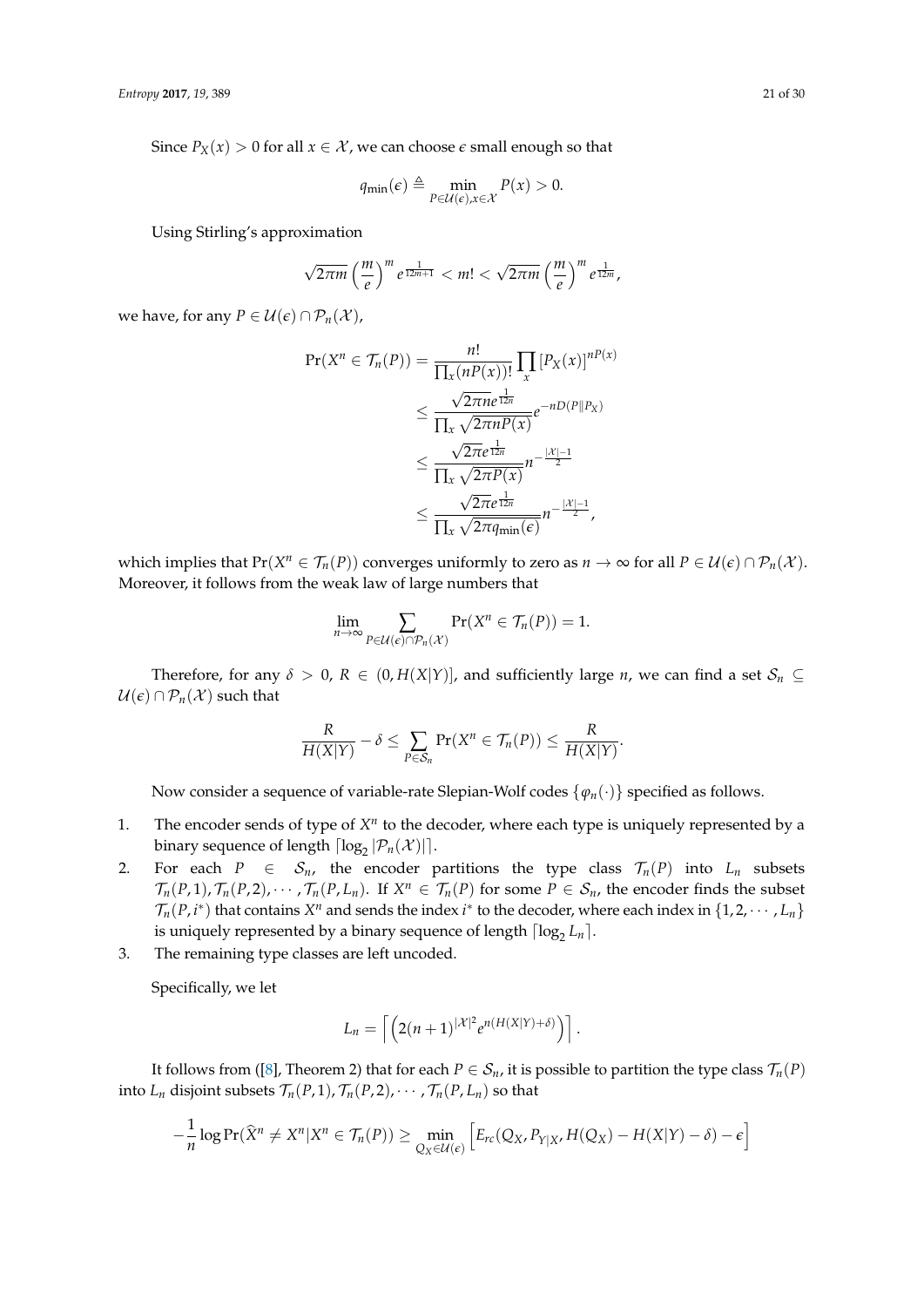uniformly for all  $P \in S_n$  when *n* is sufficiently large. In view of the fact that  $E_{rc}(P_X, P_{Y|X}, I(P_X, P_{Y|X})$  –  $\delta$ ) > 0 and that  $E_{rc}(Q_X, P_{Y|X}, R)$  as a function of the pair  $(Q_X, R)$  is uniformly equicontinuous, we have

$$
\min_{Q_X \in \mathcal{U}(\epsilon)} \left[ E_{rc}(Q_X, P_{Y|X}, H(Q_X) - H(X|Y) - \delta) - \epsilon \right] \triangleq \kappa_1 > 0
$$

for sufficiently small *e*.

For this sequence of constructed variable-rate Slepian-wolf codes  $\{\varphi_n(\cdot)\}\)$ , it can be readily verified that

$$
\limsup_{n \to \infty} R(\varphi_n, P_{XY}) = \limsup_{n \to \infty} \frac{1}{n \log_2 e} \left[ \left\lceil \log_2 |\mathcal{P}_n(\mathcal{X})| \right\rceil + \sum_{P \in \mathcal{S}_n} \Pr\{X^n \in \mathcal{T}_n(P)\} \left\lceil \log_2 L_n \right\rceil \right]
$$

$$
\leq \frac{R}{H(X|Y)} (H(X|Y) + \delta)
$$

and

$$
\limsup_{n \to \infty} P_c(\varphi_n, R) \ge \limsup_{n \to \infty} \sum_{P \in S_n} \Pr\{X^n \in \mathcal{T}_n(P)\} \left[1 - \Pr\{\widehat{X}^n \neq X^n | X^n \in \mathcal{T}_n(P)\}\right]
$$
\n
$$
\ge \limsup_{n \to \infty} \sum_{P \in S_n} \Pr\{X^n \in \mathcal{T}_n(P)\} \left(1 - e^{-n\kappa_1}\right)
$$
\n
$$
\ge \frac{R}{H(X|Y)} - \delta.
$$

Since  $\delta > 0$  is arbitrary, it follows from Definition [6](#page-19-1) that  $P_{c,v}^{\max}(P_{XY}, R) \geq \frac{R}{H(X|Y)}.$ 

Now we proceed to prove the other direction. It follows from Definition [6](#page-19-1) that for any  $\delta > 0$ , there exists a sequence of variable-rate Slepian-Wolf codes  $\{\varphi_n(\cdot)\}\$  with

$$
\limsup_{n \to \infty} R(\varphi_n, P_{XY}) \le R + \delta,
$$
  

$$
\limsup_{n \to \infty} P_c(\varphi_n, P_{XY}) \ge P_{c,\varphi}^{\max}(R) - \delta.
$$

Recall the definition of  $\mathcal{T}_n(P,1), \dots, \mathcal{T}_n(P, N_n(P))$  as well as  $r(\mathcal{T}_n(P))$  in the proof of Theorem [1.](#page-10-1) For  $P \in \mathcal{P}_n(\mathcal{X})$ , define

$$
\mathcal{I}_n(P,\delta) = \left\{ i : \frac{1}{n} \log \frac{|\mathcal{T}_n(P)|}{|\mathcal{T}_n(P,i)|} \le H(X|Y) - \delta, i = 1, 2, \cdots, N_n(P) \right\},
$$
  

$$
\mathcal{I}_n^c(P,\delta) = \left\{ i : \frac{1}{n} \log \frac{|\mathcal{T}_n(P)|}{|\mathcal{T}_n(P,i)|} > H(X|Y) - \delta, i = 1, 2, \cdots, N_n(P) \right\}.
$$

Note that

<span id="page-21-0"></span>
$$
\sum_{i \in \mathcal{I}_n(P,\delta)} \frac{|\mathcal{T}_n(P,i)|}{|\mathcal{T}_n(P)|} \ge 1 - \frac{r(\mathcal{T}_n(P))}{H(X|Y) - \delta}
$$

since

$$
r(\mathcal{T}_n(P)) \ge \frac{1}{n} \sum_{i=1}^{N_n(P)} \frac{|\mathcal{T}_n(P,i)|}{|\mathcal{T}_n(P)|} \log \frac{|\mathcal{T}_n(P)|}{|\mathcal{T}_n(P,i)|}
$$
  
\n
$$
\ge \frac{1}{n} \sum_{i \in \mathcal{I}_n^c(P,\delta)} \frac{|\mathcal{T}_n(P,i)|}{|\mathcal{T}_n(P)|} \log \frac{|\mathcal{T}_n(P)|}{|\mathcal{T}_n(P,i)|}
$$
  
\n
$$
\ge (H(X|Y) - \delta) \sum_{i \in \mathcal{I}_n^c(P,\delta)} \frac{|\mathcal{T}_n(P,i)|}{|\mathcal{T}_n(P)|},
$$
\n(50)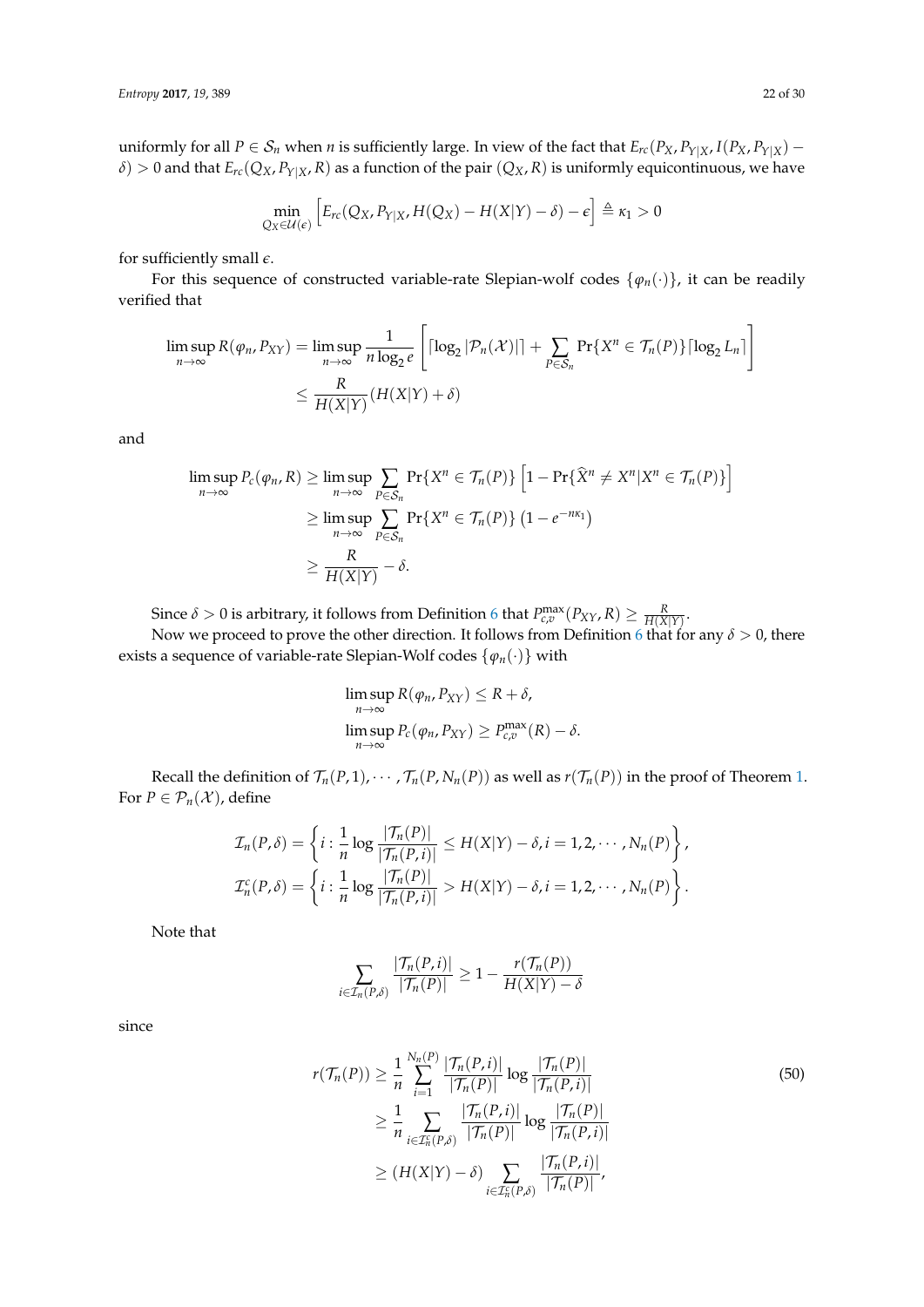where  $(50)$  is due to  $(33)$ .

Each  $\mathcal{T}_n(P, i)$  can be viewed as a constant composition code of type *P* and we have

$$
\Pr{\widehat{X}}^n = X^n | X^n \in \mathcal{T}_n(P, i)\} = P_c(\mathcal{T}_n(P, i), P_{Y|X}).
$$

Note that for  $P \in \mathcal{U}(\epsilon) \cap \mathcal{P}_n(\mathcal{X})$  and  $i \in \mathcal{I}_n(P, \delta)$ ,

$$
\frac{1}{n}\log|\mathcal{T}_n(P,i)| \geq \frac{1}{n}\log|\mathcal{T}_n(P)| - H(X|Y) + \delta
$$
  
\n
$$
\geq H(P) - H(X|Y) + \delta - |\mathcal{X}| \frac{\log(n+1)}{n}.
$$

Therefore, it follows from ([\[9\]](#page-29-6), Lemma 5) that

$$
-\frac{1}{n}\log P_c(\mathcal{T}_n(P,i), P_{Y|X}) \geq \min_{Q_X \in \mathcal{U}(\epsilon)} E^c(Q_X, P_{Y|X}, H(Q_X) - H(X|Y) + \delta - \epsilon) - \epsilon
$$

uniformly for all  $P \in \mathcal{U}(\epsilon) \cap \mathcal{P}_n(\mathcal{X})$  and  $i \in \mathcal{I}_n(P, \delta)$  when *n* is sufficiently large. In view of the fact that  $E^c(P_X, P_{Y|X}, I(P_X, P_{Y|X}) + \delta) > 0$  and that  $E^c(Q_X, P_{Y|X}, R)$  as a function of the pair  $(Q_X, R)$  is uniformly equicontinuous, we have

$$
\min_{Q_X \in \mathcal{U}(\epsilon)} \left[ E^c(Q_X, P_{Y|X}, H(Q_X) - H(X|Y) + \delta - \epsilon) - \epsilon \right] \triangleq \kappa_2 > 0
$$

for sufficiently small *e*.

Now it is easy to see that

$$
\liminf_{n\to\infty} P_e(\varphi_n, P_{XY})
$$
\n
$$
\geq \liminf_{n\to\infty} \sum_{P\in\mathcal{U}(\varepsilon)\cap P_n(X)} \Pr\{X^n \in \mathcal{T}_n(P)\} \sum_{i\in\mathcal{I}_n(P,\delta)} \frac{|\mathcal{T}_n(P,i)|}{|\mathcal{T}_n(P)|} \left(1 - \Pr\{\hat{X}^n = X^n | X^n \in \mathcal{T}_n(P,i)\}\right)
$$
\n
$$
\geq \liminf_{n\to\infty} \sum_{P\in\mathcal{U}(\varepsilon)\cap P_n(X)} \Pr\{X^n \in \mathcal{T}_n(P)\} \sum_{i\in\mathcal{I}_n(P,\delta)} \frac{|\mathcal{T}_n(P,i)|}{|\mathcal{T}_n(P)|} (1 - e^{-nx_2})
$$
\n
$$
\geq \liminf_{n\to\infty} \sum_{P\in\mathcal{U}(\varepsilon)\cap P_n(X)} \Pr\{X^n \in \mathcal{T}_n(P)\} \left(1 - \frac{r(\mathcal{T}_n(P))}{H(X|Y) - \delta}\right) (1 - e^{-nx_2})
$$
\n
$$
\geq \liminf_{n\to\infty} \sum_{P\in\mathcal{U}(\varepsilon)\cap P_n(X)} \Pr\{X^n \in \mathcal{T}_n(P)\} (1 - e^{-nx_2})
$$
\n
$$
- \limsup_{n\to\infty} \sum_{P\in\mathcal{U}(\varepsilon)\cap P_n(X)} \Pr\{X^n \in \mathcal{T}_n(P)\} \frac{r(\mathcal{T}_n(P))}{H(X|Y) - \delta} (1 - e^{-nx_2})
$$
\n
$$
\geq \liminf_{n\to\infty} \sum_{P\in\mathcal{U}(\varepsilon)\cap P_n(X)} \Pr\{X^n \in \mathcal{T}_n(P)\} (1 - e^{-nx_2})
$$
\n
$$
- \limsup_{n\to\infty} \sum_{P\in\mathcal{U}(\varepsilon)\cap P_n(X)} \Pr\{X^n \in \mathcal{T}_n(P)\} \frac{r(\mathcal{T}_n(P))}{H(X|Y) - \delta} (1 - e^{-nx_2})
$$
\n
$$
= \liminf_{n\to\infty} \sum_{P\in\mathcal{U}(\varepsilon)\cap P_n(X)} \Pr\{X^n \in \mathcal{T}_n(P)\} (1 - e^{-nx
$$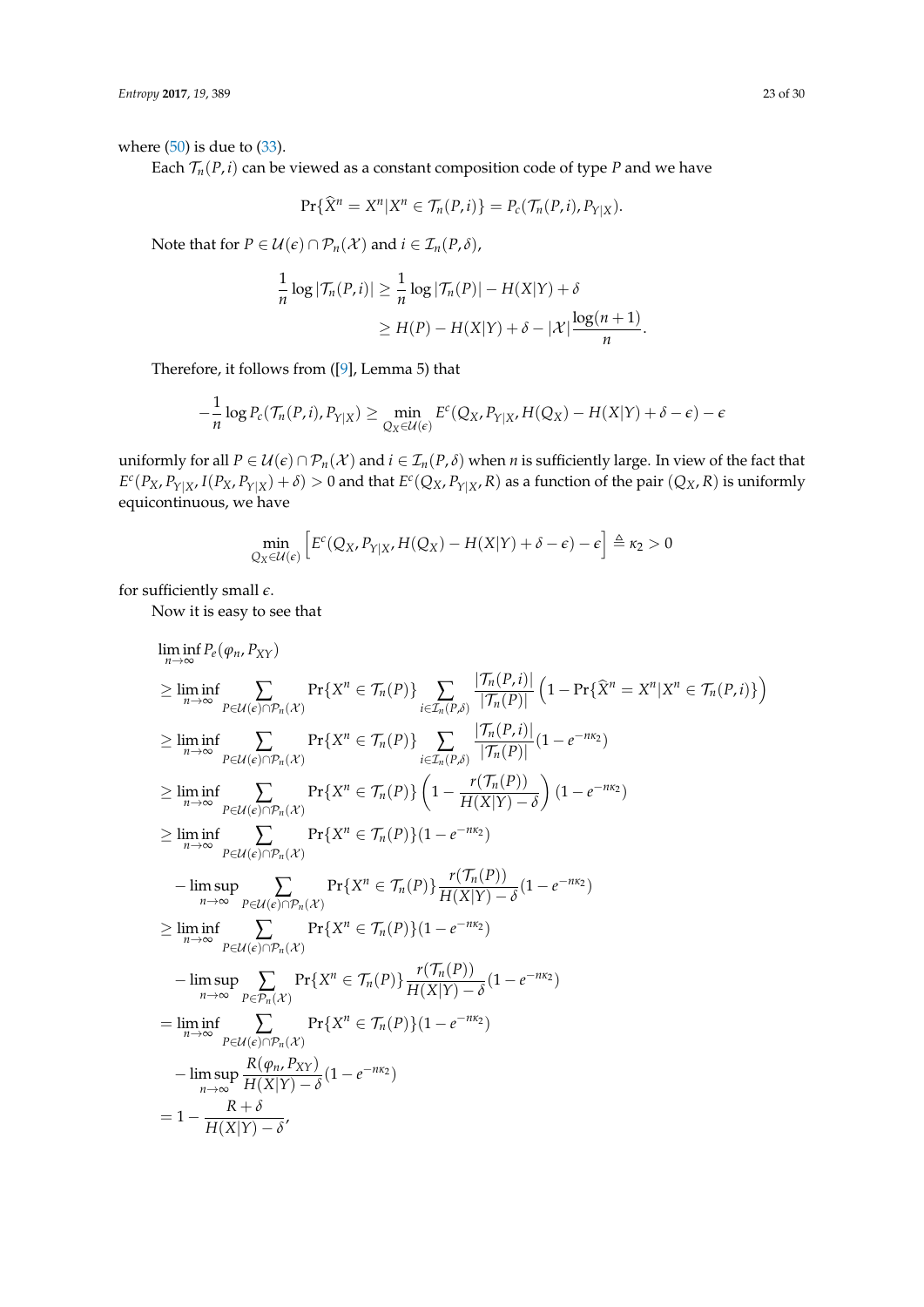which implies

$$
\limsup_{n\to\infty} P_c(\varphi_n, P_{XY}) \leq \frac{R+\delta}{H(X|Y)-\delta}.
$$

Therefore, we have

$$
P_{c,v}^{\max}(P_{XY}, R) - \delta \leq \frac{R + \delta}{H(X|Y) - \delta}.
$$

Since  $\delta > 0$  is arbitrary, this completes the proof.  $\Box$ 

## <span id="page-23-0"></span>**5. Example**

Consider the joint distribution  $P_{XY}$  over  $\mathbb{Z}_2 \times \mathbb{Z}_2$  with  $P_{X|Y}(1|0) = P_{X|Y}(0|1) = p$  and  $P_Y(0) = \tau$ . We assume  $p \in (0, \frac{1}{2})$ ,  $\tau \in (0, \frac{1}{2}]$ . It is easy to compute that

$$
P_X(0) = 1 - P_X(1) = \tau(1 - p) + (1 - \tau)p,
$$
  
\n
$$
P_{Y|X}(1|0) = 1 - P_{Y|X}(0|0) = \frac{(1 - \tau)p}{\tau(1 - p) + (1 - \tau)p'},
$$
  
\n
$$
P_{Y|X}(0|1) = 1 - P_{Y|X}(1|1) = \frac{\tau p}{\tau p + (1 - \tau)(1 - p)}.
$$

For this joint distribution, we have  $H(X|Y) = H_b(p)$ , where  $H_b(\cdot)$  is the binary entropy function (i.e.,  $H_b(p) = -p \log p - (1 - p) \log(1 - p)$ ). Given  $R \in [0, \log 2]$ , let *q* be the unique number satisfying  $H_b(q) = R$  and  $q \leq \frac{1}{2}$ . It can be verified that

$$
E_{f,sp}(P_{XY}, R) = D(q||p), \quad R \in [H_b(p), \log 2],
$$
  

$$
E_f^c(P_{XY}, R) = D(q||p), \quad R \in [0, H_b(p)].
$$

Note that

$$
E_{ex}(Q_X, P_{Y|X}, 0) = -\sum_{x,x'} Q_X(x) Q_X(x') \log \left[ \sum_{y} \sqrt{P_{Y|X}(y|x) P_{Y|X}(y|x')} \right]
$$
  
= -2Q\_X(0)Q\_X(1) log \left[ \sum\_{y} \sqrt{P\_{Y|X}(y|0) P\_{Y|X}(y|1)} \right],

which is a concave function of *QX*. Therefore,

$$
E_{ex}^*(P_X, P_{Y|X}, 0) = E_{ex}(P_X, P_{Y|X}, 0).
$$

Moreover, we have

$$
E_{ex}(P_{Y|X}, 0) = \max_{Q_X} E_{ex}(Q_X, P_{Y|X}, 0)
$$
  
=  $-\frac{1}{2} \log \left[ \sum_{y} \sqrt{P_{Y|X}(y|0) P_{Y|X}(y|1)} \right].$ 

It is easy to show that

$$
E_{v,sp}(P_{XY}, H(P_X)) = E_{sp}(P_X, P_{X|Y}, 0)
$$
  
= 
$$
\min_{Q_Y} \sum_x P_X(x) \sum_y Q_Y(y) \log \frac{Q_Y(y)}{P_{Y|X}(y|x)},
$$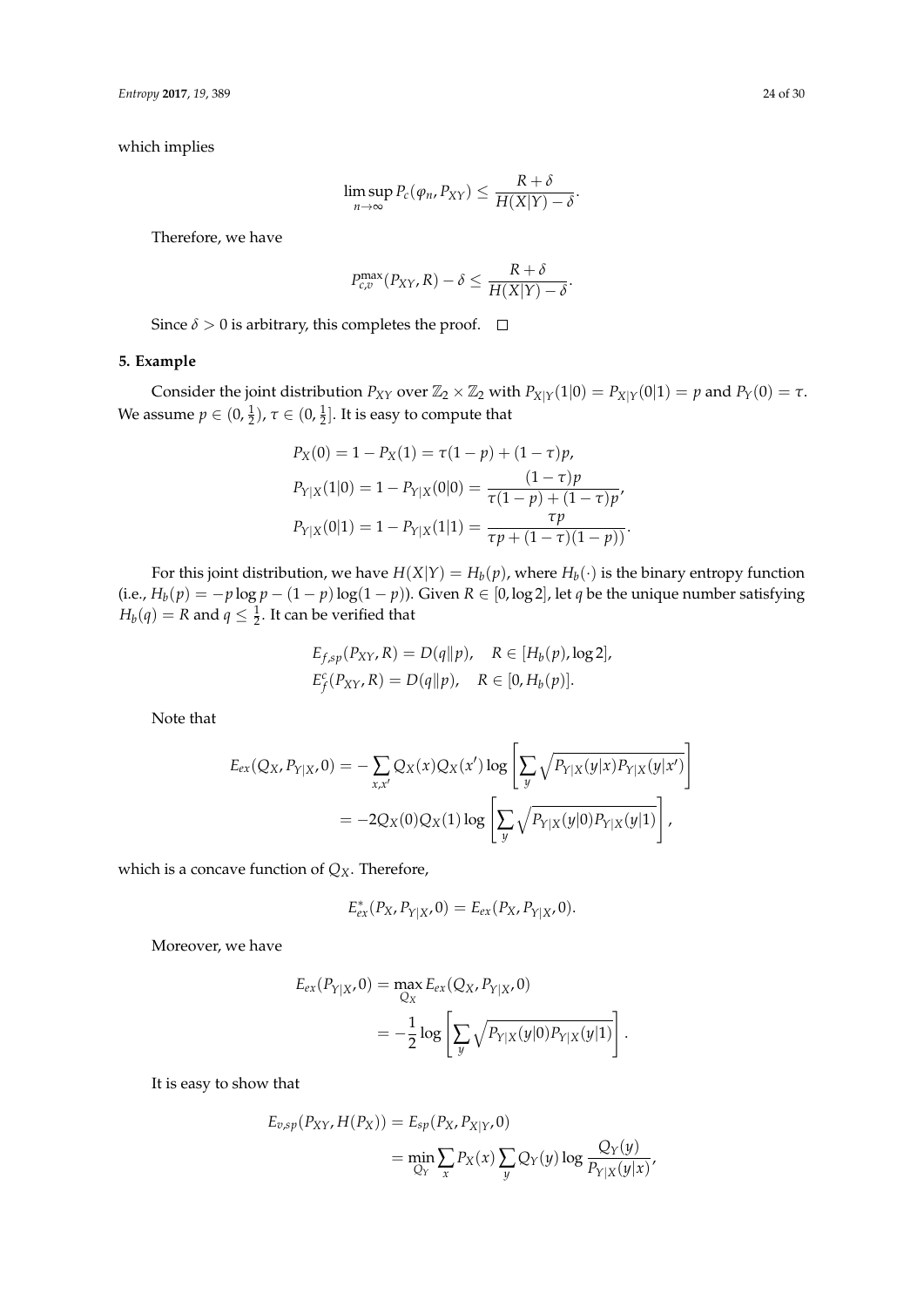where the minimizer  $Q_Y^*$  is given by

$$
Q_Y^*(y) = \frac{\prod_x P_{Y|X}(y|x)^{P_X(x)}}{\sum_{y'} \prod_x P_{Y|X}(y'|x)^{P_X(x)}}, \quad y \in \mathcal{Y}.
$$

Define

$$
E_{f,er}(P_{XY}, R) = \max\{E_{f,ex}(P_{XY}, R), E_{f,rc}(P_{XY}, R)\},
$$
  

$$
E_{v,er}(P_{XY}, R) = \max\{E_{v,ex}(P_{XY}, R), E_{v,rc}(P_{XY}, R)\}.
$$

We have

$$
E_f(P_{XY}, R) \ge E_{f,er}(P_{XY}, R),
$$
  

$$
E_v(P_{XY}, R) \ge E_{v,er}(P_{XY}, R).
$$

<span id="page-24-0"></span>It can be seen from Figure [2](#page-24-0) that the achievable error exponent  $E_{v,er}(P_{XY}, R)$  of variable-rate Slepian-Wolf coding can completely dominate the sphere packing exponent *Ef*,*sp*(*PXY*, *R*) of fixed-rate Slepian-Wolf coding. The gain of variable-rate coding gradually diminishes as  $\tau \to \frac{1}{2}$ (see Figures [3](#page-24-1) and [4\)](#page-25-2).



<span id="page-24-1"></span>

**Figure 3.**  $p = 0.05$ ,  $\tau = 0.35$ .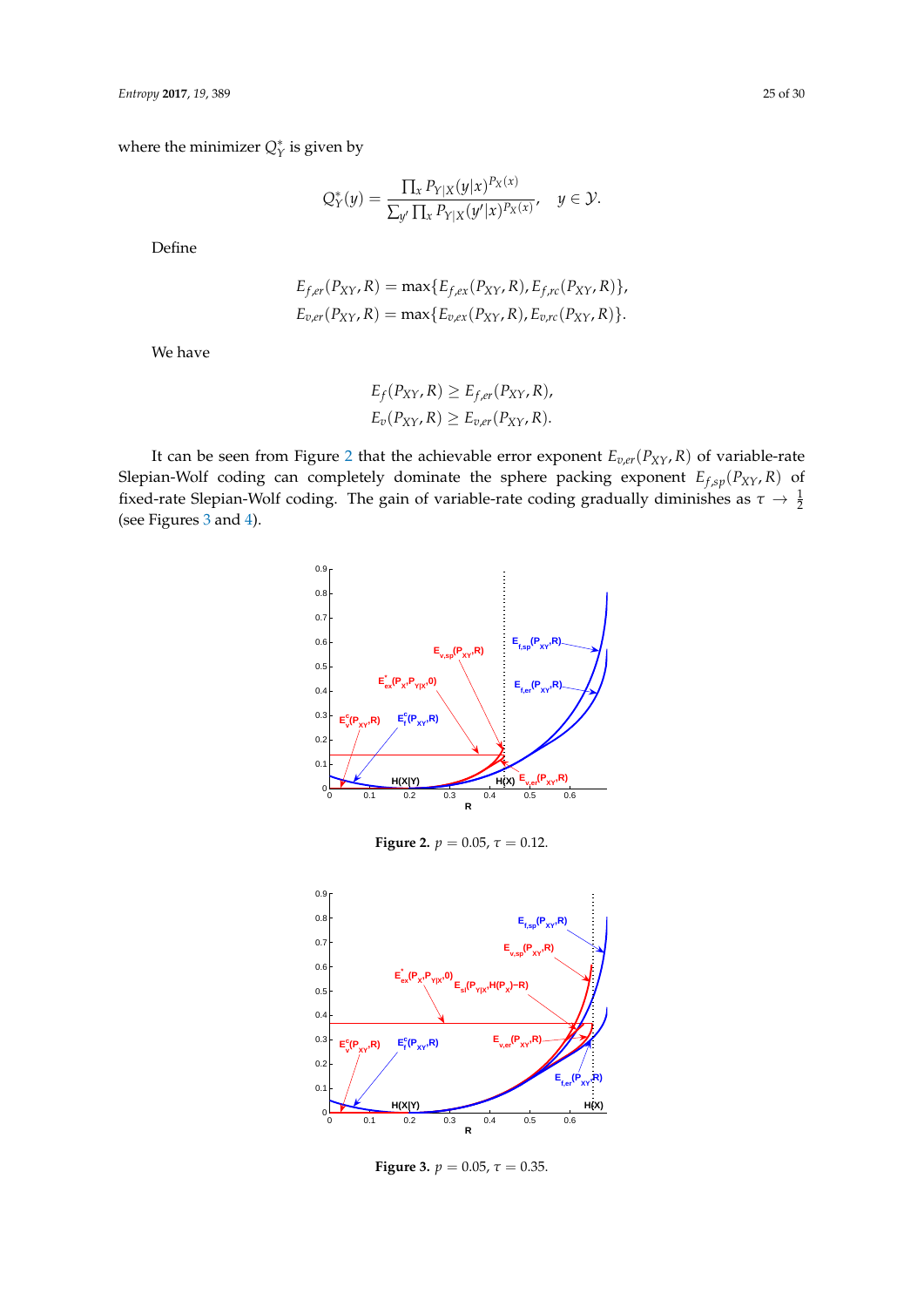<span id="page-25-2"></span>

**Figure 4.**  $p = 0.05$ ,  $\tau = 0.50$ .

## <span id="page-25-0"></span>**6. Concluding Remarks**

We have studied the reliability function of variable-rate Slepian-Wolf coding. An intimate connection between variable-rate Slepian-Wolf codes and constant composition codes has been revealed. It is shown that variable-rate Slepian-Wolf coding can outperform fixed-rate Slepian-Wolf coding in terms of rate-error tradeoff. Finally, we would like to mention that Theorem [1](#page-10-1) has been generalized by Weinberger and Merhav in their recent paper on the optimal tradeoff between the error exponent and the excess-rate exponent of variable-rate Slepian-Wolf coding [\[19\]](#page-29-16).

**Acknowledgments:** Jun Chen was supported in part by the Natural Sciences and Engineering Research Council of Canada through a Discovery Grant.

**Author Contributions:** All the authors contributed to the problem formulation and the proof of Theorem 2; Jun Chen established the remaining results and wrote the paper. All authors have read and approved the final manuscript.

**Conflicts of Interest:** The authors declare no conflict of interest.

#### <span id="page-25-1"></span>**Appendix A. Proof of Proposition [1](#page-4-3)**

In view of [\(7\)](#page-4-5) and [\(11\)](#page-4-4), we have  $R_{cr}(Q_X, W_{Y|X}) = I(Q_X, W_{Y|X})$  if and only if the minimum of the convex optimization problem

$$
\min_{V_{Y|X}} D(V_{Y|X}||W_{Y|X}|Q_X) + I(Q_X, V_{Y|X})
$$
\n(A1)

<span id="page-25-3"></span> $\overline{a}$ 

is achieved at  $V_{Y|X} = W_{Y|X}$ . Let  $V_{Y|X}^*$  be a minimizer to the above optimization problem. Note that for x, y such that  $Q_X(x)W_{Y|X}(y|x) = 0$ , there is no loss of generality in setting  $V^*_{Y|X}(y|x) = W_{Y|X}(y|x)$ . Let  $\mathcal{A} = \{x \in \mathcal{X} : Q_X(x) > 0\}$  and  $\mathcal{B}_x = \{y \in \mathcal{Y} : W_{Y|X}(y|x) > 0\}$  for  $x \in \mathcal{A}$ . We can rewrite [\(A1\)](#page-25-3) in the following equivalent form:

$$
\min_{V_{Y|X}(y|x):x\in\mathcal{A},y\in\mathcal{B}_x}\sum_{x\in\mathcal{A},y\in\mathcal{B}_x}Q_X(x)V_{Y|X}(y|x)\log\frac{V_{Y|X}^2(y|x)}{W_{Y|X}(y|x)\sum_{x'\in\mathcal{A}}Q_X(x')V_{Y|X}(y|x')}
$$

subject to

$$
V_{Y|X}(y|x) \ge 0 \quad \text{for all } x \in \mathcal{A}, y \in \mathcal{B}_x,
$$
  

$$
\sum_{y \in \mathcal{B}_x} V_{Y|X}(y|x) = 1 \quad \text{for all } x \in \mathcal{A}.
$$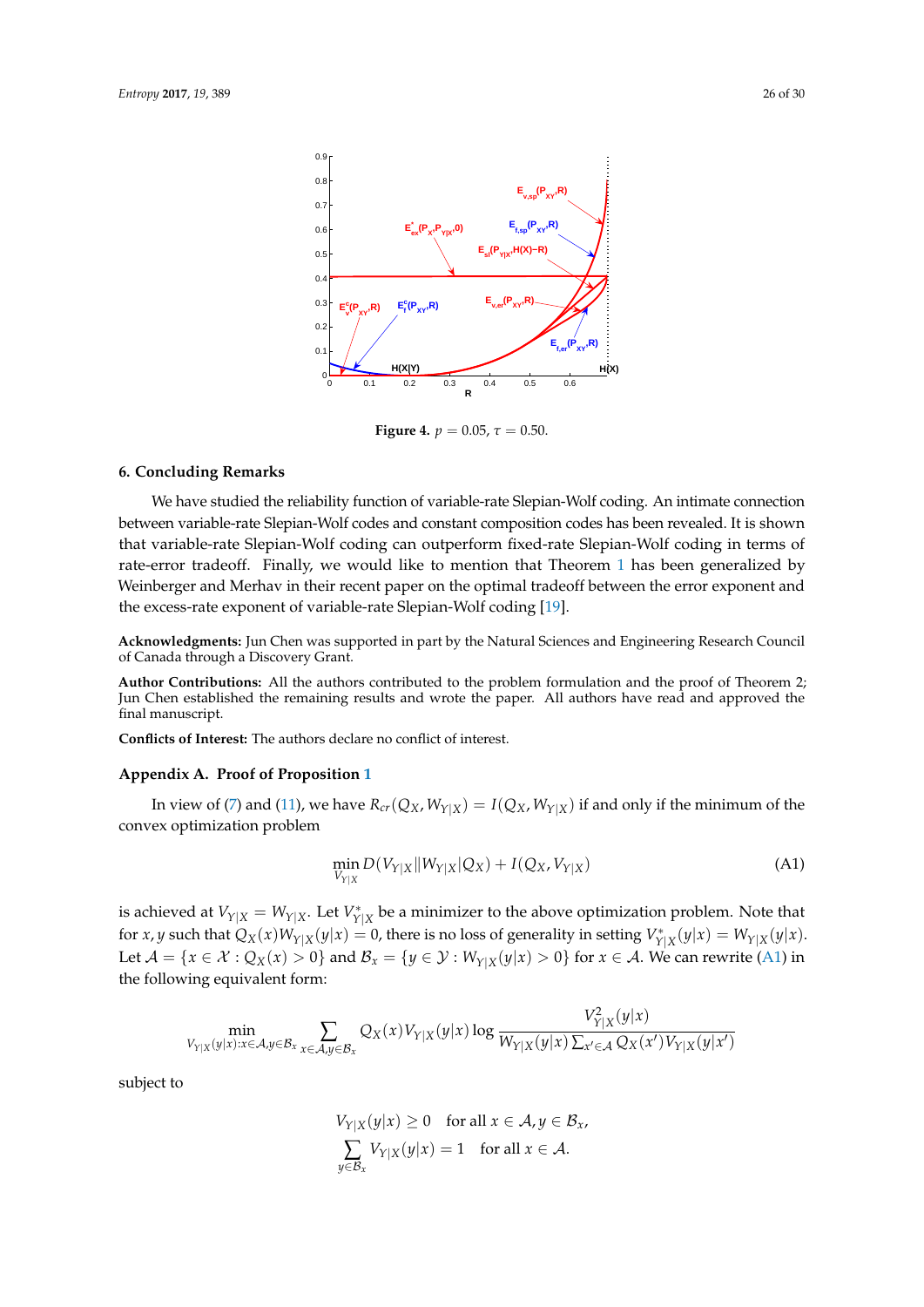Define

$$
G' = \sum_{x \in \mathcal{A}, y \in \mathcal{B}_x} Q_X(x) V_{Y|X}(y|x) \log \frac{V_{Y|X}^2(y|x)}{W_{Y|X}(y|x) \sum_{x' \in \mathcal{A}} Q_X(x') V_{Y|X}(y|x')}
$$
  
 
$$
- \sum_{x \in \mathcal{A}, y \in \mathcal{B}_x} \alpha(x, y) V_{Y|X}(y|x) - \sum_{x \in \mathcal{A}, y \in \mathcal{B}_x} \beta(x) V_{Y|X}(y|x),
$$

where  $\alpha(x, y) \in \mathbb{R}_+$  ( $x \in A$ ,  $y \in B_x$ ) and  $\beta(x) \in \mathbb{R}$  ( $x \in A$ ). The Karush-Kuhn-Tucker conditions yield

$$
\frac{\partial G'}{\partial V_{Y|X}(y^*|x^*)}\Big|_{V_{Y|X}(y^*|x^*)=V_{Y|X}^*(y^*|x^*)} = 2Q_X(x^*)\log V_{Y|X}^*(y^*|x^*) + Q_X(x^*) - Q_X(x^*)\log W_{Y|X}(y^*|x^*)
$$
  
\n
$$
-Q_X(x^*)\log \sum_{x'\in \mathcal{A}} Q_X(x')V_{Y|X}^*(y^*|x') - \alpha(x^*,y^*) - \beta(x^*)
$$
  
\n
$$
= 0 \text{ for all } x^* \in \mathcal{A}, y^* \in \mathcal{B}_{x^*},
$$

 $V^*_{Y|X}(y^*|x^*) \ge 0$  for all  $x^* \in A, y^* \in B_{x^*}$ , ∑ *y* <sup>∗</sup>∈B*<sup>x</sup>* ∗  $V^*_{Y|X}(y^*|x^*) = 1$  for all  $x^* \in A$ ,  $\alpha(x^*, y^*) V^*_{Y|X}(y^*|x^*) = 0$  for all  $x^* \in A, y^* \in B_{x^*}.$ 

By the complementary slackness conditions (i.e.,  $V^*_{Y|X}(y^*|x^*) > 0 \Rightarrow \alpha(x^*, y^*) = 0$ ), we have  $V_{Y|X}^* = W_{Y|X}$  if and only if for all  $x^* \in A$ ,  $y^* \in B_{x^*}$ ,

$$
Q_X(x^*) \log W_{Y|X}(y^*|x^*) + Q_X(x^*) - Q_X(x^*) \log \sum_{x' \in \mathcal{A}} Q_X(x') W_{Y|X}(y^*|x') - \beta(x^*) = 0,
$$

i.e., the value of

$$
\frac{W_{Y|X}(y|x)}{\sum_{x'} Q_X(x')W_{Y|X}(y|x')}
$$

does not depend on *y* for all *x*, *y* such that  $Q_X(x)W_{Y|X}(y|x) > 0$ .

## <span id="page-26-0"></span>**Appendix B. Proof of Proposition [4](#page-5-1)**

1. It is known ([\[7\]](#page-29-4), Exercise 5.17) that for every  $R > 0$ ,  $\delta > 0$ , and  $P \in \mathcal{P}_n(\mathcal{X})$  there exists a constant composition code  $C_n \subseteq \mathcal{T}_n(P)$  such that

$$
R(C_n) \ge R - \delta,
$$
  
 
$$
-\frac{1}{n} \log P_{e,\max}(C_n, W_{Y|X}) \ge E_{ex}(P, W_{Y|X}, R) - \delta
$$

whenever  $n \ge n_0(|\mathcal{X}|, |\mathcal{Y}|, \delta)$ . Let  $P_n$  be a sequence of types with  $P_n \in \mathcal{P}_n(\mathcal{X})$  and

$$
\lim_{n\to\infty}||P_n-Q_X||=0.
$$

Define

$$
V_n^* = \arg\min\left[\sum_{x,\widetilde{x}} P_n(x) V_n(\widetilde{x}|x) d_{W_{Y|X}}(x,\widetilde{x}) + I(P_n,V_n) - R\right],
$$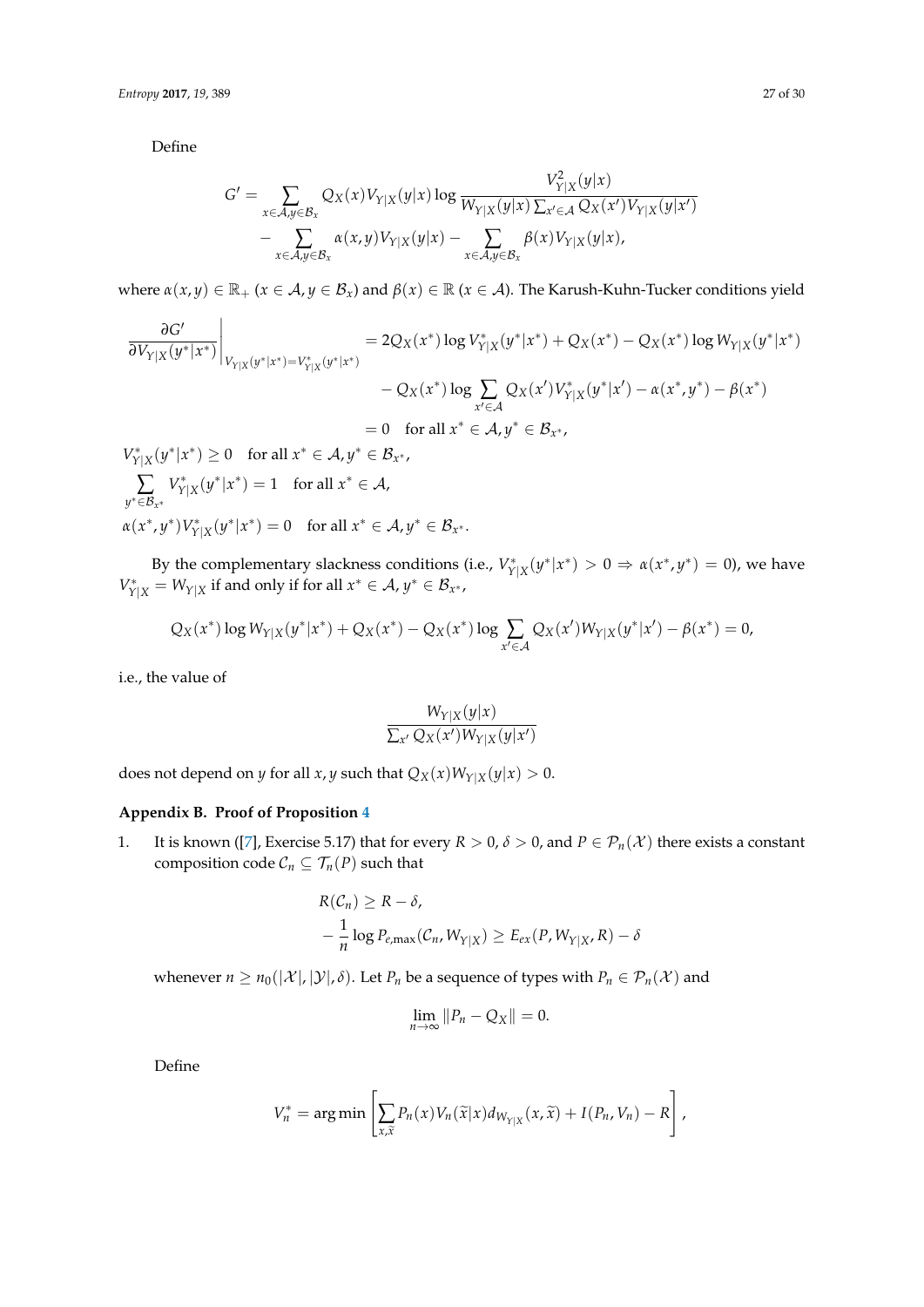where the minimization is over  $V_n: \mathcal{X} \to \mathcal{X}$  subject to the constraints

$$
\sum_{x} P_n(x) V_n(\widetilde{x}|x) = P_n(\widetilde{x}) \text{ for all } \widetilde{x} \in \mathcal{X},
$$
  
I $(P_n, V_n) \le R$ .

Note that  $\{V_n^*\}$  must contain a converging subsequence  $\{V_{n_k}^*\}$ . Define

$$
V^*=\lim_{k\to\infty}V_{n_k}^*.
$$

It is easy to verify that

$$
\sum_{x \in \mathcal{X}} Q_X(x) V^*(\widetilde{x}|x) = \lim_{k \to \infty} \sum_{x \in \mathcal{X}} P_{n_k}(x) V^*_{n_k}(\widetilde{x}|x)
$$
  
\n
$$
= \lim_{k \to \infty} P_{n_k}(\widetilde{x})
$$
  
\n
$$
= Q_X(\widetilde{x}) \text{ for all } \widetilde{x} \in \mathcal{X},
$$
  
\n
$$
I(Q_X, V^*) = \lim_{k \to \infty} I(P_{n_k}, V^*_{n_k})
$$
  
\n
$$
\leq R.
$$

Therefore, we have

$$
\limsup_{n \to \infty} E_{ex}(P_n, W_{Y|X}, R)
$$
\n
$$
\geq \limsup_{k \to \infty} E_{ex}(P_{n_k}, W_{Y|X}, R)
$$
\n
$$
= \limsup_{k \to \infty} \sum_{x, \tilde{x} \in \mathcal{X}} P_{n_k}(x) V_{n_k}^*(\tilde{x}|x) d_{W_{Y|X}}(x, \tilde{x}) + I(P_{n_k}, V_{n_k}) - R
$$
\n
$$
\geq \sum_{x, \tilde{x} \in \mathcal{X}} Q_X(x) V^*(\tilde{x}|x) d_{P_{Y|X}}(x, \tilde{x}) + I(Q_X, V^*) - R
$$
\n
$$
\geq E_{ex}(Q_X, W_{Y|X}, R).
$$

It is also known ([\[7\]](#page-29-4), Theorem 5.2) that for every  $R > 0$ ,  $\delta > 0$ , and  $P \in \mathcal{P}_n(\mathcal{X})$  there exists a constant composition code  $C_n \subseteq \mathcal{T}_n(P)$  such that

$$
R(C_n) \ge R - \delta,
$$
  
 
$$
-\frac{1}{n} \log P_{e,\max}(C_n, W_{Y|X}) \ge E_{rc}(P, W_{Y|X}, R) - \delta
$$

whenever  $n \geq n_0(|\mathcal{X}|, |\mathcal{Y}|, \delta)$ . So it can be readily shown that

$$
E(Q_X, W_{Y|X}, R) \ge E_{rc}(Q_X, W_{Y|X}, R)
$$

by invoking the fact that  $E_{rc}(P, W_{Y|X}, R)$  as a function of the pair  $(P, R)$  is uniformly equicontinuous ([\[7\]](#page-29-4), Lemma 5.5). The proof is complete.

2. By Definition [2,](#page-3-1) for every  $R > 0$ ,  $\delta > 0$  there exists a sequence of block channel codes  $\{C_n\}$  with  $C_n \subseteq \mathcal{T}_n(P_n)$  for some  $P_n \in \mathcal{P}_n(\mathcal{X})$  such that

$$
\lim_{n \to \infty} ||P_n - Q_X|| = 0,
$$
  

$$
\liminf_{n \to \infty} R(C_n) \ge R - \delta,
$$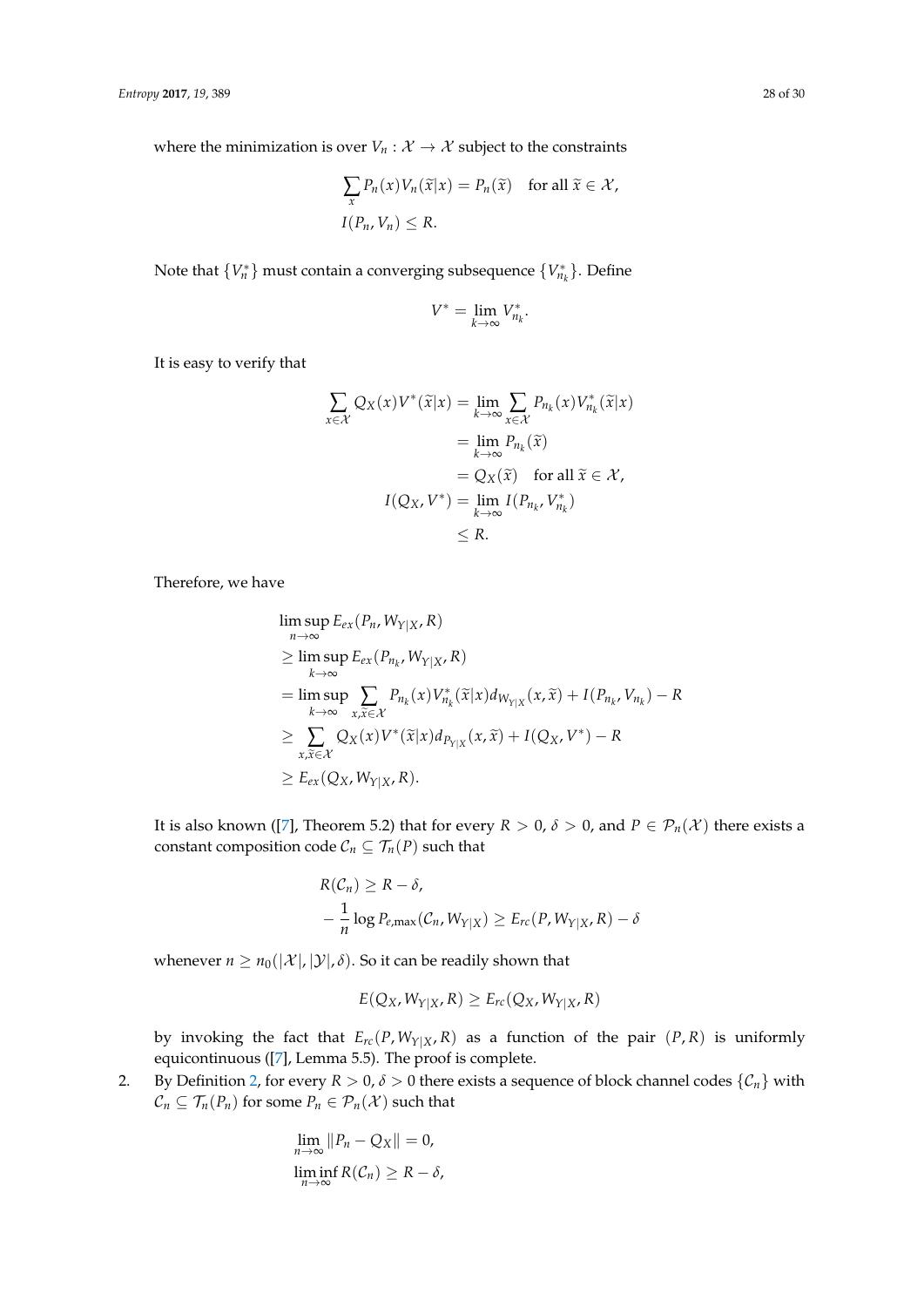*Entropy* **2017**, *19*, 389 29 of 30

<span id="page-28-0"></span>
$$
\limsup_{n \to \infty} -\frac{1}{n} \log P_{e,\max}(\mathcal{C}_n, W_{Y|X}) \ge E(Q_X, W_{Y|X}, R) - \delta.
$$
 (A2)

For simplicity, we assume  $R(\mathcal{C}_n) \geq R - \delta$  for all *n*. Now it follows from ([\[7\]](#page-29-4), Theorem 5.3) that

$$
-\frac{1}{n}\log\left[2P_{e,\max}(\mathcal{C}_n,W_{Y|X})\right] \leq E_{sp}(P_n,W_{Y|X},R-2\delta)(1+\delta)
$$
 (A3)

whenever  $n \geq n_0(|\mathcal{X}|, |\mathcal{Y}|, \delta)$ . Let

$$
V_{Y|X}^*=\arg\min_{V_{Y|X}:I(Q_X,V_{Y|X})\leq R-3\delta}D(V_{Y|X}\|W_{Y|X}|Q_X).
$$

Without loss of generality, we can set  $V^*_{Y|X}(\cdot|x) = W_{Y|X}(\cdot|x)$  for all  $x \in \{x' \in \mathcal{X} : Q_X(x') = 0\}.$ It is easy to see that there exists an  $\epsilon > 0$  such that

<span id="page-28-1"></span>
$$
I(P, V_{Y|X}^*) \le R - 2\delta,
$$
  
 
$$
D(V_{Y|X}^*||W_{Y|X}|P) \le D(V_{Y|X}^*||W_{Y|X}|Q_X) + \delta
$$

for all  $P \in \mathcal{P}(\mathcal{X})$  with  $\|P - Q_X\| \leq \epsilon$ . Therefore, for all sufficiently large *n*,

$$
E_{sp}(P_n, W_{Y|X}, R - 2\delta) = \min_{V_{Y|X}: I(P_n, V_{Y|X}) \le R - 2\delta} D(V_{Y|X} || W_{Y|X} | P_n)
$$
  
\n
$$
\le D(V_{Y|X}^* || W_{Y|X} | P_n)
$$
  
\n
$$
\le D(V_{Y|X}^* || W_{Y|X} | Q_X) + \delta
$$
  
\n
$$
= E_{sp}(Q_X, W_{Y|X}, R - 3\delta) + \delta.
$$
 (A4)

Combining [\(A2\)](#page-28-0)–[\(A4\)](#page-28-1), we get

$$
E(Q_X, W_{Y|X}, R) - \delta \leq [E_{sp}(Q_X, W_{Y|X}, R - 3\delta) + \delta](1 + \delta).
$$

In view of the fact that  $\delta > 0$  is arbitrary and that for fixed *P* and  $W_{Y|X}$ ,  $E_{sp}(P, W_{Y|X}, R)$  is a decreasing continuous convex function of *R* in the interval where it is finite ([\[7\]](#page-29-4), Lemma 5.4), the proof is complete.

3. It is known ([\[9\]](#page-29-6), Lemma 5) that every constant composition code  $C_n$  of common type *P* for some *P* ∈  $\mathcal{P}_n(\mathcal{X})$  and rate *R*( $\mathcal{C}_n$ ) ≥ *R* + *δ* (with *R* > 0 and *δ* > 0) has

$$
-\frac{1}{n}\log P_c(C_n, W_{Y|X}) \ge \min_{V_{Y|X}} \left[ D(V_{Y|X}||W_{Y|X}|P) + |R - I(P, V_{Y|X})|^+ \right] - \delta
$$

whenever  $n \ge n_0(|\mathcal{X}|, |\mathcal{Y}|, \delta)$ . Moreover, it is also known ([\[9\]](#page-29-6), Lemma 2) ([\[7\]](#page-29-4), Exercise 5.16) that for every  $R > 0$ ,  $\delta > 0$ , and  $P \in \mathcal{P}_n(\mathcal{X})$  there exists a constant composition code  $\mathcal{C}_n \subseteq \mathcal{T}_n(P)$ such that

$$
R(C_n) \ge R - \delta,
$$
  
-  $\frac{1}{n} \log P_c(C_n, W_{Y|X}) \le \min_{V_{Y|X}} \left[ D(V_{Y|X} || W_{Y|X} | P) + |R - I(P, V_{Y|X})|^+ \right] + \delta$ 

whenever  $n \geq n_0(|\mathcal{X}|, |\mathcal{Y}|, \delta)$ . In view of the fact that  $\min_{V_{Y|X}} [D(V_{Y|X} || W_{Y|X} | P)$  + |*R* − *I*(*P*, *VY*|*X*)| <sup>+</sup>] as a function of the pair (*P*, *R*) is uniformly equicontinuous, it can be readily shown that